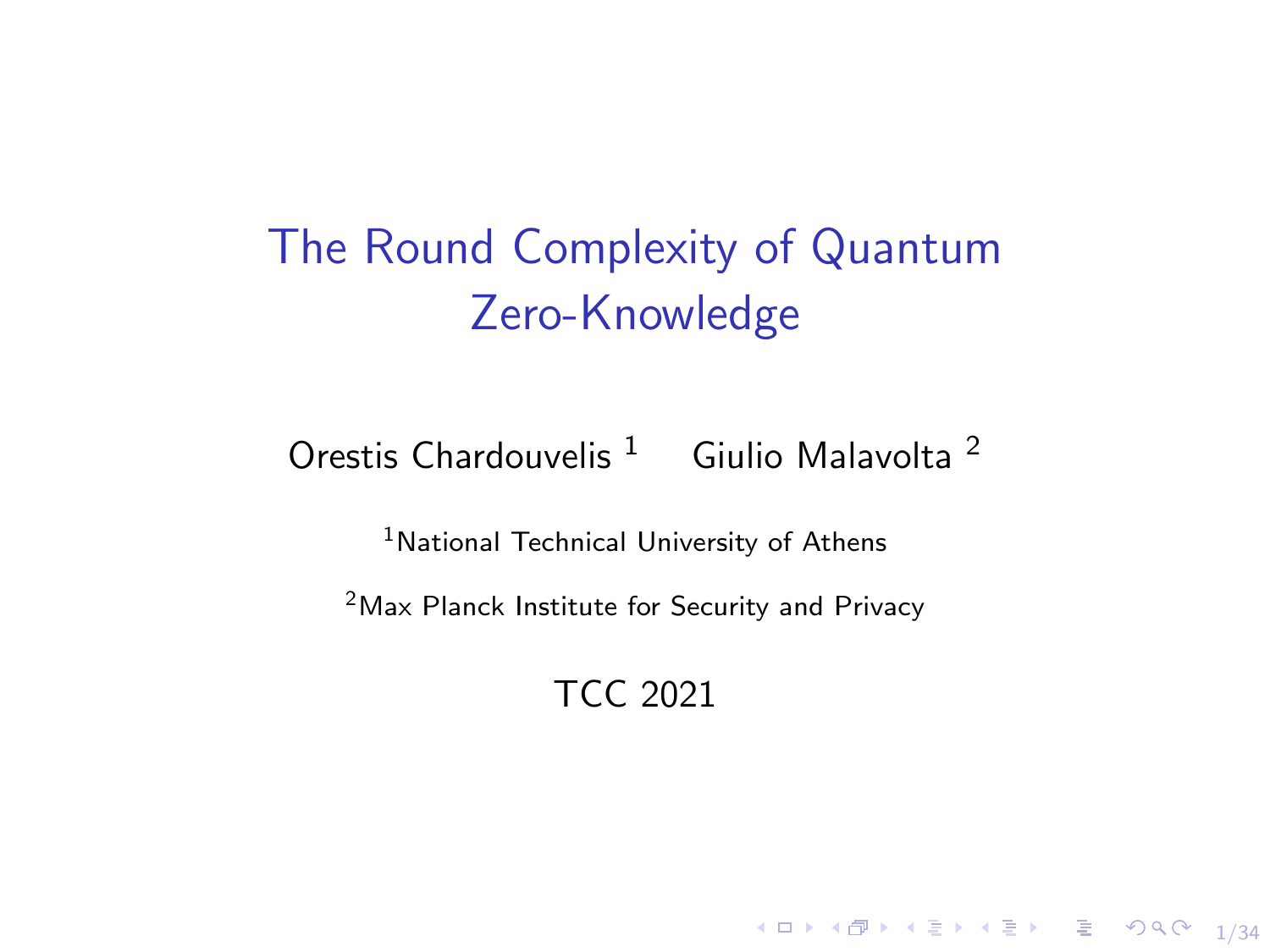# <span id="page-1-0"></span>Table of Contents

#### [Introduction](#page-1-0)

[SBSH Commitments](#page-12-0)

[WI Arguments](#page-20-0)

[Existing ZK techniques](#page-37-0)

[4-round ZK Argument for QMA Construction](#page-54-0)

[Conclusion](#page-72-0)

4 ロ → 4 @ ▶ 4 블 → 4 블 → - 블 → 9 Q O + 2/34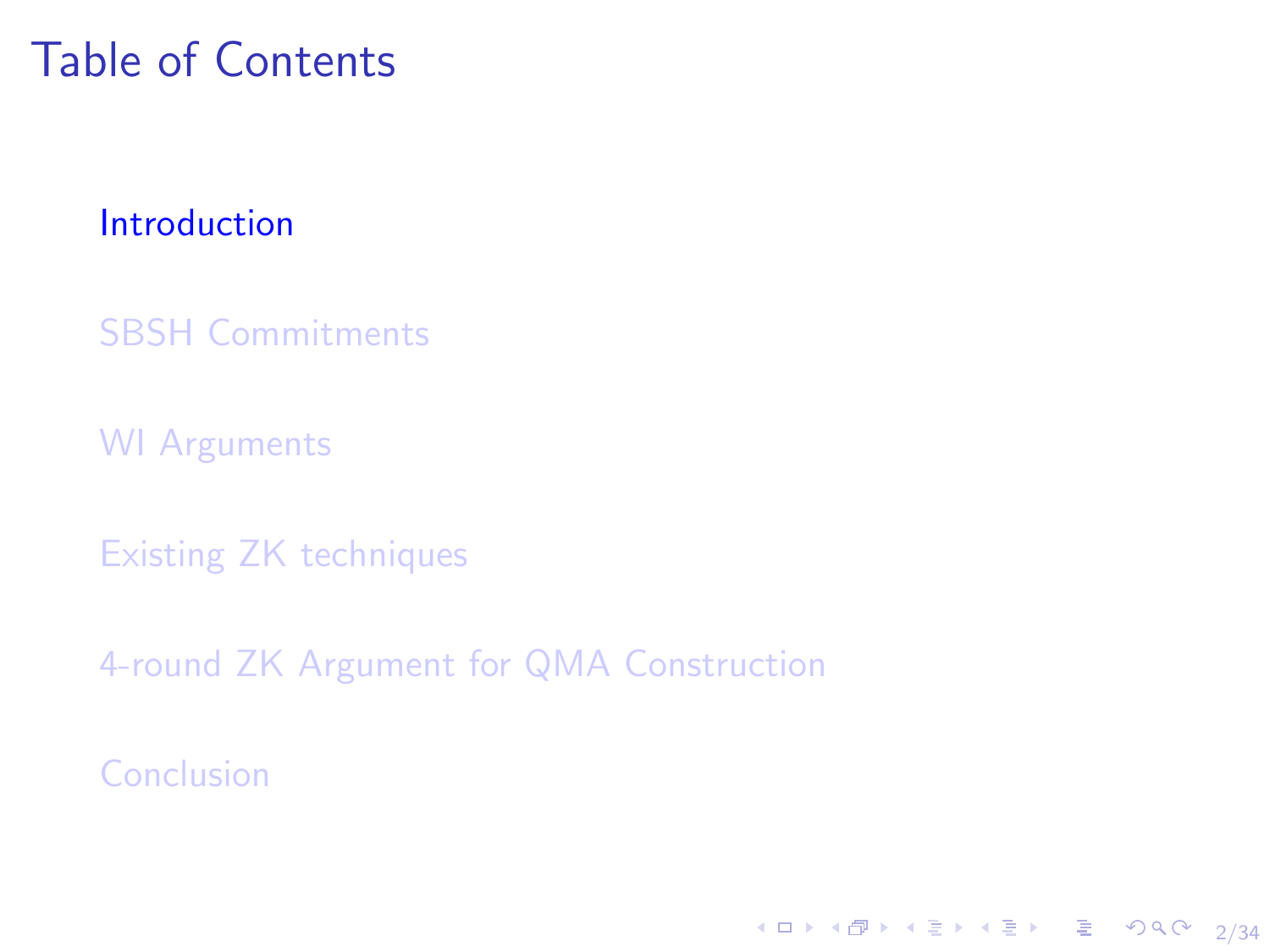# ZK Protocol [GMR89]

Interactive Protocol which allows a Prover to prove the veracity of a statement while revealing nothing beyond that.



4 ロ ▶ 4 레 ▶ 4 로 ▶ 4 로 ▶ 그로 → 9 Q @ - 3/34

that  $x \in \mathcal{L}$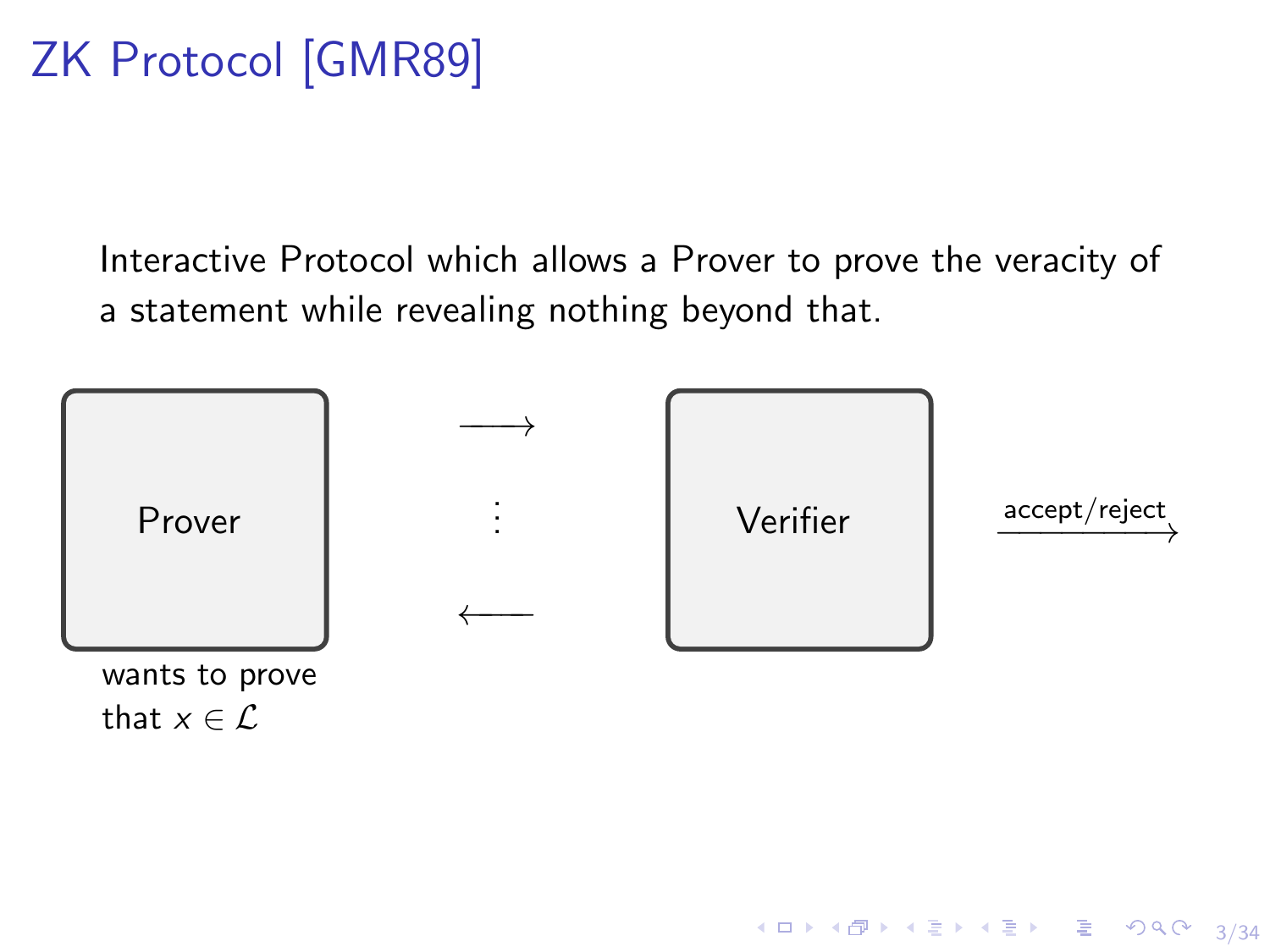# Round Complexity of ZK

 $\blacktriangleright$  Number of messages exchanged in the protocol.

4 ロ → 4 레 → 4 리 → 4 리 → 리 코 → 9 Q ① 4/34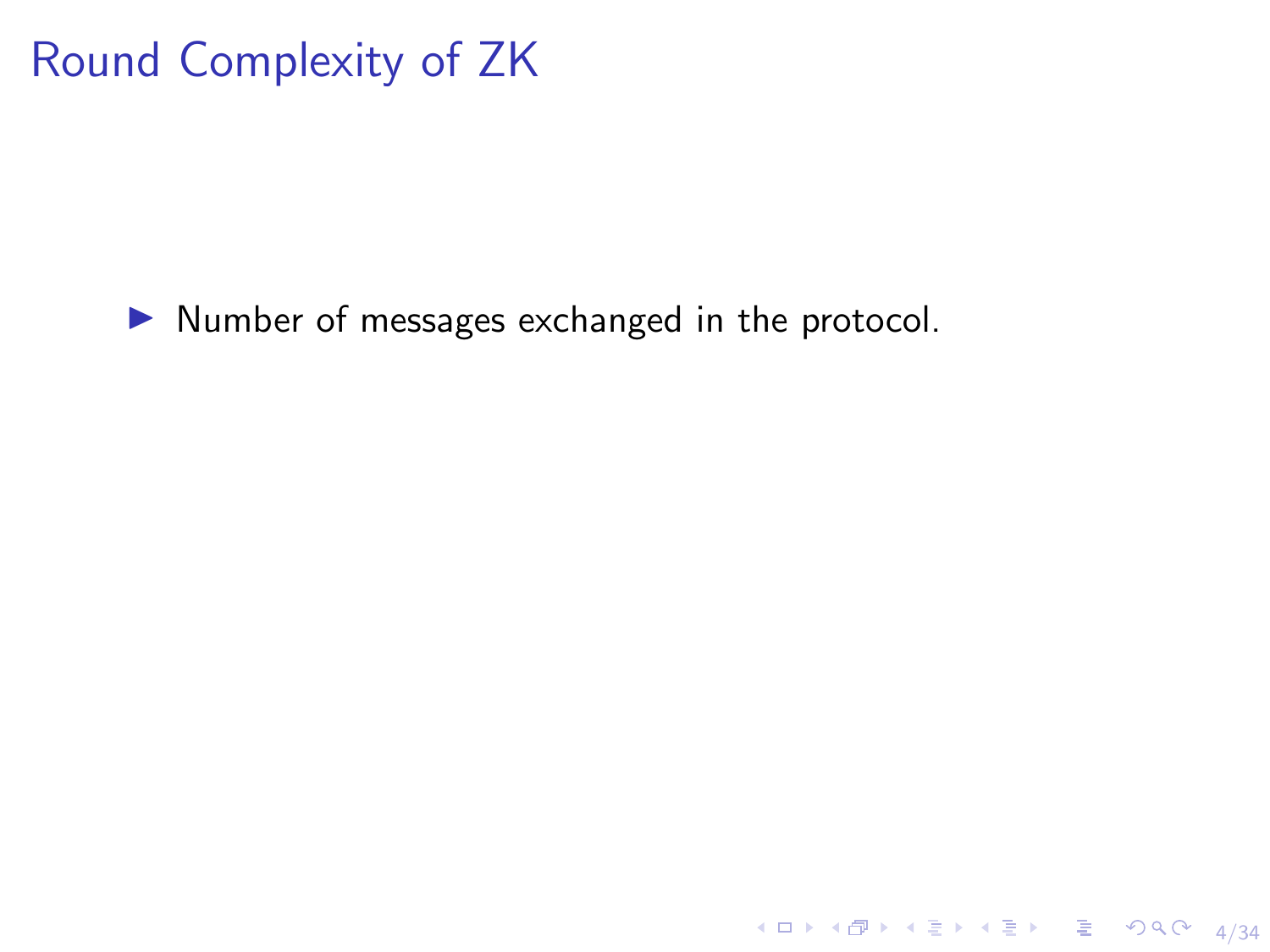# Round Complexity of ZK

- $\blacktriangleright$  Number of messages exchanged in the protocol.
- $\triangleright$  Any NP statement can be proven in as few as four rounds of interaction [GMW86, GK96].

4/34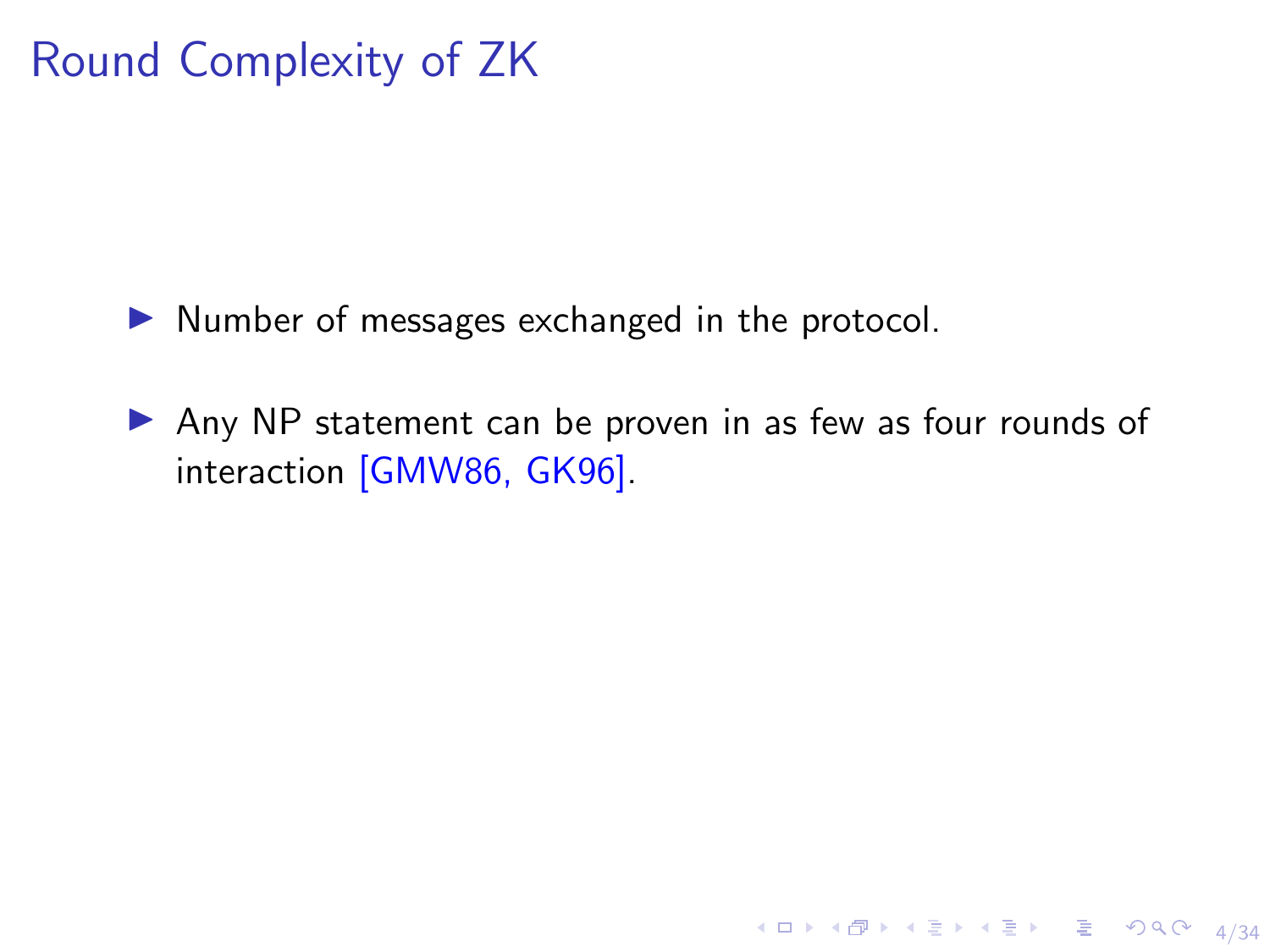# Round Complexity of ZK

- $\triangleright$  Number of messages exchanged in the protocol.
- $\triangleright$  Any NP statement can be proven in as few as four rounds of interaction [GMW86, GK96].
- ▶ 3-round statistical ZK argument for NP (not post-quantum secure) [BP19].

4/□→ 4/日→ 4/2→ 4/34 2 34/34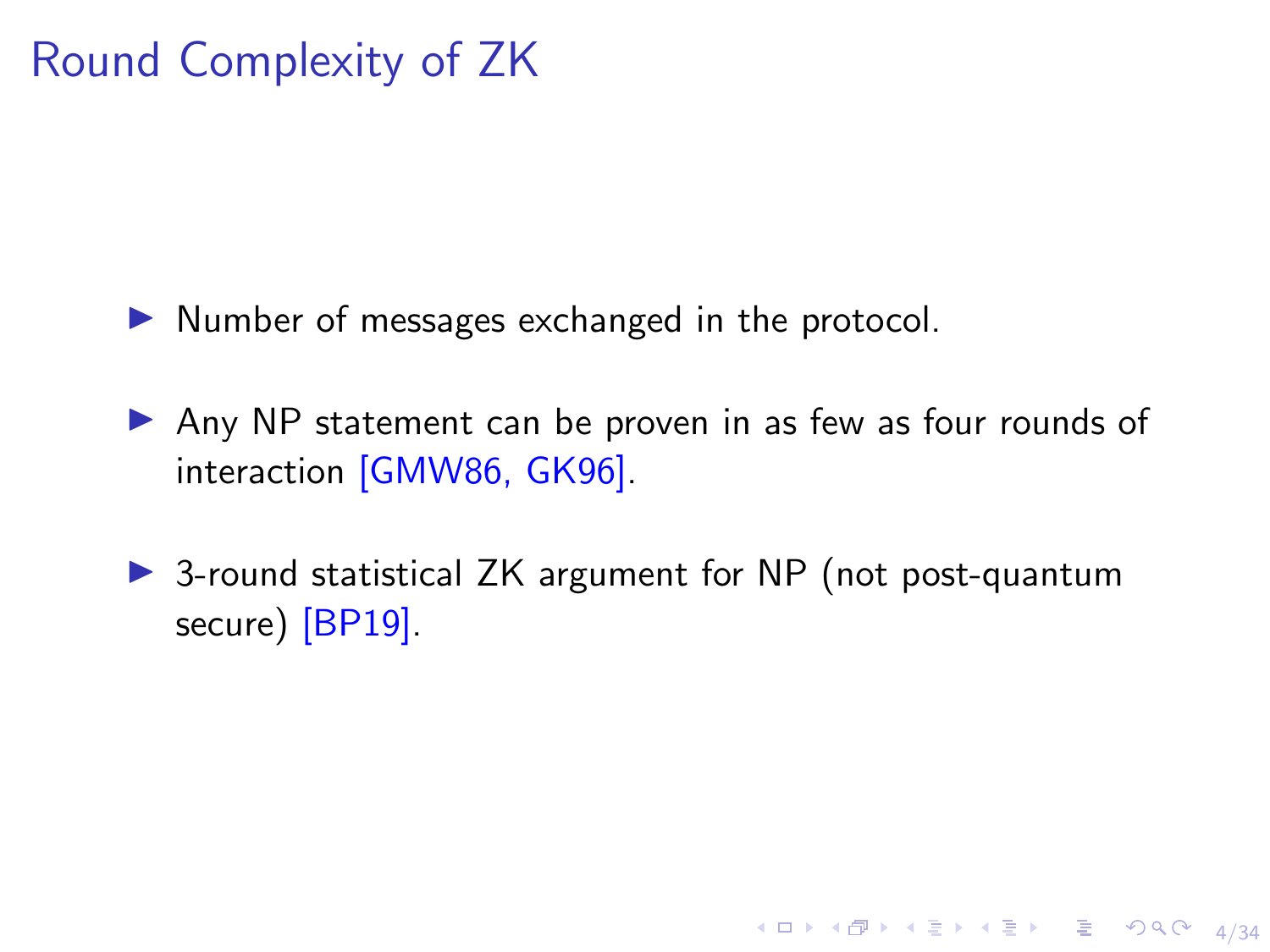## Quantum Complexity



(ロ) (日) (ミ) (ミ) (ミ) 등 990 5/34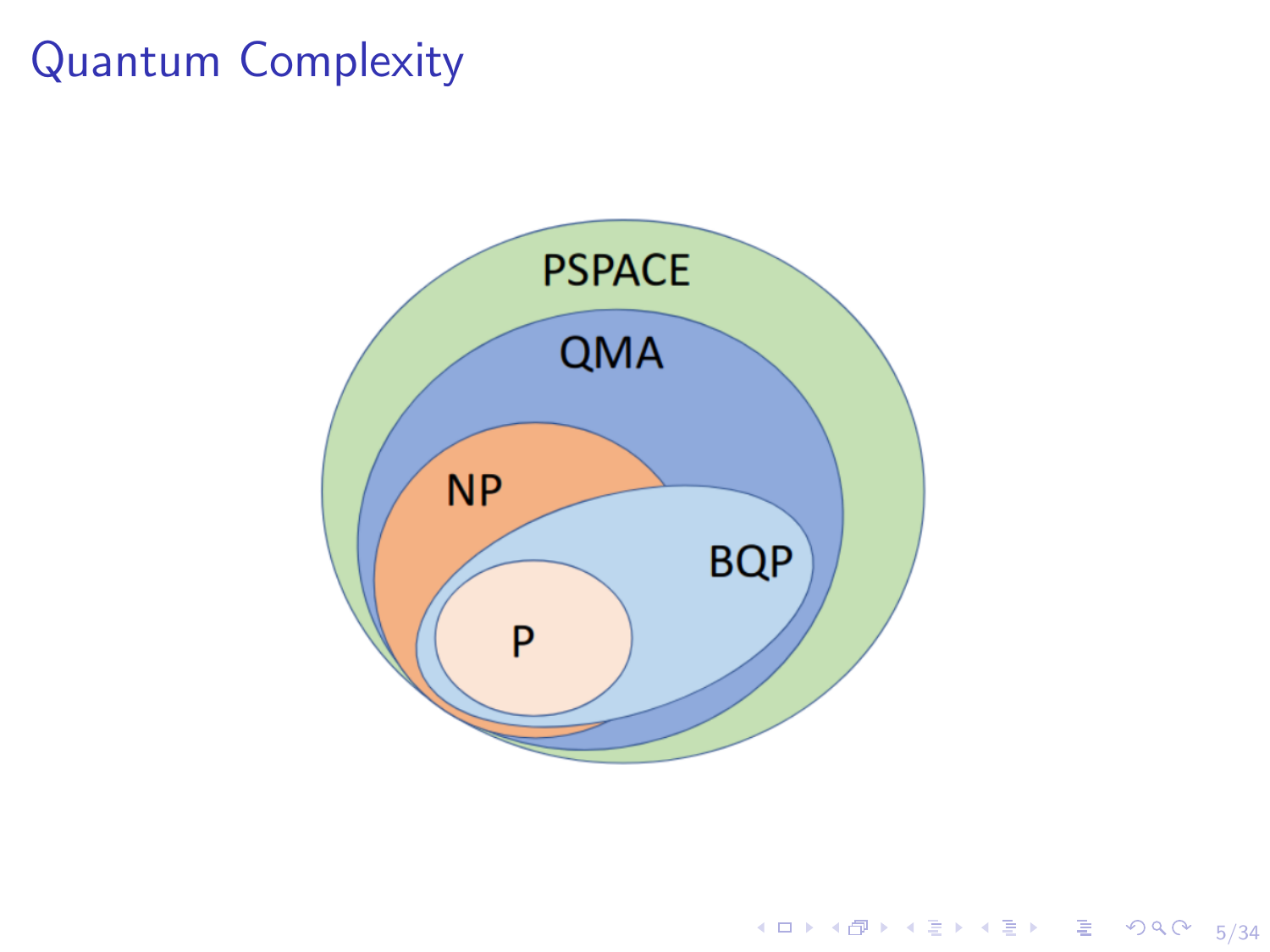# Quantum ZK Protocol [BJSW16]

Allows a Prover to prove the veracity of a statement in QMA while revealing nothing beyond that.



4 ロ ▶ 4 레 ▶ 4 로 ▶ 4 로 ▶ 그로 → 9 Q O + 6/34

that  $x \in \mathcal{L}$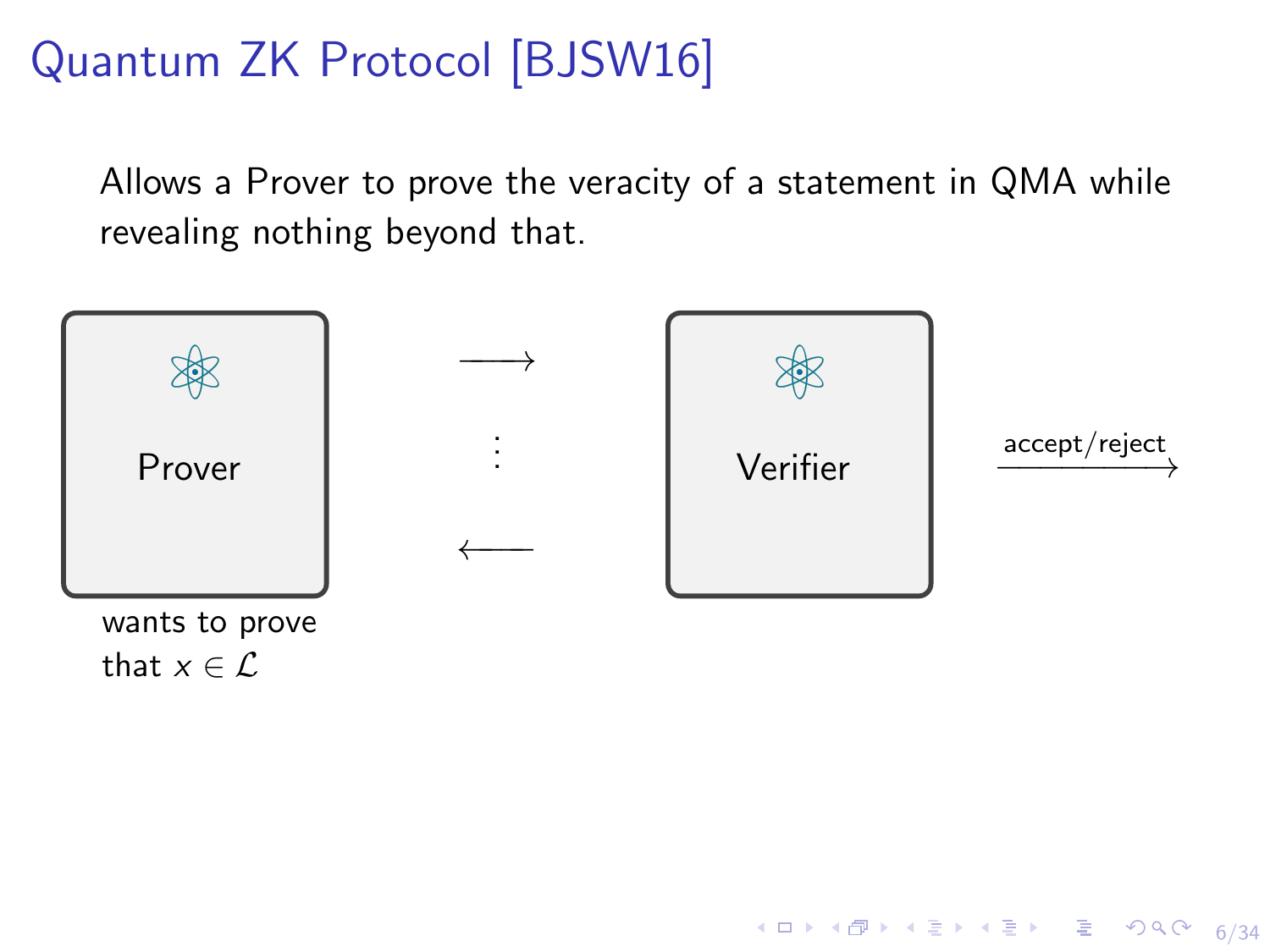# Quantum ZK Protocol [BJSW16]

Allows a Prover to prove the veracity of a statement in QMA while revealing nothing beyond that.



Best known result in terms of round complexity is in constant rounds [BS20].

4 ロ ▶ 4 레 ▶ 4 로 ▶ 4 로 ▶ 그로 → 9 Q O + 6/34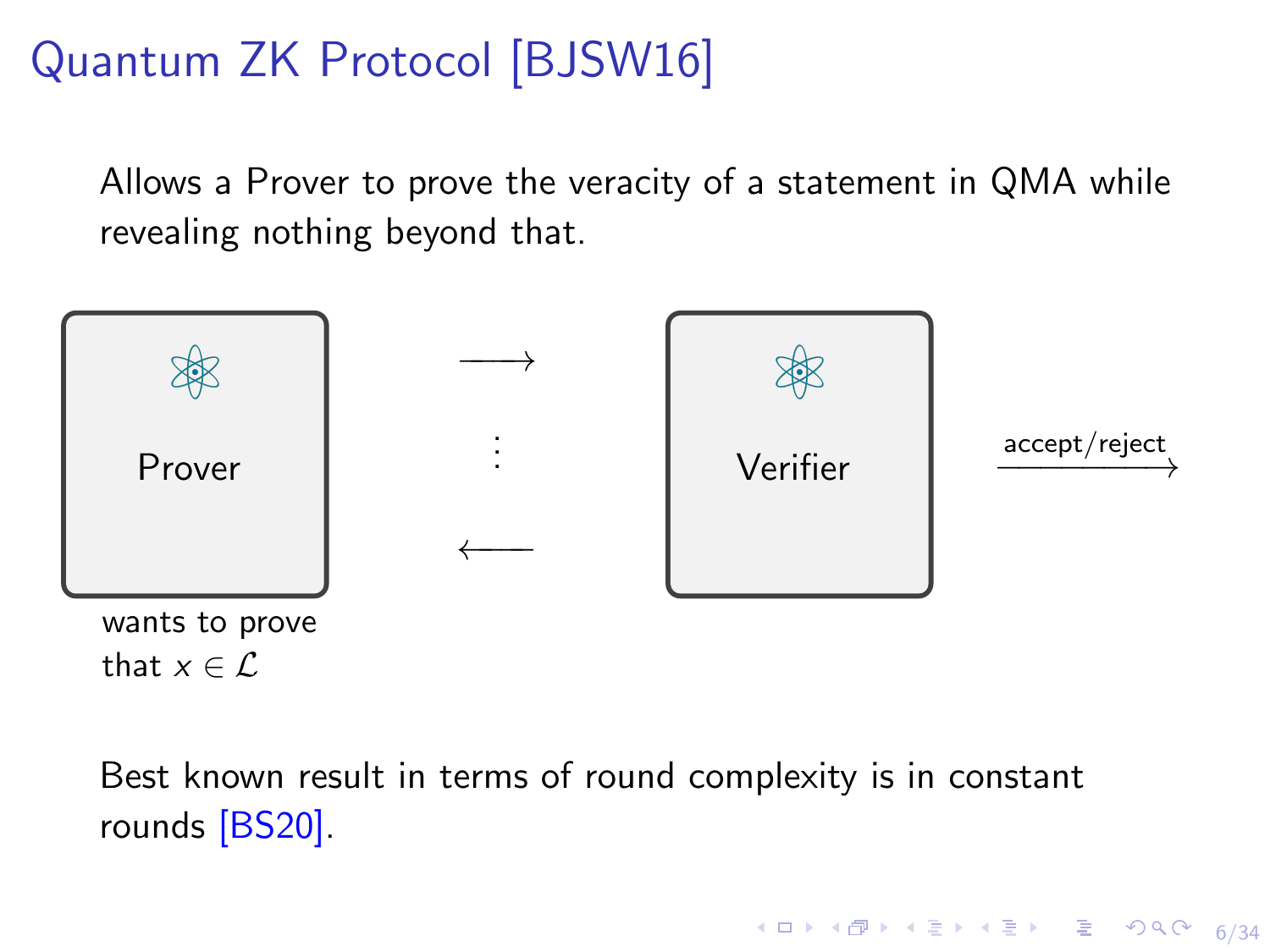## Results

#### 2-round statistical WI argument for QMA

Assuming the quantum quasi-polynomial hardness of LWE, there exists a 2-round statistical WI argument for QMA.

4 ロ → 4 @ ▶ 4 블 → 4 블 → 1 를 → 9 Q Q + 7/34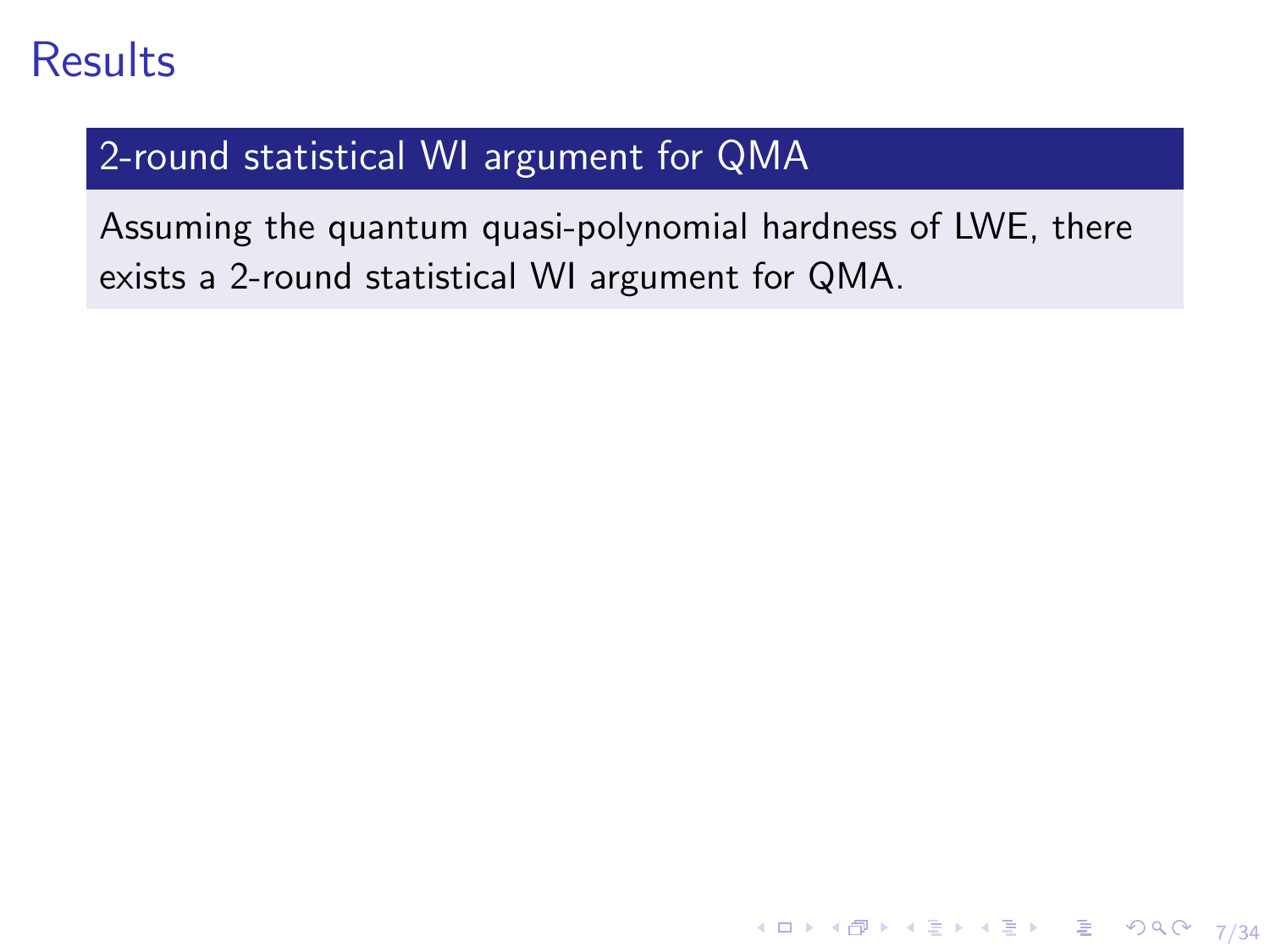## Results

#### 2-round statistical WI argument for QMA

Assuming the quantum quasi-polynomial hardness of LWE, there exists a 2-round statistical WI argument for QMA.

#### 4-round statistical ZK argument for QMA (and NP)

Assuming the quantum quasi-polynomial hardness of LWE and a quasi-polynomially secure QFHE scheme, there exists a 4-round statistical ZK argument for QMA (and NP) with no trusted setup.

4 ロ → 4 @ → 4 할 → 4 할 → 1 할 → 9 Q O + 7/34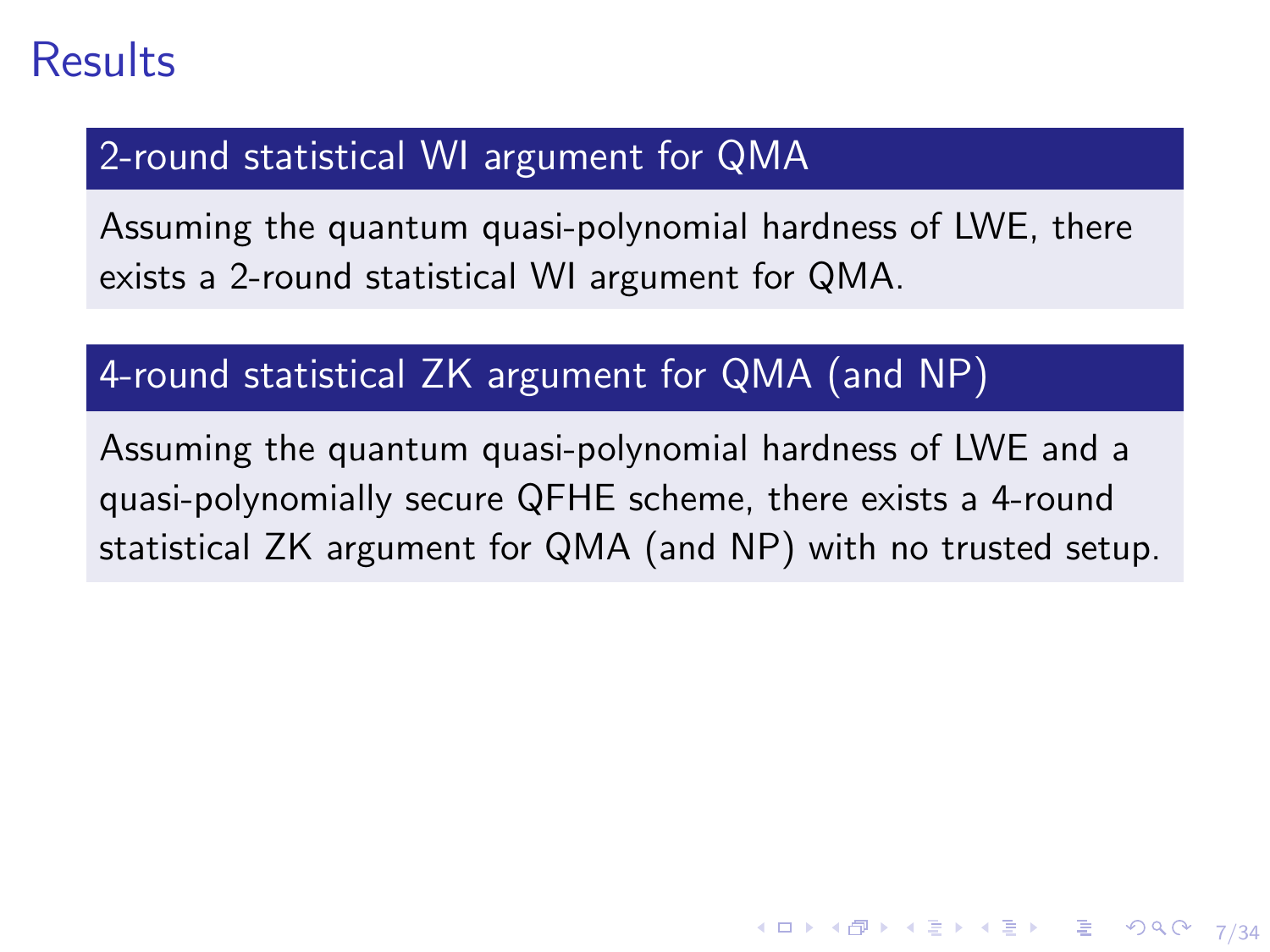## Results

#### 2-round statistical WI argument for QMA

Assuming the quantum quasi-polynomial hardness of LWE, there exists a 2-round statistical WI argument for QMA.

#### 4-round statistical ZK argument for QMA (and NP)

Assuming the quantum quasi-polynomial hardness of LWE and a quasi-polynomially secure QFHE scheme, there exists a 4-round statistical ZK argument for QMA (and NP) with no trusted setup.

#### 2-round ZK argument for QMA in the Timing Model

Assuming the quantum quasi-polynomial hardness of LWE, and a non-parallelizing function (resp. a post-quantum time-lock puzzle), there exists a 2-round computational (resp. statistical) ZK argument for QMA in the timing model.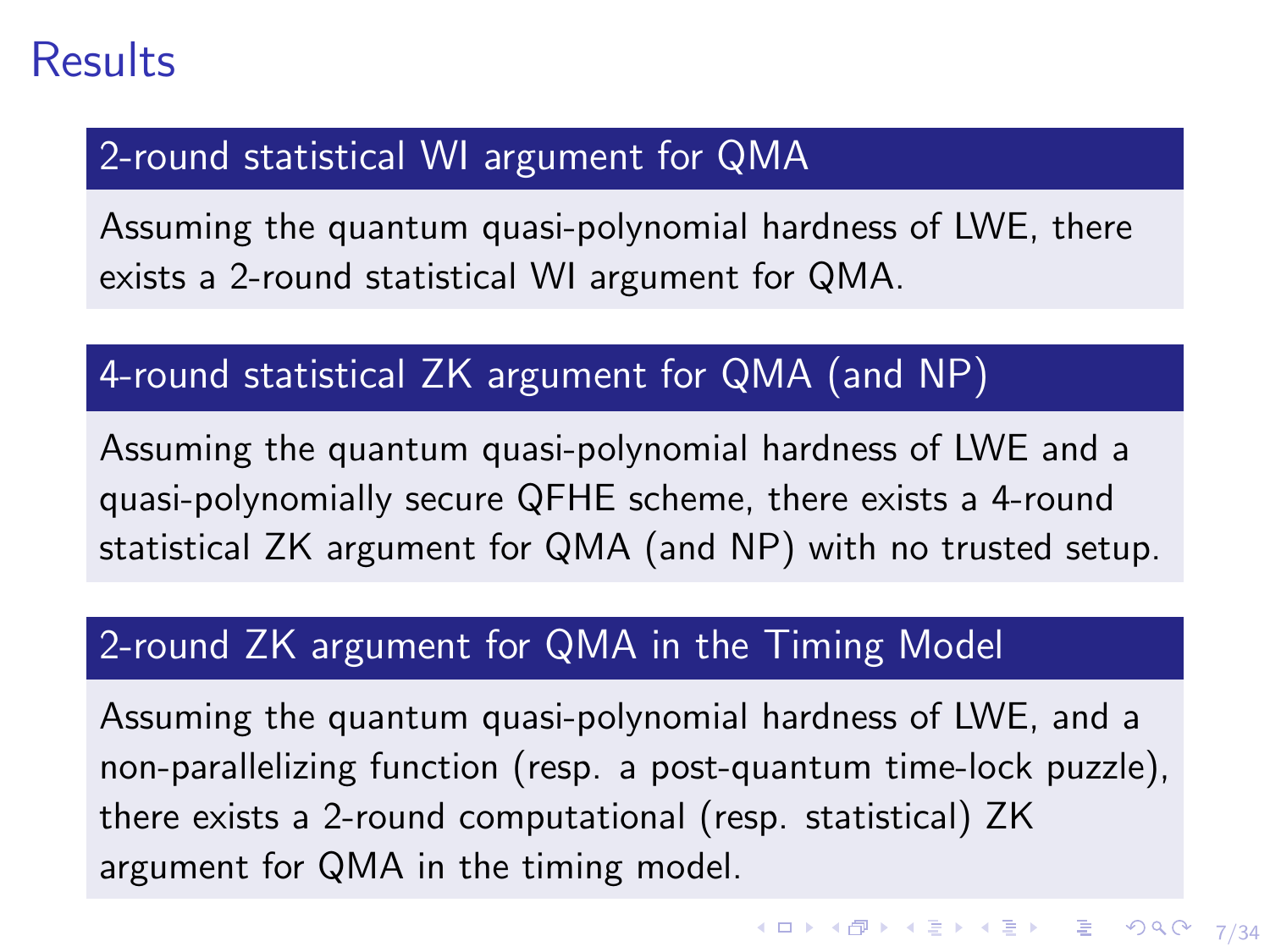# <span id="page-12-0"></span>Table of Contents

[Introduction](#page-1-0)

[SBSH Commitments](#page-12-0)

[WI Arguments](#page-20-0)

[Existing ZK techniques](#page-37-0)

[4-round ZK Argument for QMA Construction](#page-54-0)

[Conclusion](#page-72-0)

4 ロ ▶ 4 레 ▶ 4 로 ▶ 4 로 ▶ 그로 → 9 Q O + 8/34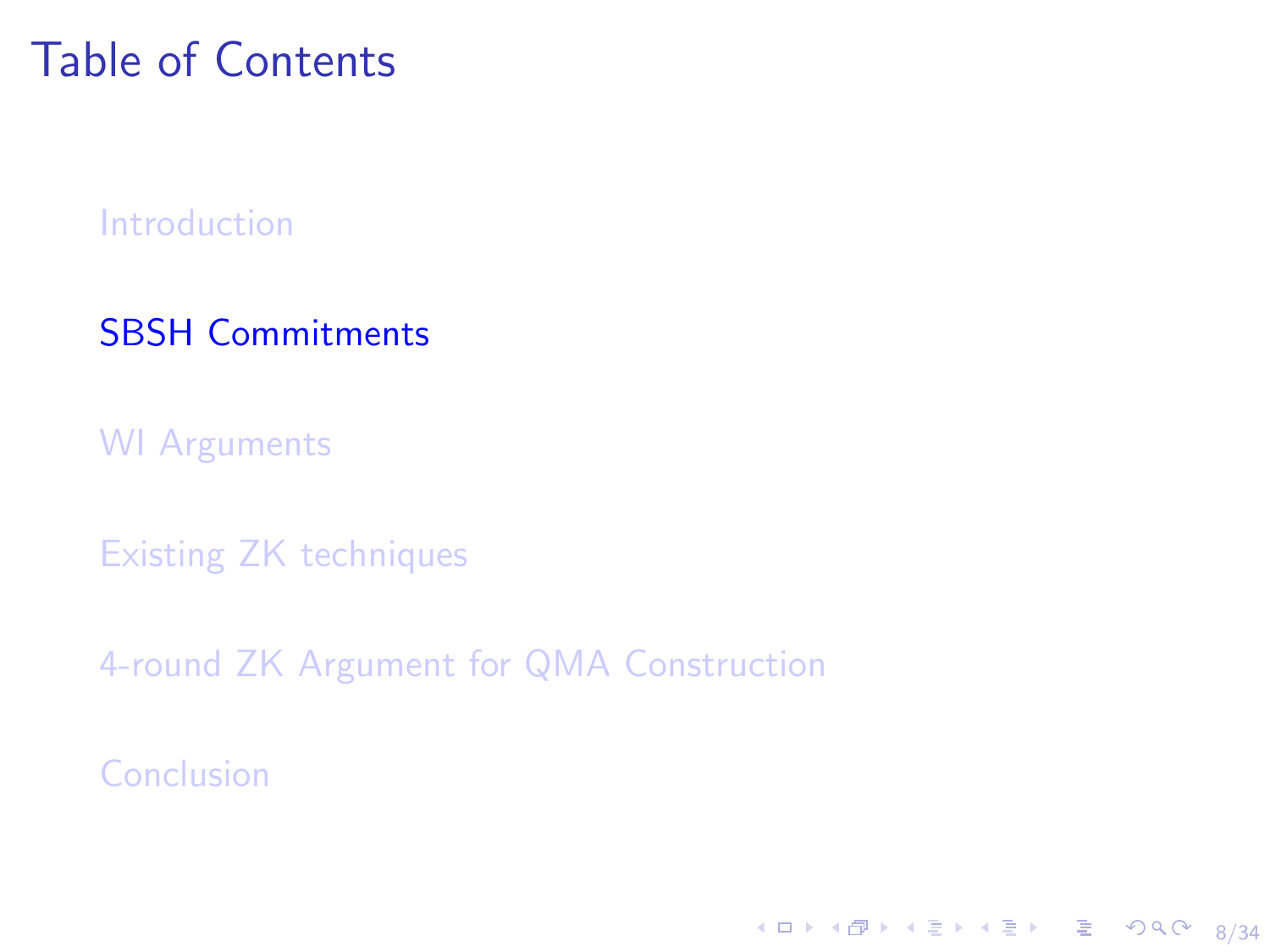## Commitment Scheme



9/34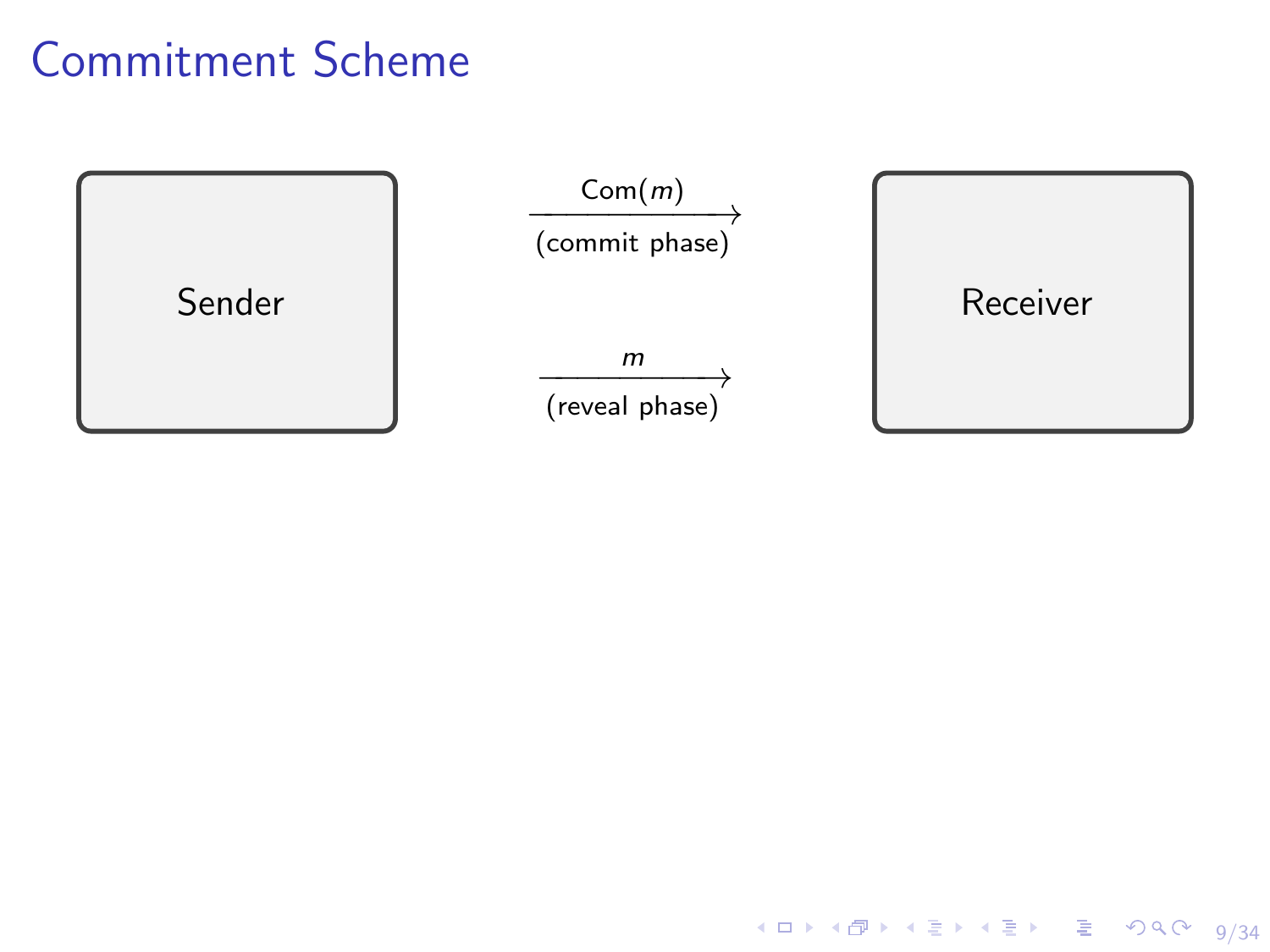## Commitment Scheme



 $\blacktriangleright$  Hiding: The message m remains hidden from the receiver (before the reveal phase).

 $\textsf{Com}(m_0) \approx \textsf{Com}(m_1)$ 

4 ロ ▶ 4 레 ▶ 4 로 ▶ 4 로 ▶ 그로 → 9 Q O + 9/34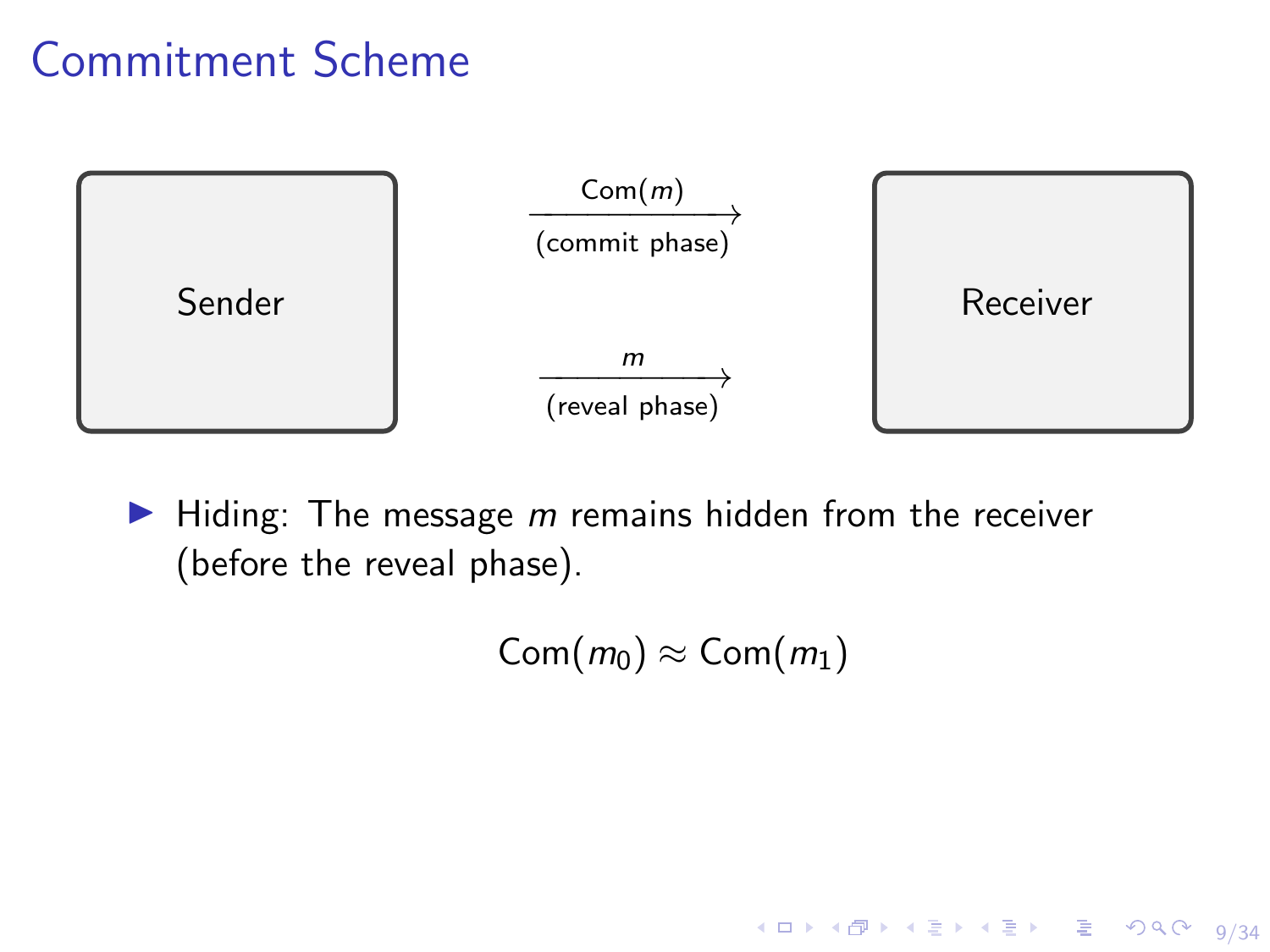## Commitment Scheme



 $\blacktriangleright$  Hiding: The message m remains hidden from the receiver (before the reveal phase).

$$
\mathsf{Com}(m_0)\approx\mathsf{Com}(m_1)
$$

4 ロ ▶ 4 레 ▶ 4 로 ▶ 4 로 ▶ 그로 → 9 Q Q → 9/34

 $\blacktriangleright$  Binding: The commitment Com(m) can only be opened to the message m.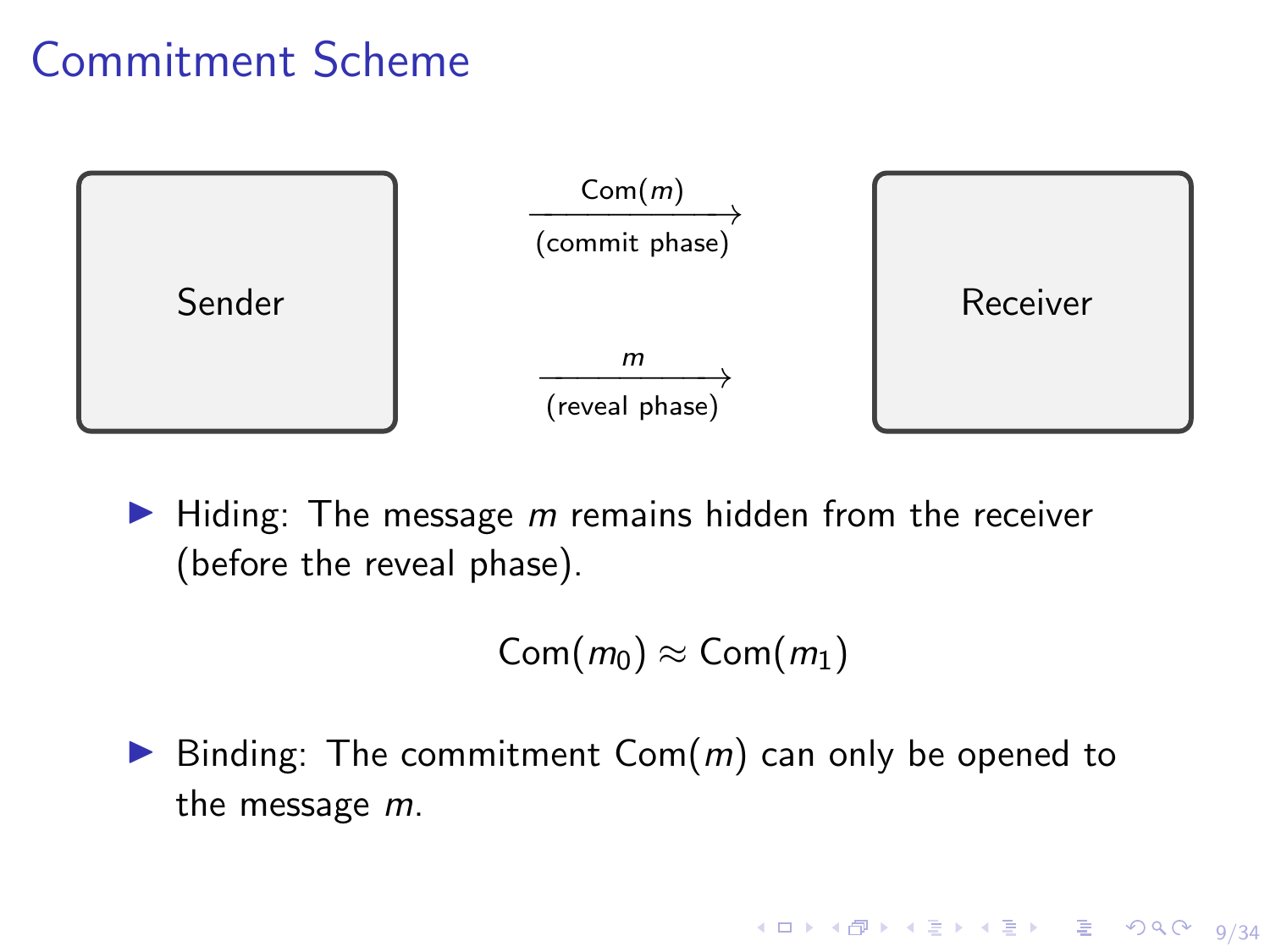An SBSH commitment is a a special type of commitment [LVW20].



10 → 1日 → 1월 → 1월 → 1월 → 990 + 10/34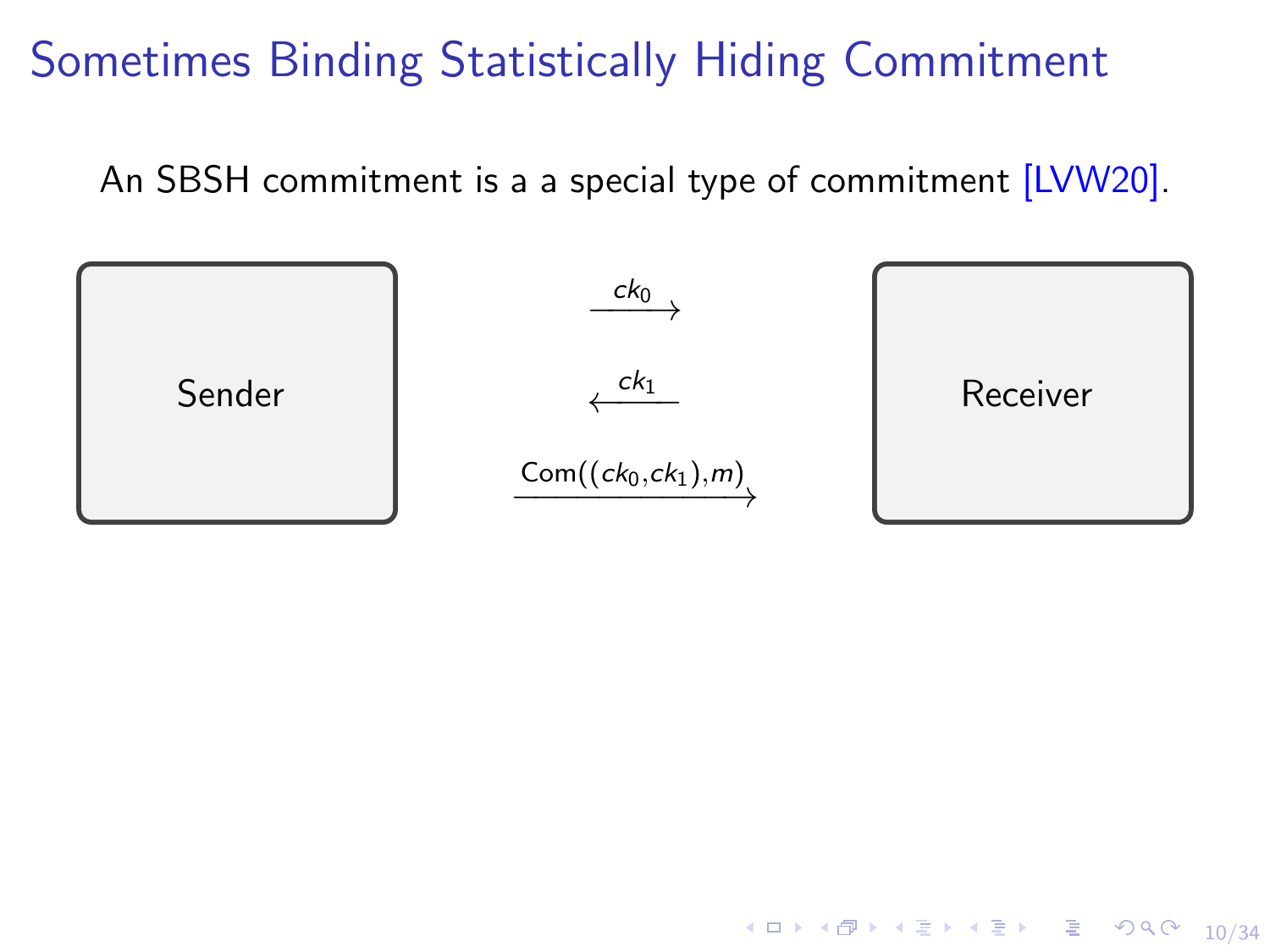An SBSH commitment is a a special type of commitment [LVW20].



10 → 1日 → 1월 → 1월 → 1월 → 990 10/34

► Statistically Hiding: Com $(m_0) \approx_S$  Com $(m_1)$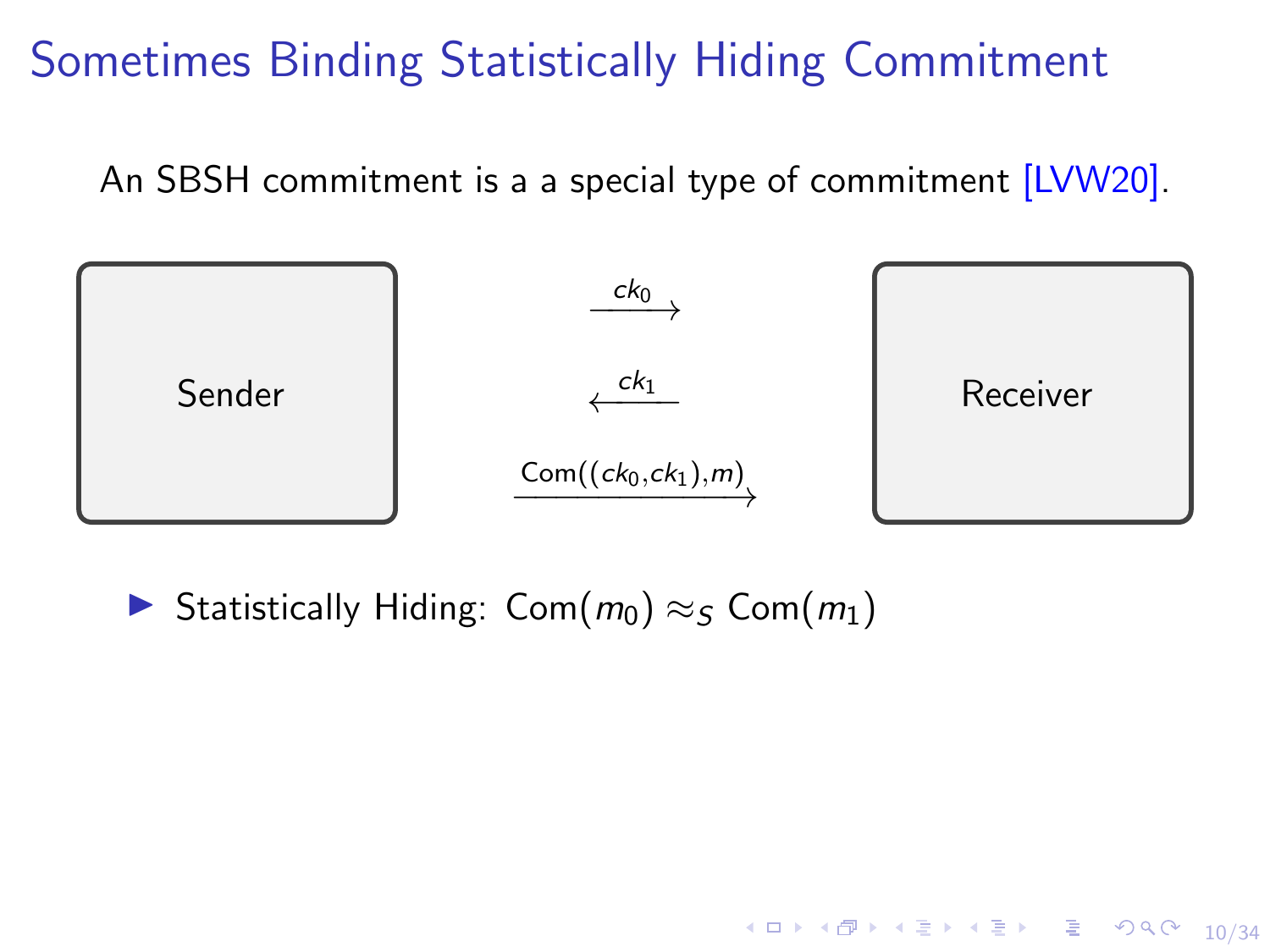An SBSH commitment is a a special type of commitment [LVW20].



- **► Statistically Hiding: Com(** $m_0$ **)**  $\approx$  c Com( $m_1$ )
- $\triangleright$  Sometimes Binding: There's a negligibly small probability for the commitment to be perfectly binding.

10 8 1 1 2 8 4 2 8 4 2 3 4 2 3 4 2 3 4 2 3 4 2 3 4 2 3 4 2 3 4 2 3 4 2 3 4 2 3 4 2 3 4 2 3 4 2 3 4 2 3 4 2 3 4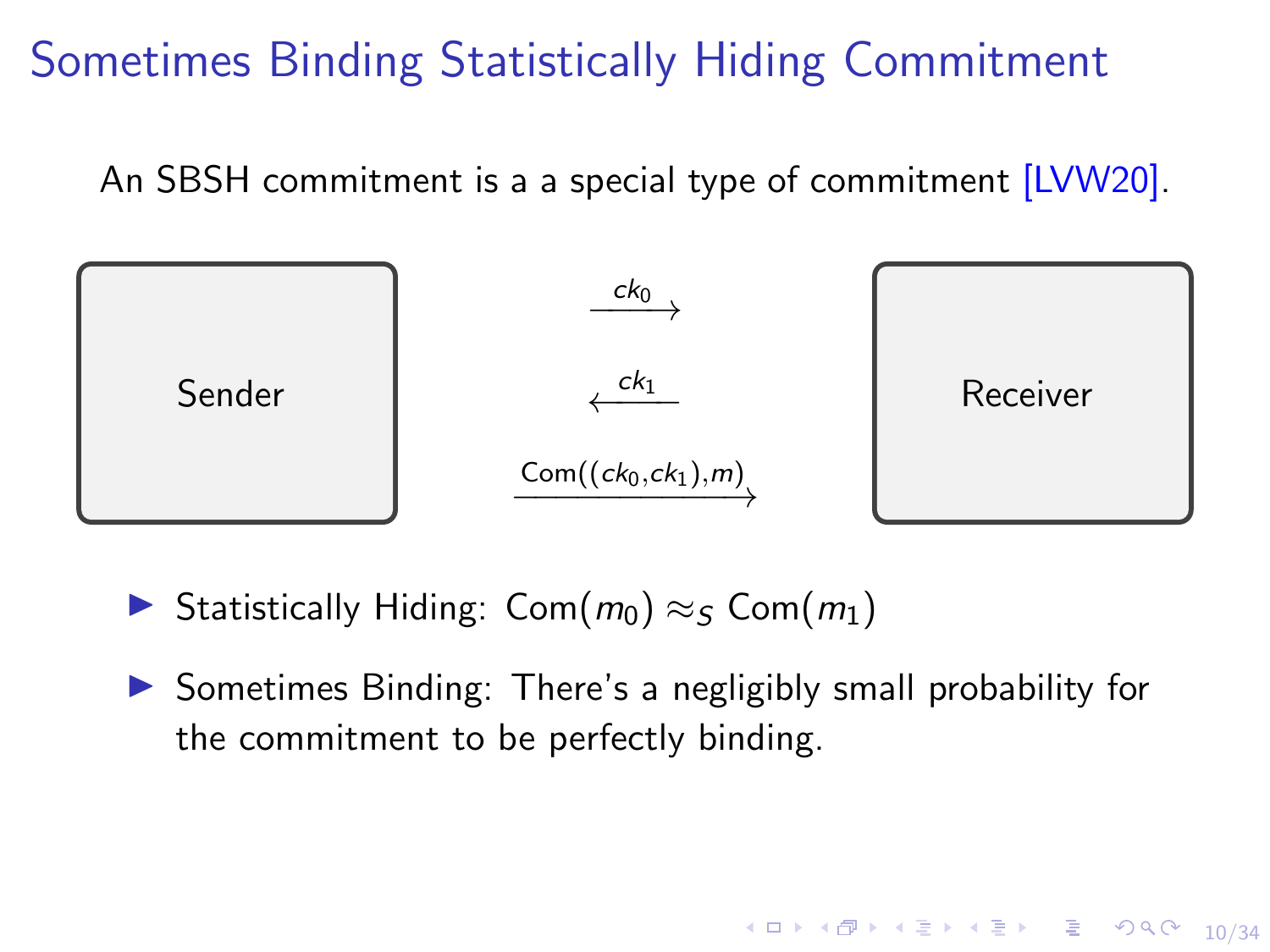An SBSH commitment is a a special type of commitment [LVW20].



- **► Statistically Hiding: Com(** $m_0$ **)**  $\approx$  c Com( $m_1$ )
- $\triangleright$  Sometimes Binding: There's a negligibly small probability for the commitment to be perfectly binding.
- Straight line Extraction of  $m$  when binding.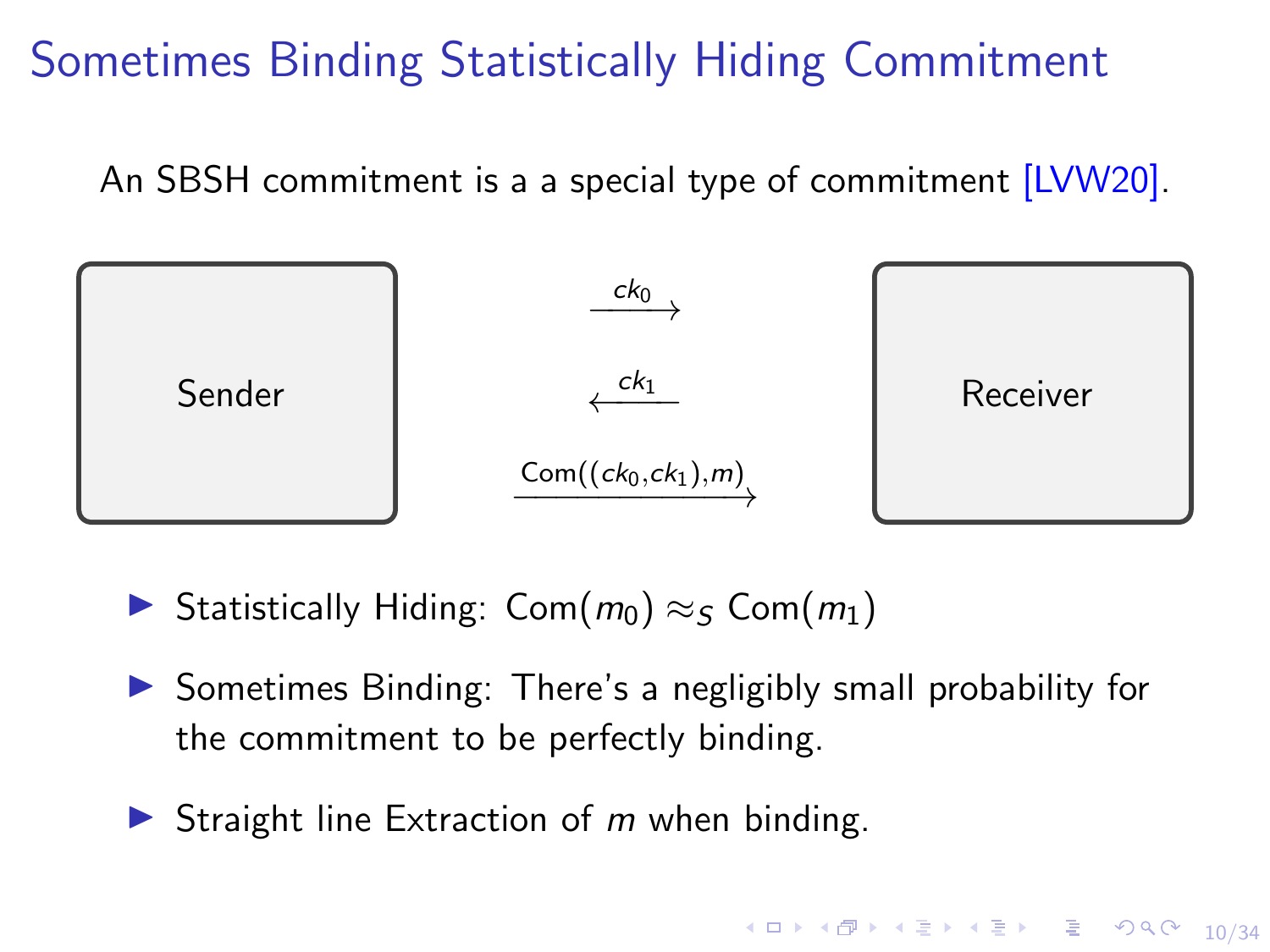# <span id="page-20-0"></span>Table of Contents

[Introduction](#page-1-0)

[SBSH Commitments](#page-12-0)

[WI Arguments](#page-20-0)

[Existing ZK techniques](#page-37-0)

[4-round ZK Argument for QMA Construction](#page-54-0)

[Conclusion](#page-72-0)

1日 N 1日 N 4 E N 4 E N 2 E N 9 Q 0 11/34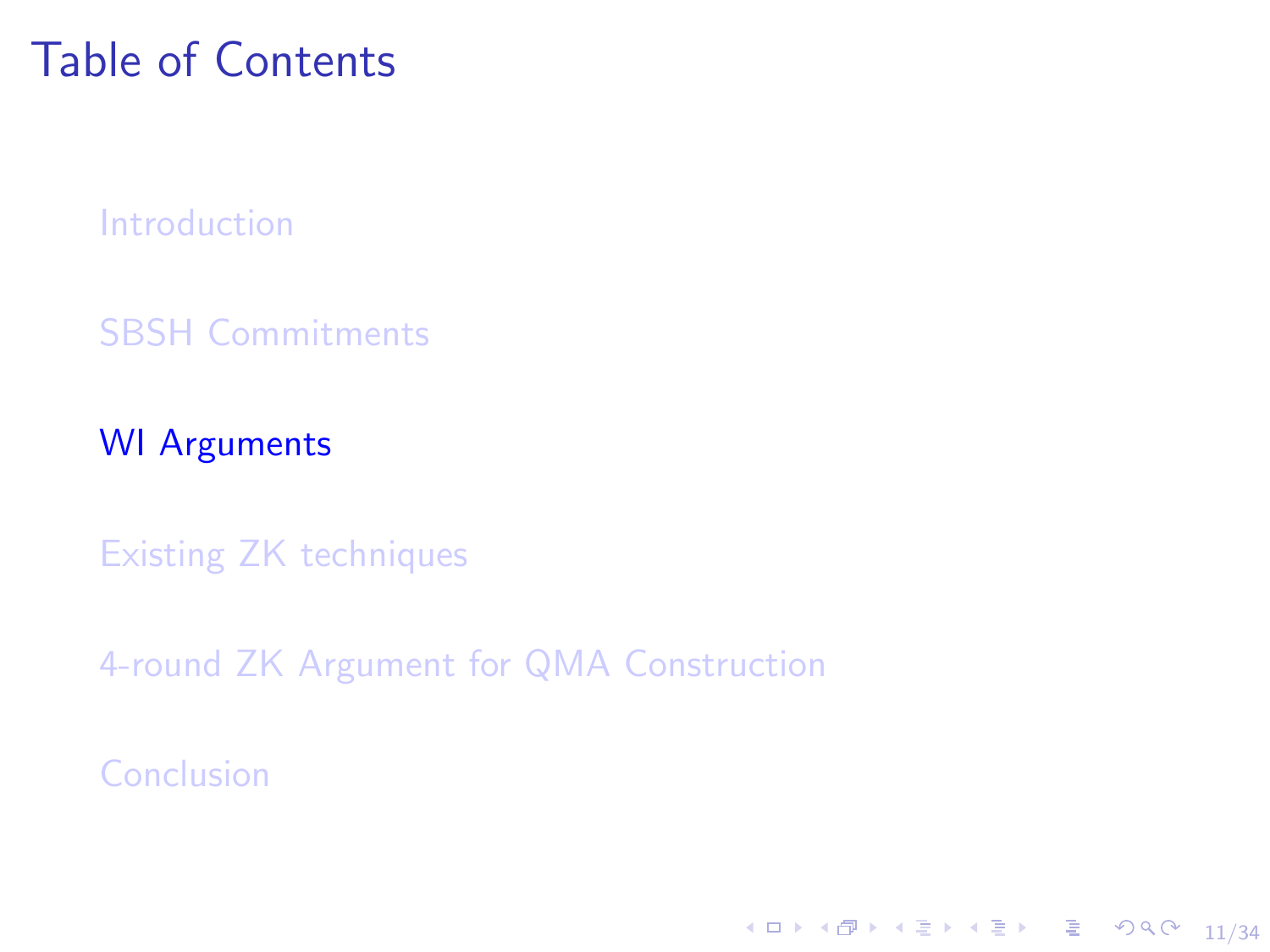Witness Indistinguishability [FS90]

 $\blacktriangleright$  Weaker notion of ZK.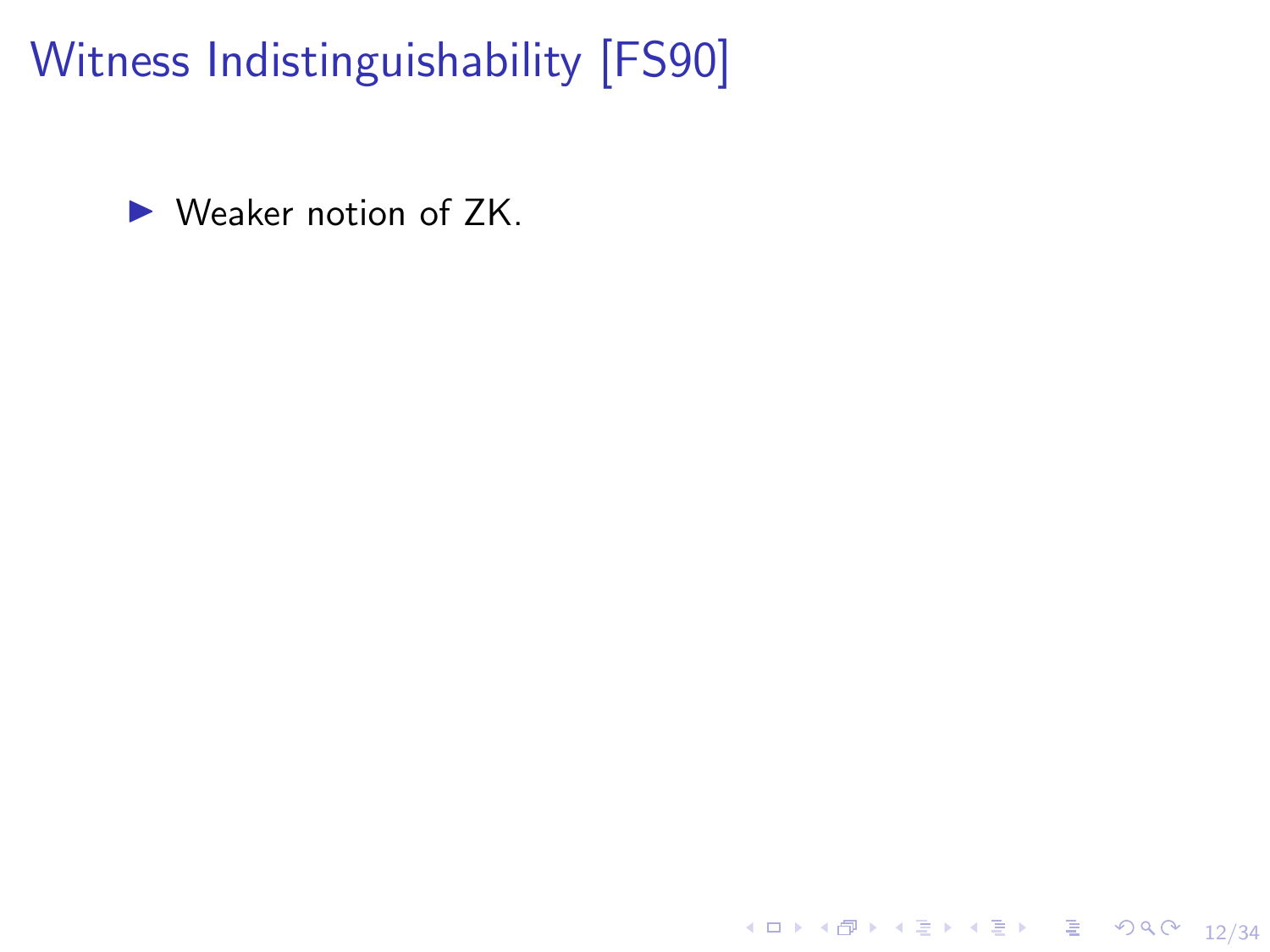Witness Indistinguishability [FS90]

 $\blacktriangleright$  Weaker notion of ZK.



10 → 1日 → 1월 → 1월 → 1월 → 990 + 12/34

wants to prove that  $x \in \mathcal{L}$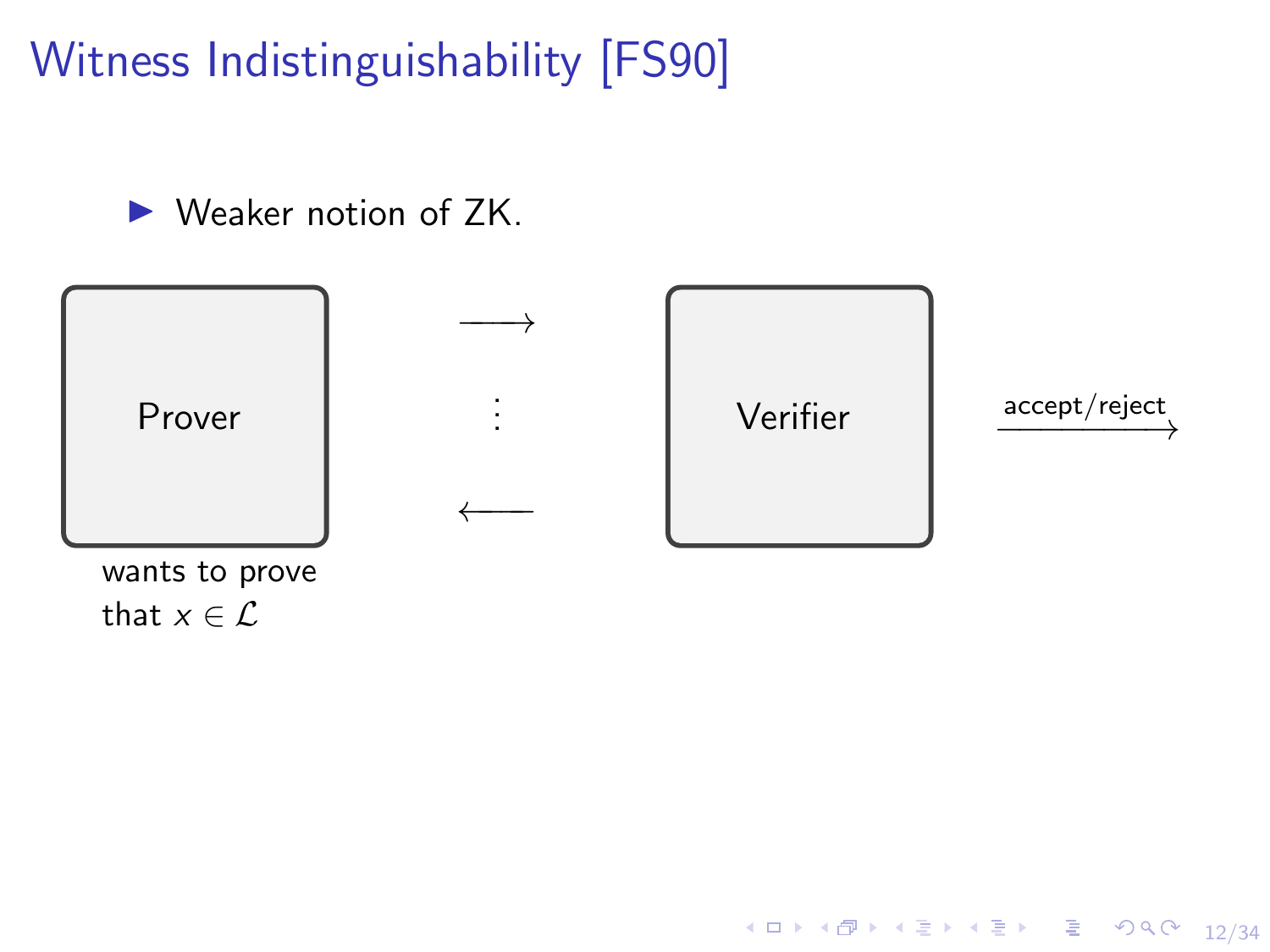Witness Indistinguishability [FS90]

 $\blacktriangleright$  Weaker notion of  $7K$ .



 $\blacktriangleright$  The verifier cannot tell the difference between valid witnesses used by the prover.

10 → 1日 → 1월 → 1월 → 1월 → 990 + 12/34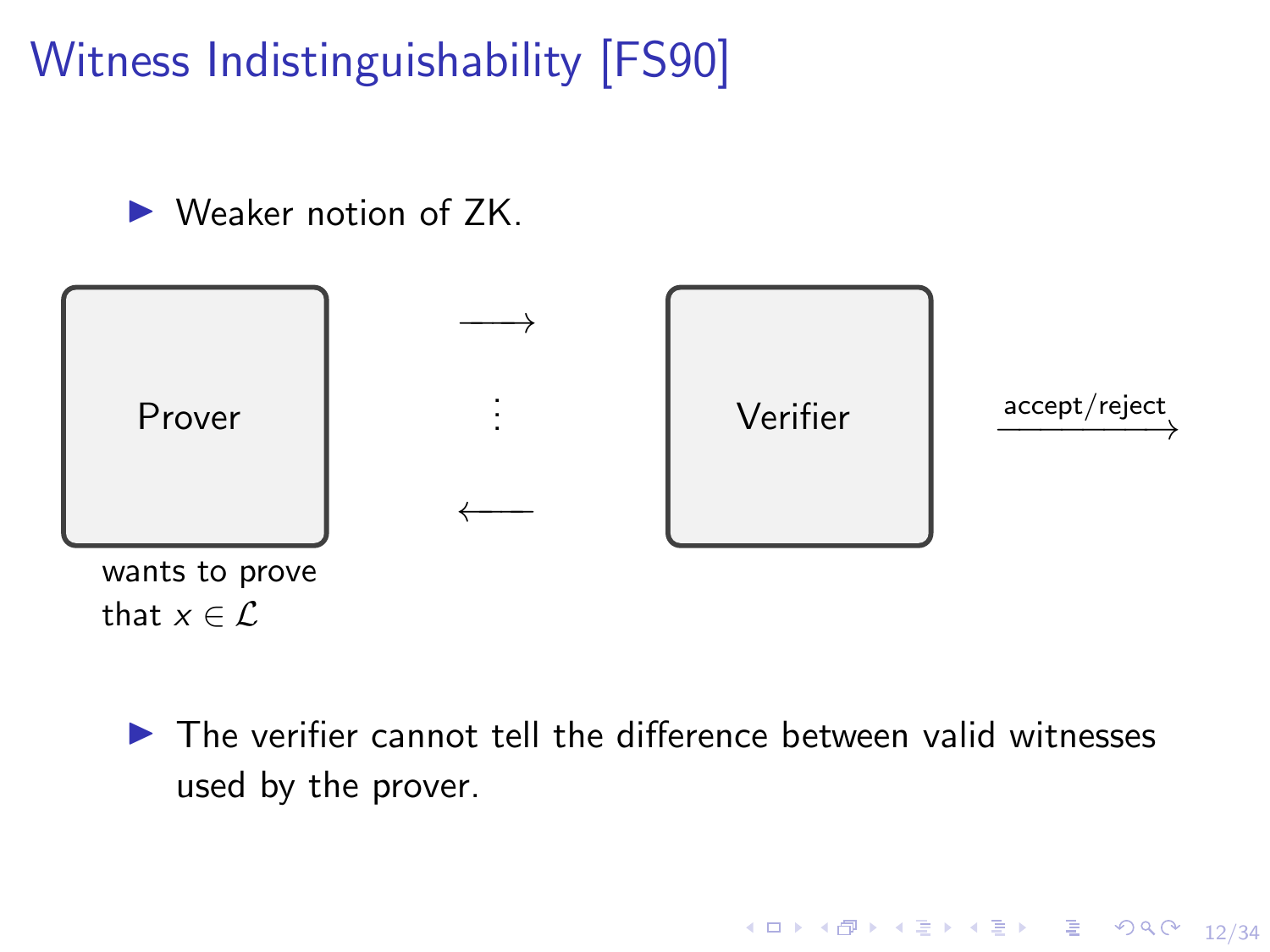Sigma Protocol for QMA

Relaxation of ZK, assuming an Honest Verifier.

1日 ▶ 1日 ▶ 1 로 ▶ 1 로 ▶ 그로 → 9 Q ① 13/34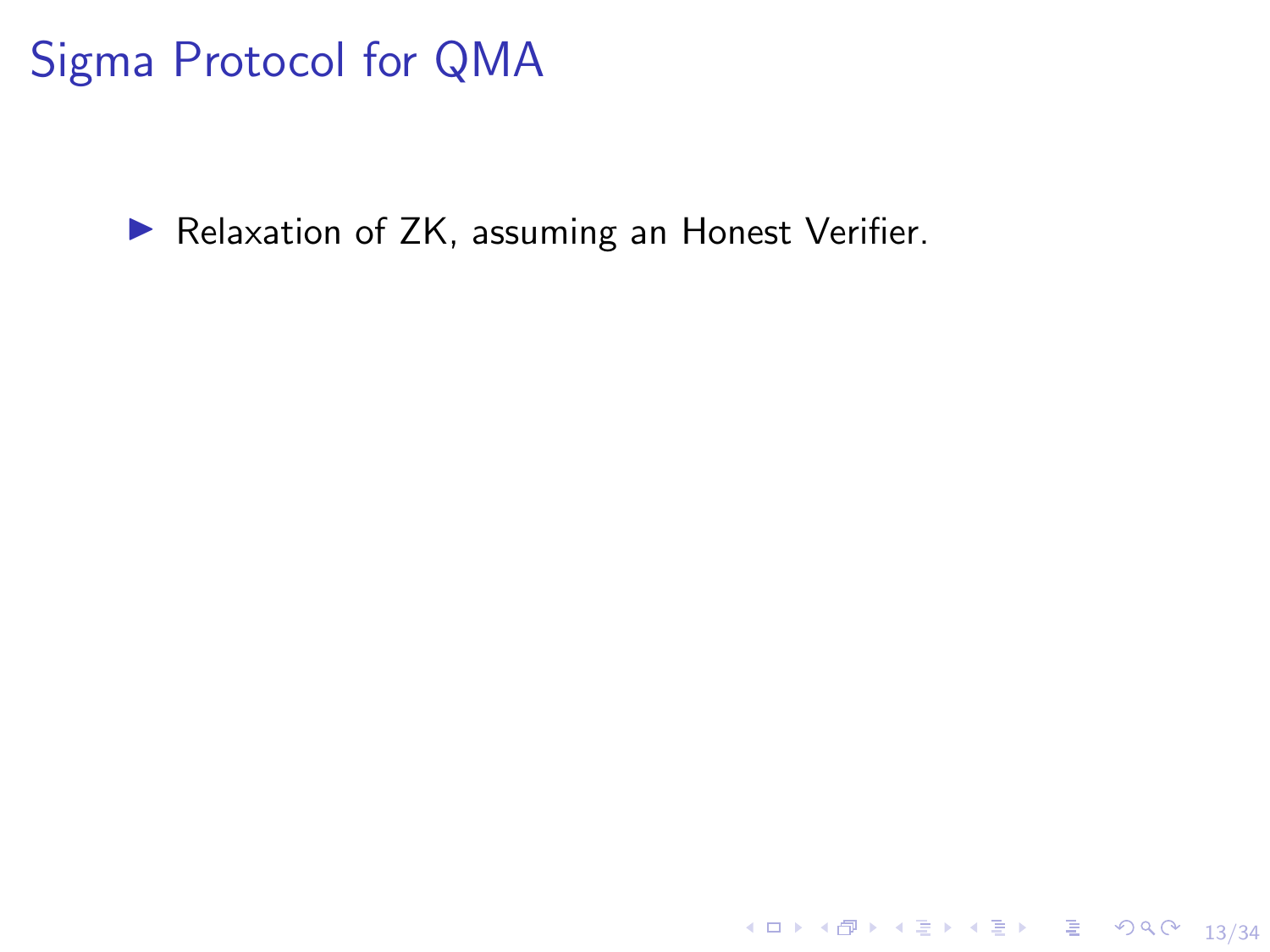Sigma Protocol for QMA

 $\blacktriangleright$  Relaxation of ZK, assuming an Honest Verifier.



1日 ▶ 1日 ▶ 1월 ▶ 1월 ▶ │ 볼│ 1990 13/34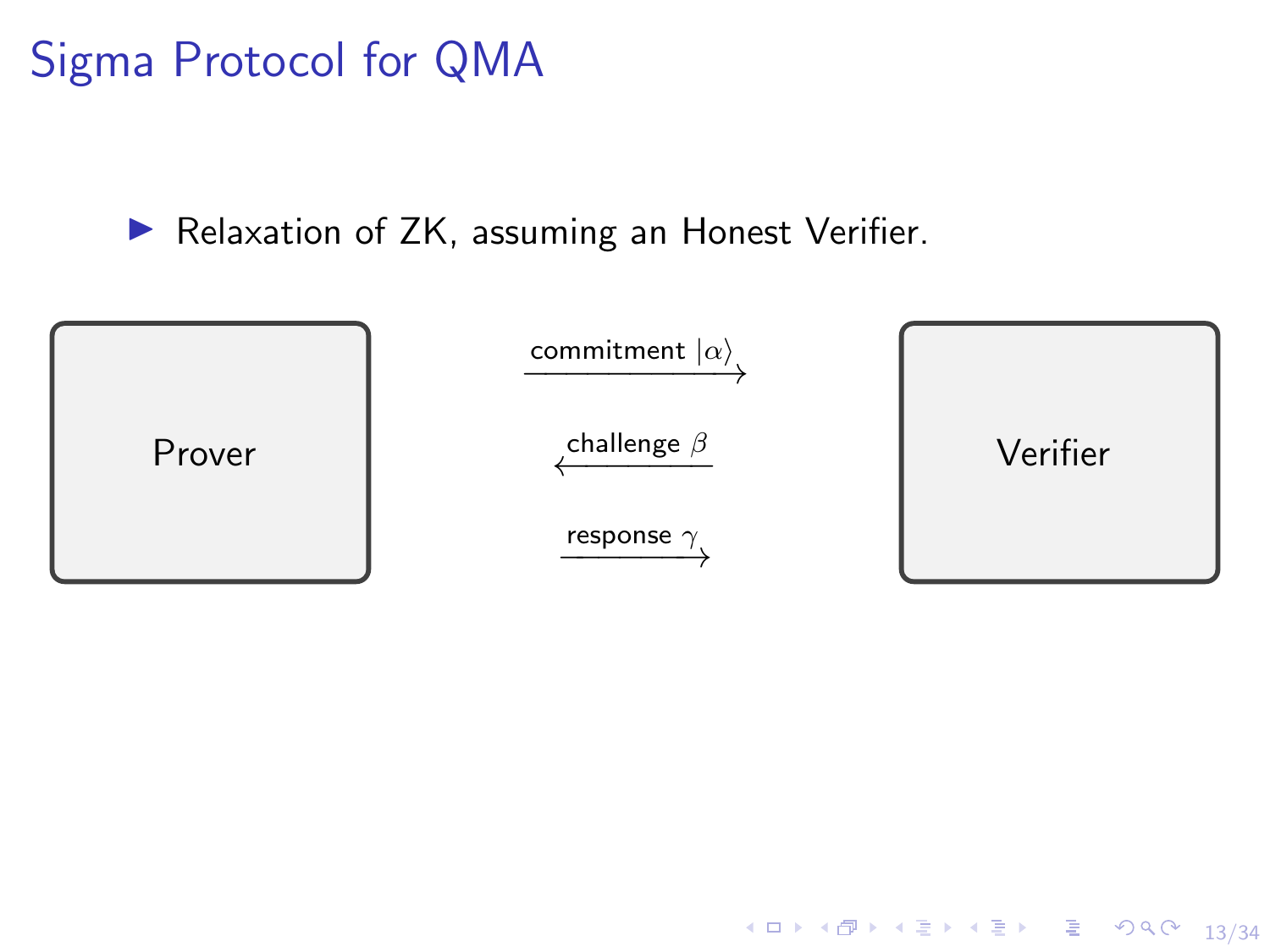Sigma Protocol for QMA

 $\blacktriangleright$  Relaxation of ZK, assuming an Honest Verifier.



 $\blacktriangleright$  Quantum Σ-Protocol where the computation of  $\beta$  and  $\gamma$  is completely classical [BG20].

10 → 1日 → 1월 → 1월 → 1월 → 990 13/34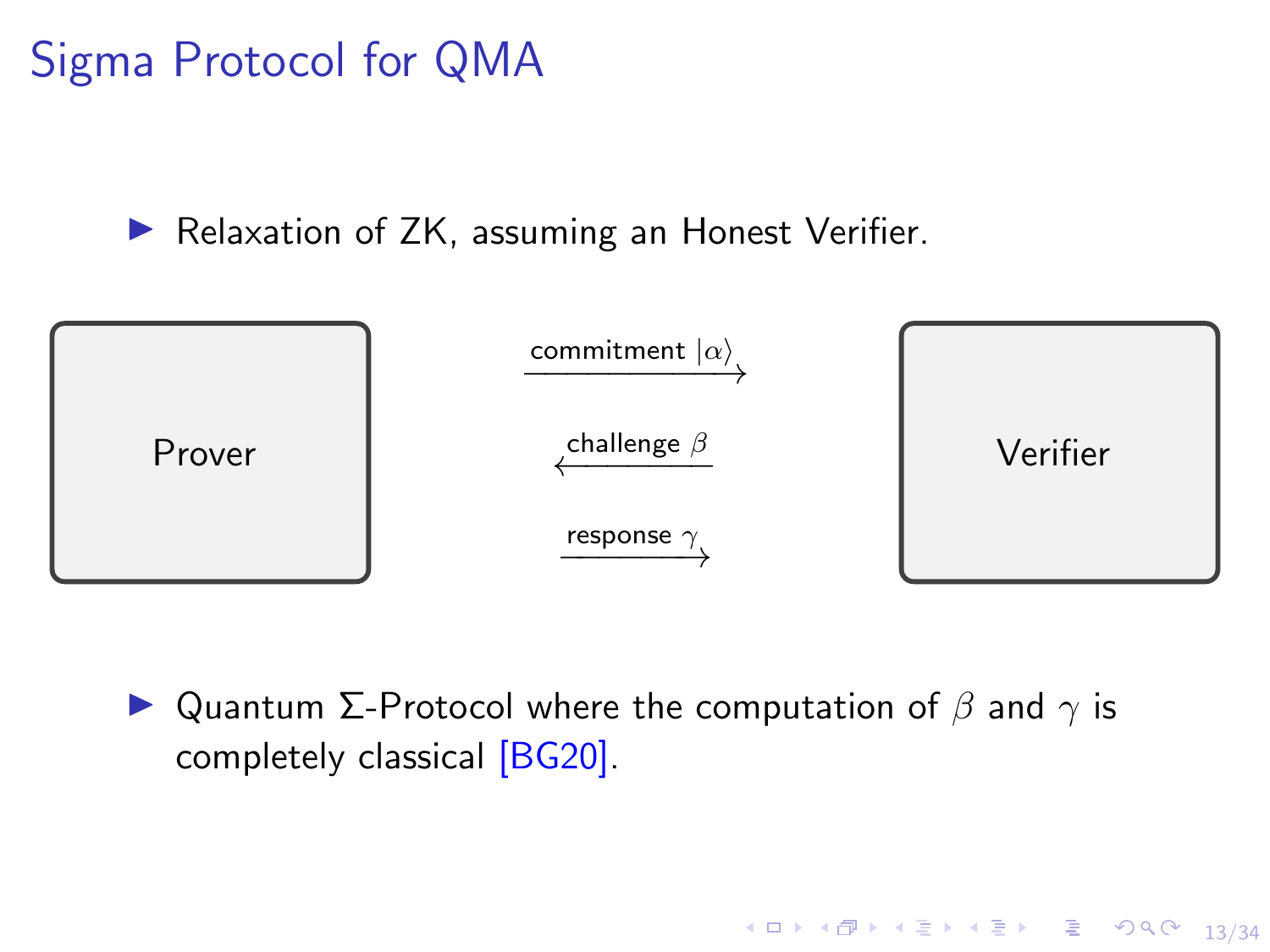▶ The Sigma-Protocol [BG20] works for computational ZK and statistical soundness.

 $\begin{picture}(180,10) \put(0,0){\line(1,0){155}} \put(10,0){\line(1,0){155}} \put(10,0){\line(1,0){155}} \put(10,0){\line(1,0){155}} \put(10,0){\line(1,0){155}} \put(10,0){\line(1,0){155}} \put(10,0){\line(1,0){155}} \put(10,0){\line(1,0){155}} \put(10,0){\line(1,0){155}} \put(10,0){\line(1,0){155}} \put(10,0){\line(1,0){155}}$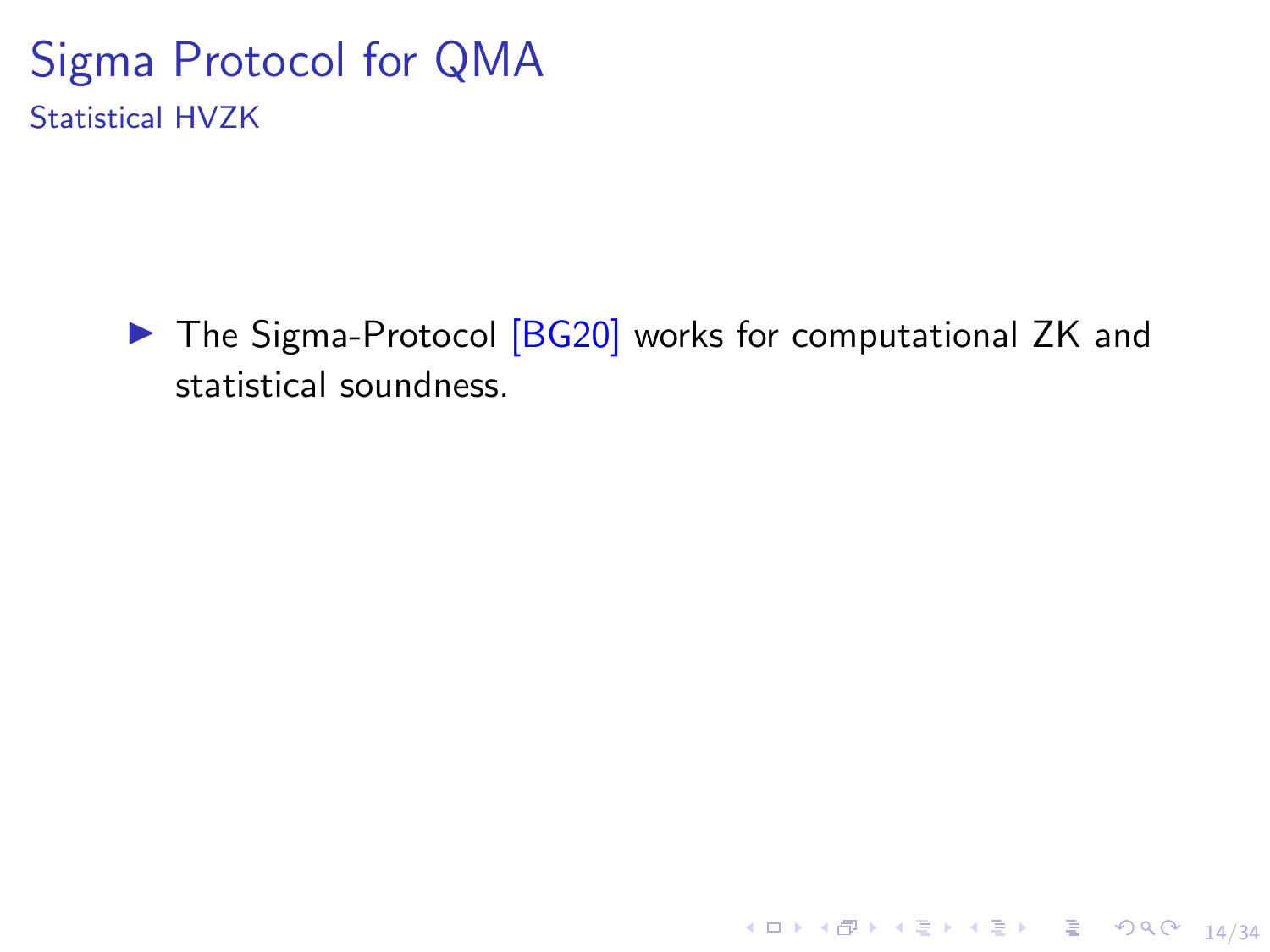▶ The Sigma-Protocol [BG20] works for computational ZK and statistical soundness.

14/34

 $\triangleright$  Extend to statistical ZK and computational soundness: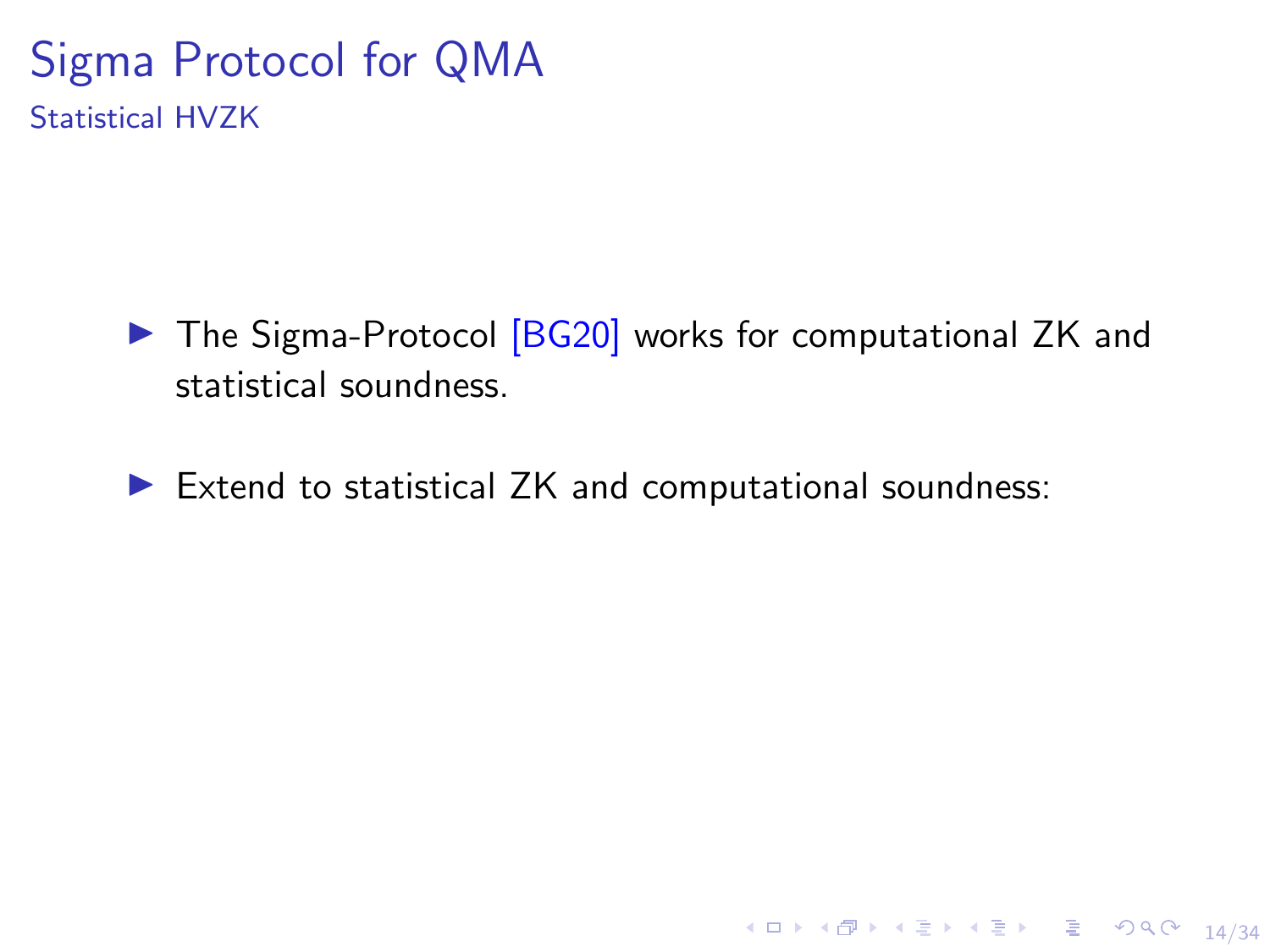- ▶ The Sigma-Protocol [BG20] works for computational ZK and statistical soundness.
- $\blacktriangleright$  Extend to statistical ZK and computational soundness:
	- $\triangleright$  use SBSH commitment (parameters of other primitives are set accordingly).

10 → 1日 → 1월 → 1월 → 1월 → 990 14/34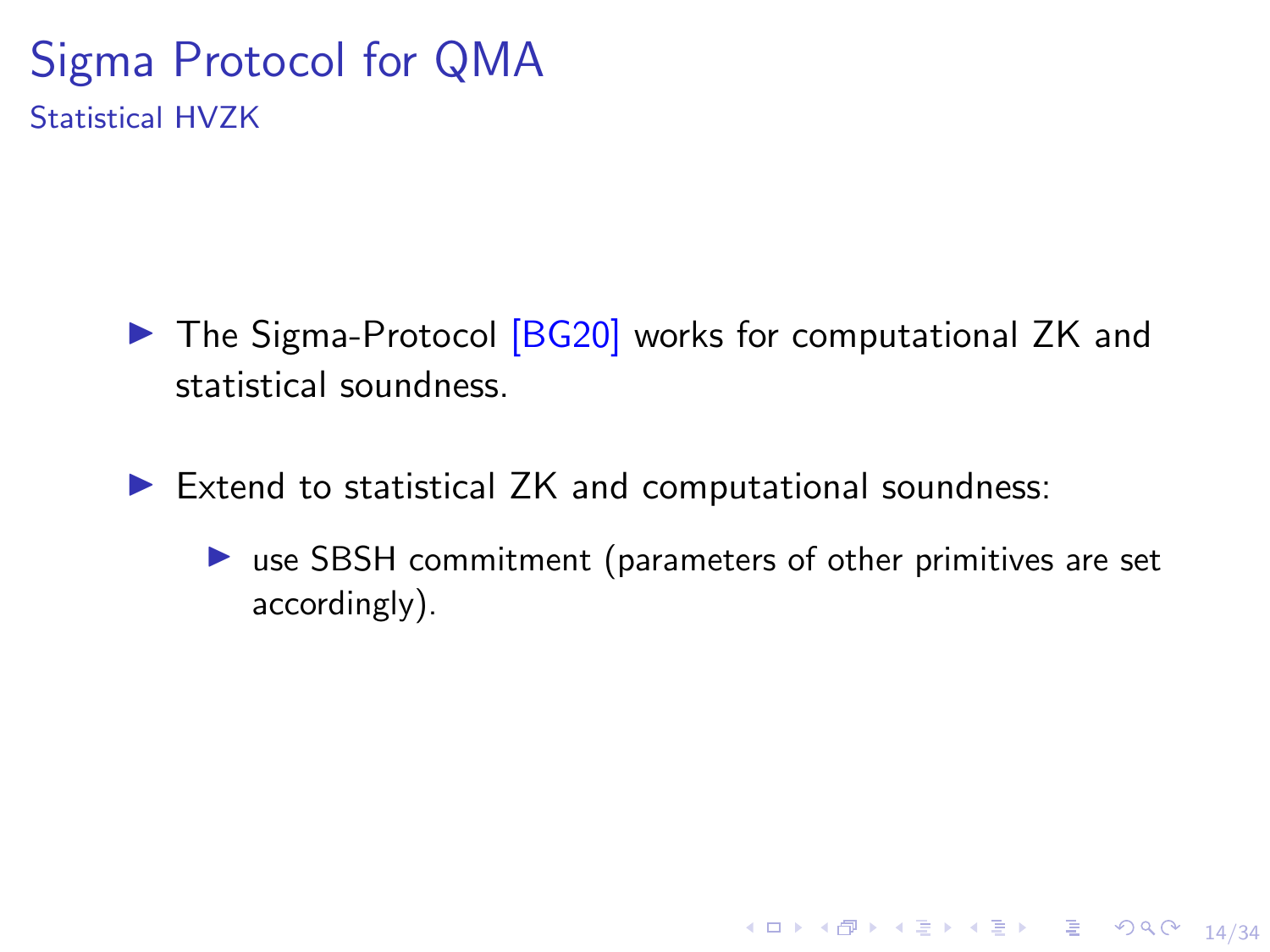- ▶ The Sigma-Protocol [BG20] works for computational ZK and statistical soundness.
- $\blacktriangleright$  Extend to statistical ZK and computational soundness:
	- $\triangleright$  use SBSH commitment (parameters of other primitives are set accordingly).

10 → 1日 → 1월 → 1월 → 1월 → 990 14/34

 $\triangleright$  parallel repetition of  $[BS20]$  to get negligible soundness.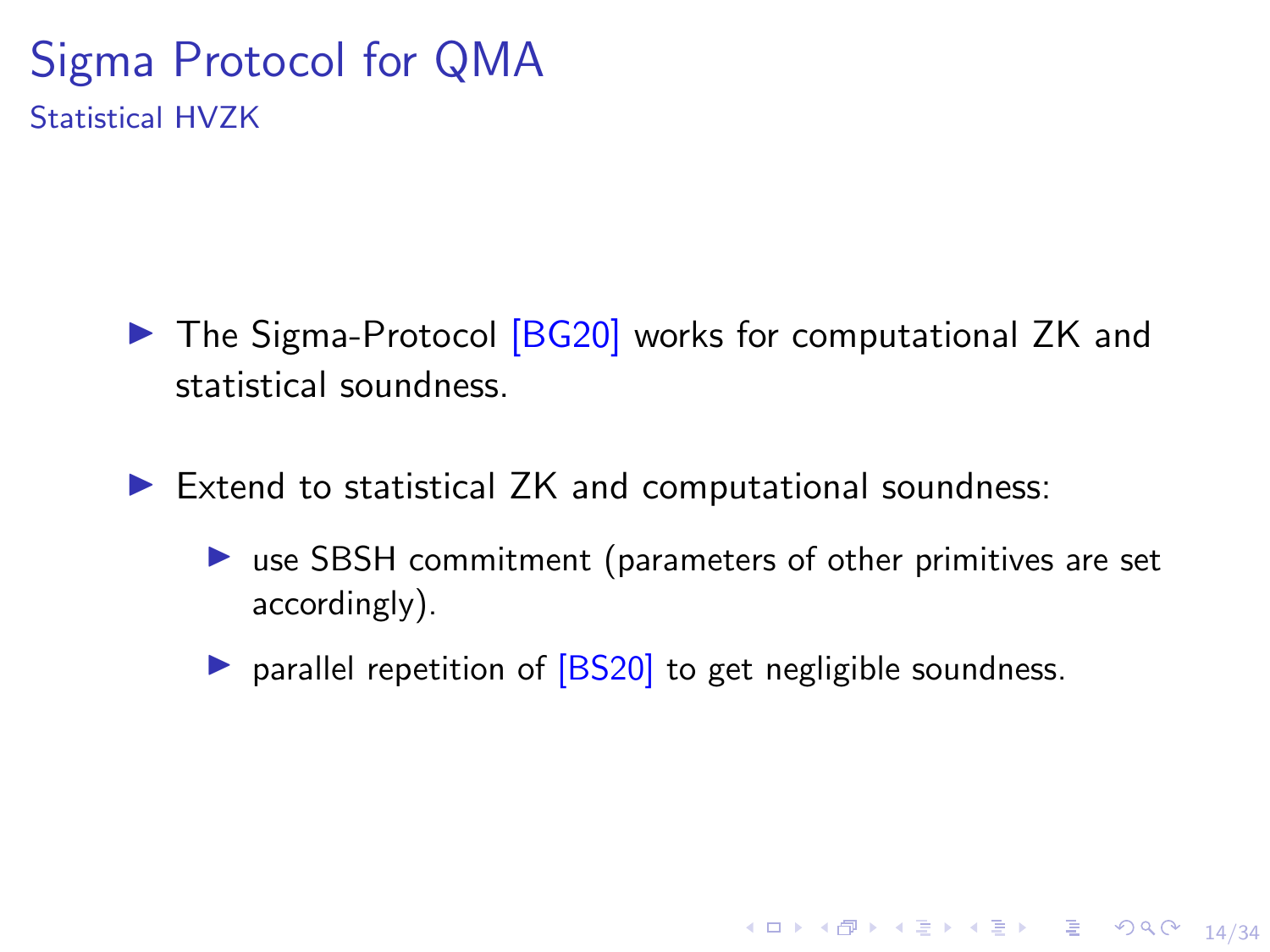### Necessary tools

**I** Pseudorandom Function: Given a key, produces a seemingly random string.

1日 ▶ 1日 ▶ 1월 ▶ 1월 ▶ │ 콜 │ 19 9 9 15/34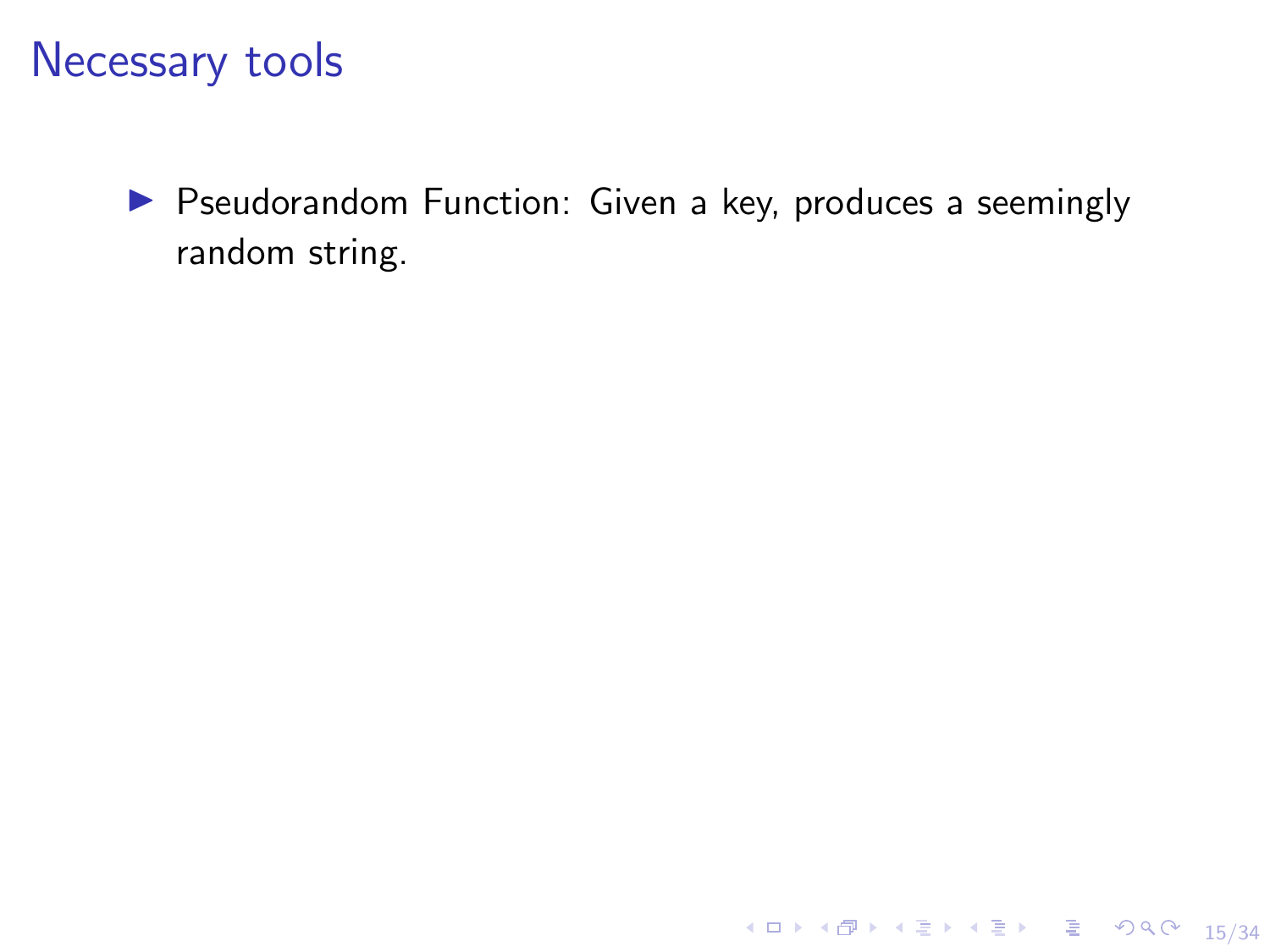### Necessary tools

▶ Pseudorandom Function: Given a key, produces a seemingly random string.

▶ Fully Homomorphic Encryption Scheme: Compute evaluations over encrypted data.



1日 → 1日 → 1월 → 1월 → 1월 → 990 + 15/34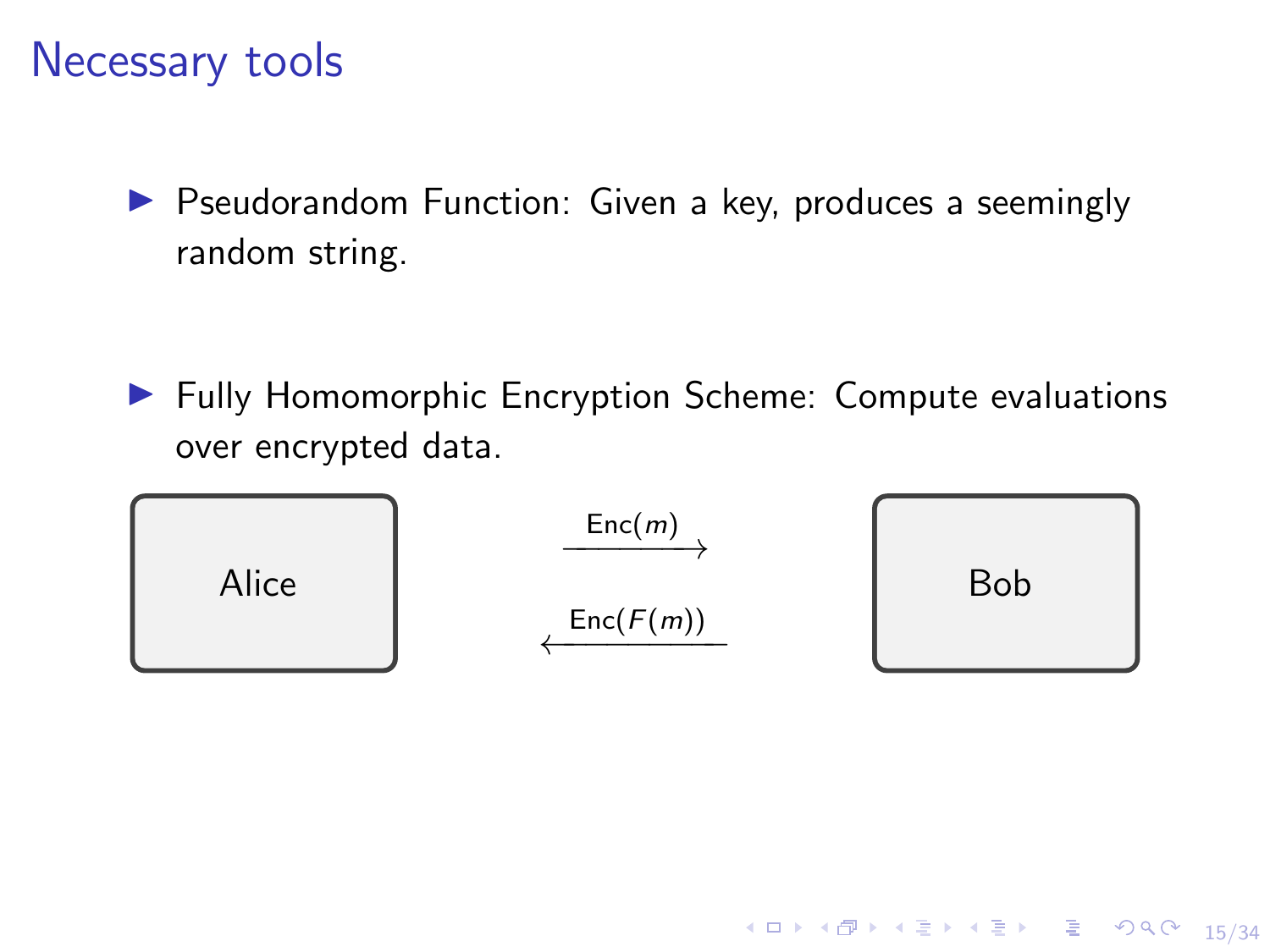### Necessary tools

**I** Pseudorandom Function: Given a key, produces a seemingly random string.

▶ Fully Homomorphic Encryption Scheme: Compute evaluations over encrypted data.



 $\triangleright$  Non-Interactive WI argument for NP  $[BFJ+20, GJM20]$ .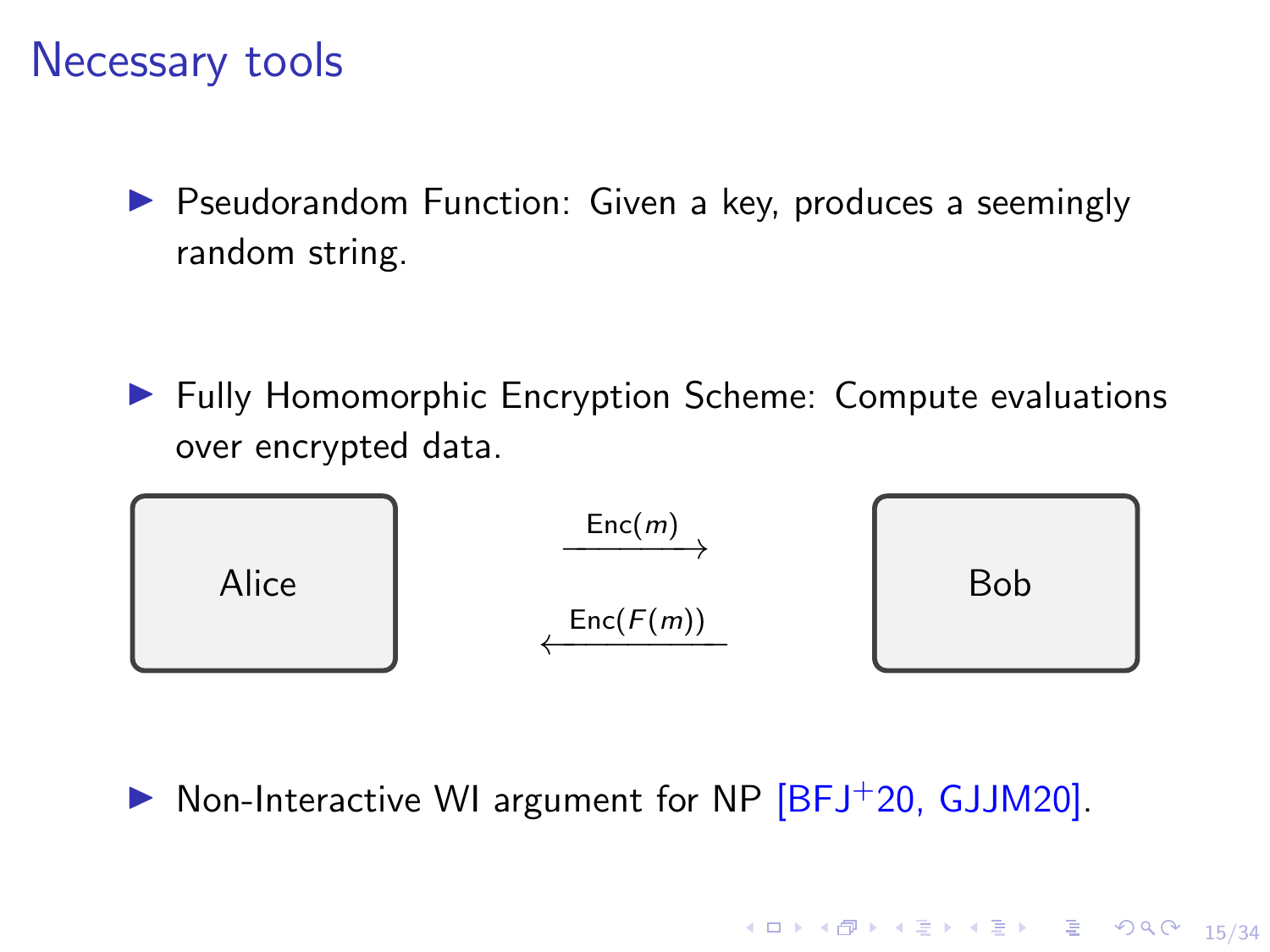# 2-Round WI Argument for QMA



recomputes  $\beta$  and decrypts  $Enc(\gamma)$ .

1日 → 1日 → 1월 → 1월 → 1월 → 990 + 16/34

 $\blacktriangleright$  The process is repeated twice.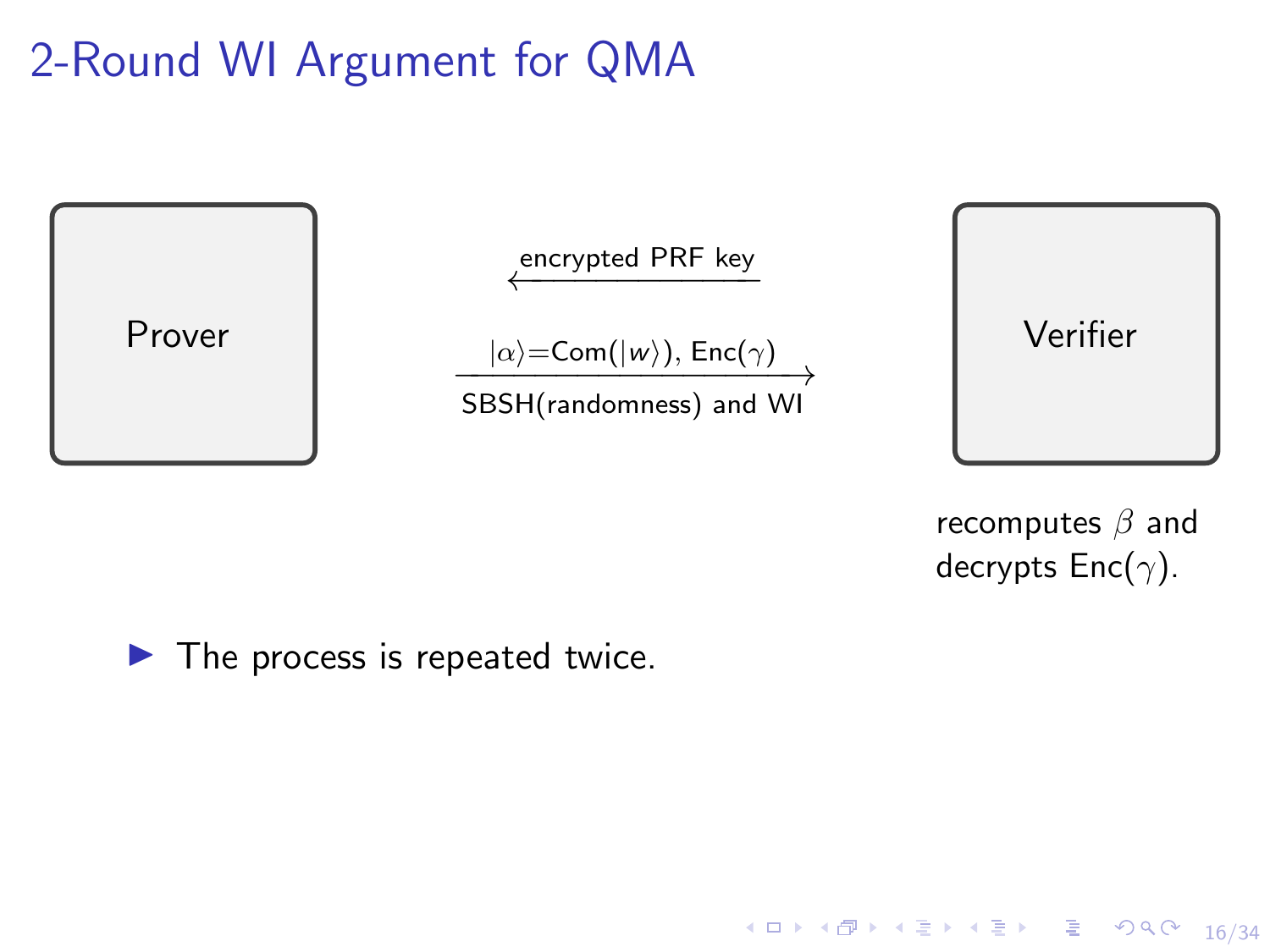# 2-Round WI Argument for QMA



recomputes  $\beta$  and decrypts  $Enc(\gamma)$ .

16/34 - 16/34 - 16/34 - 16/34 - 16/34

 $\blacktriangleright$  The process is repeated twice.

▶ Computational Soundness and Statistical WI.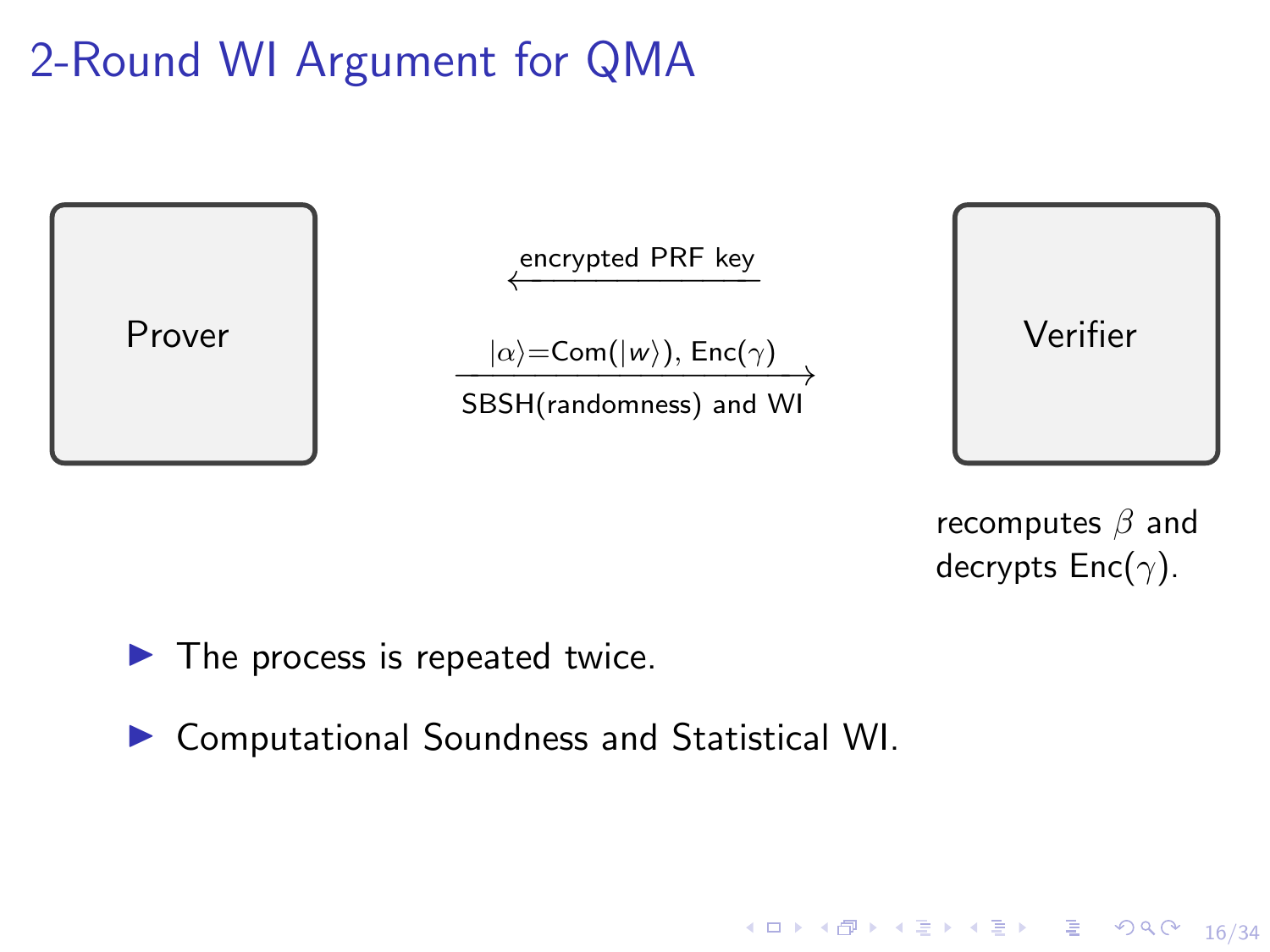## 2-Round WI Argument for QMA



recomputes  $\beta$  and decrypts  $Enc(\gamma)$ .

16/34 - 16/34 - 16/34 - 16/34 - 16/34

 $\blacktriangleright$  The process is repeated twice.

- ▶ Computational Soundness and Statistical WI.
- $\triangleright$  Assume quasi-polynomial hardness of LWE.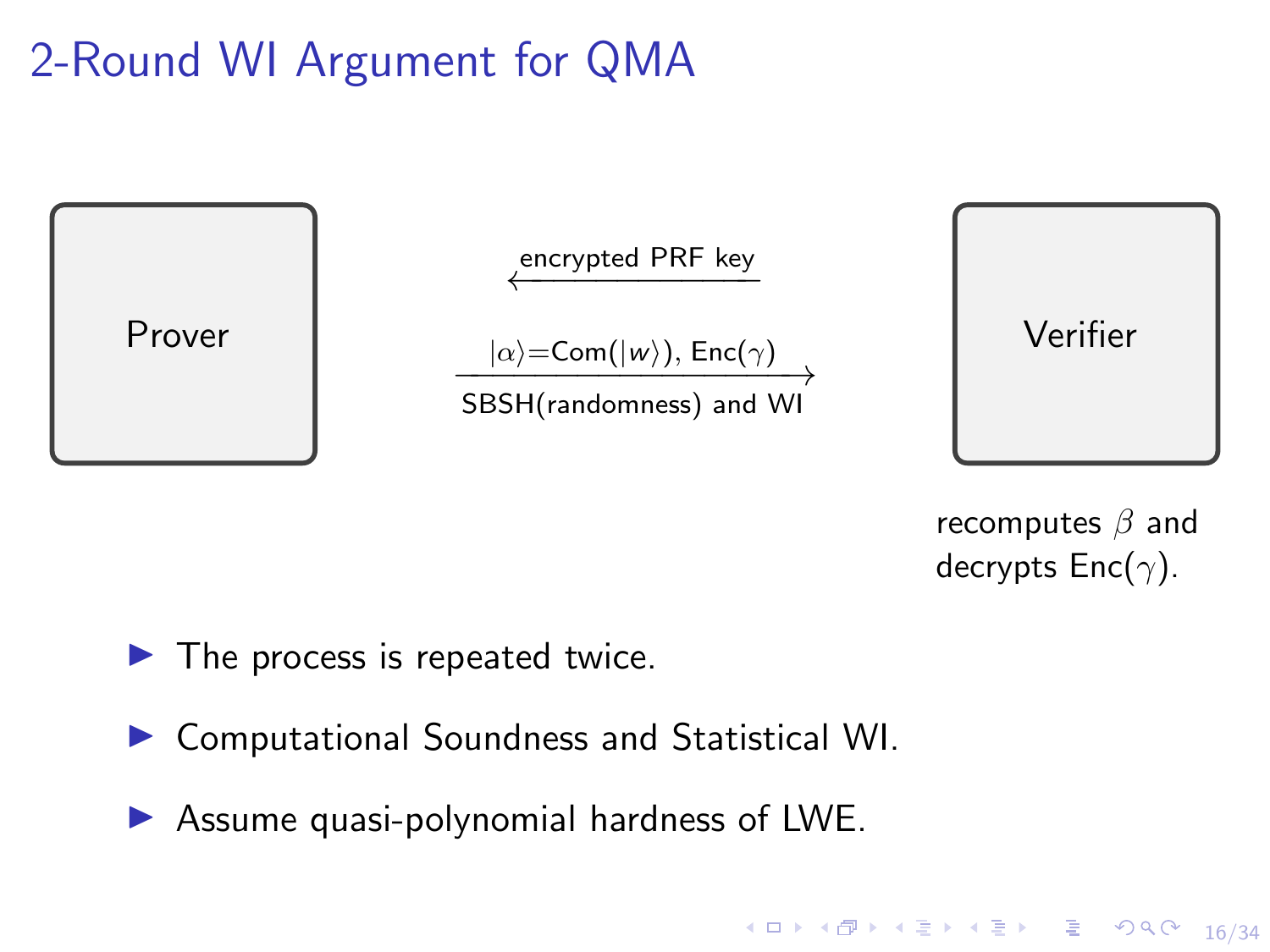## <span id="page-37-0"></span>Table of Contents

[Introduction](#page-1-0)

[SBSH Commitments](#page-12-0)

[WI Arguments](#page-20-0)

[Existing ZK techniques](#page-37-0)

[4-round ZK Argument for QMA Construction](#page-54-0)

[Conclusion](#page-72-0)

17/34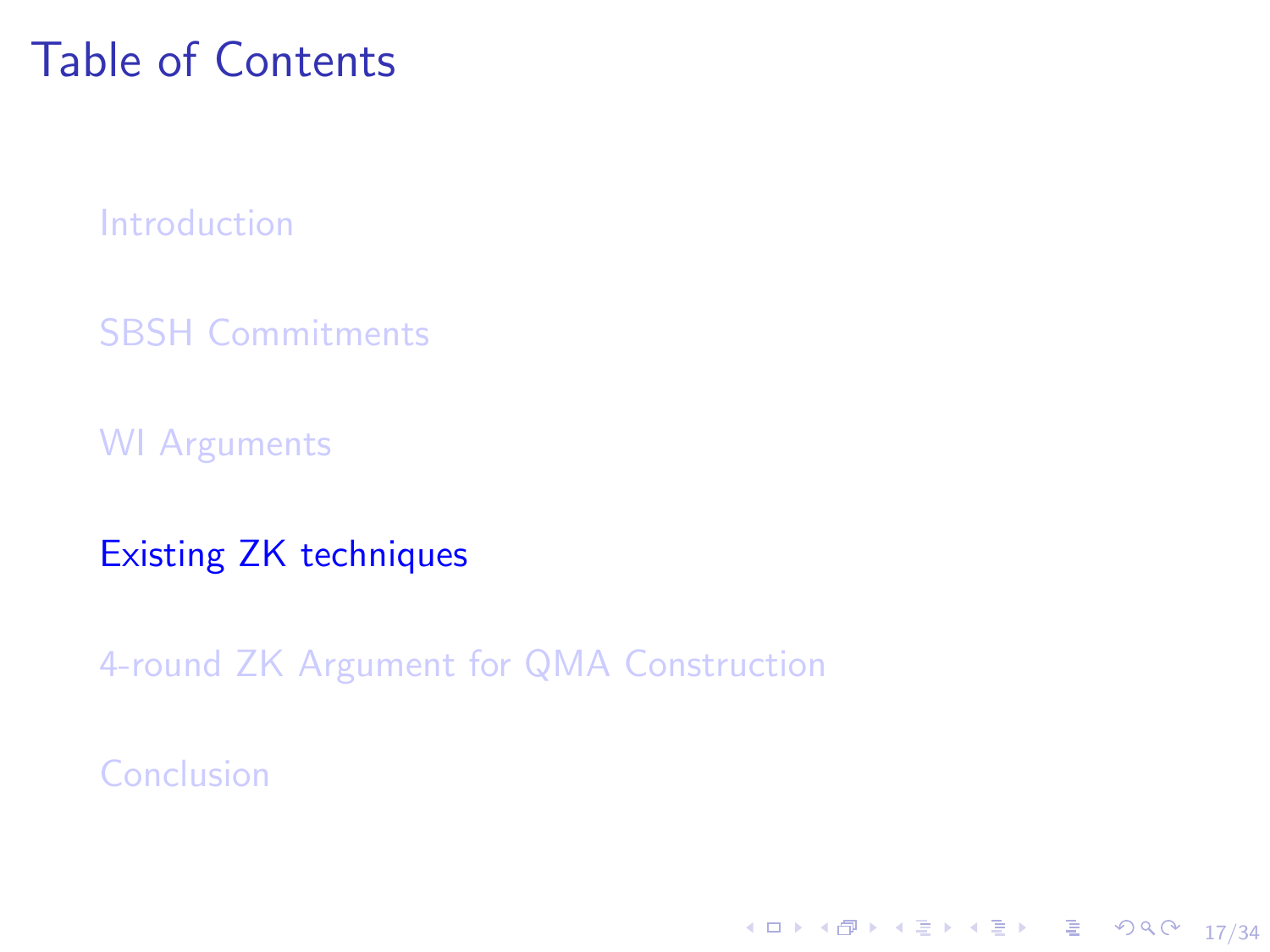### Classical ZK



1日 ▶ 1日 ▶ 1월 ▶ 1월 ▶ │ 콜│ ⊙990 18/34

that  $x \in \mathcal{L}$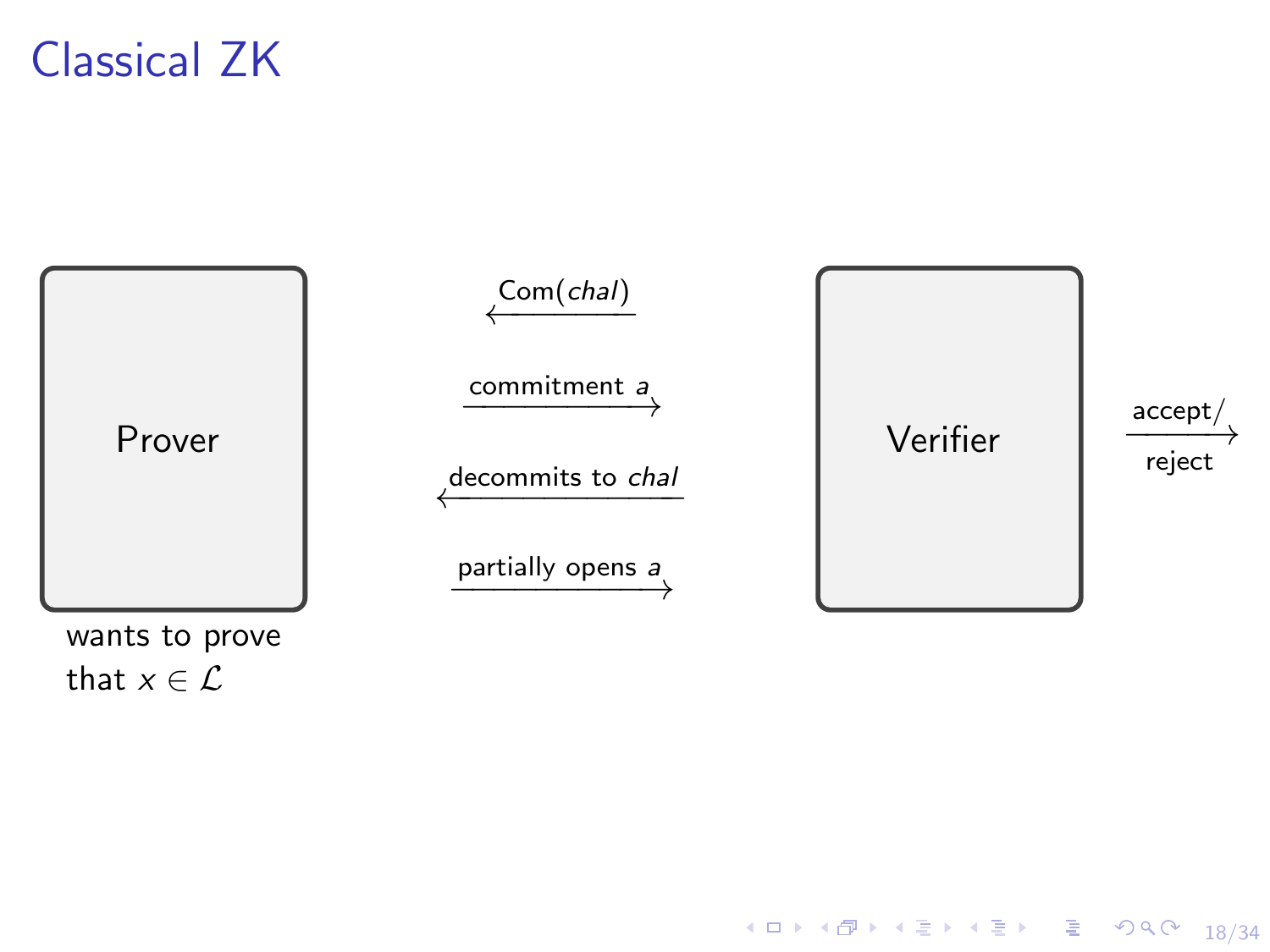## Classical ZK



10 → 1日 → 1월 → 1월 → 1월 → 2000 19/34

wants to prove that  $x \in \mathcal{L}$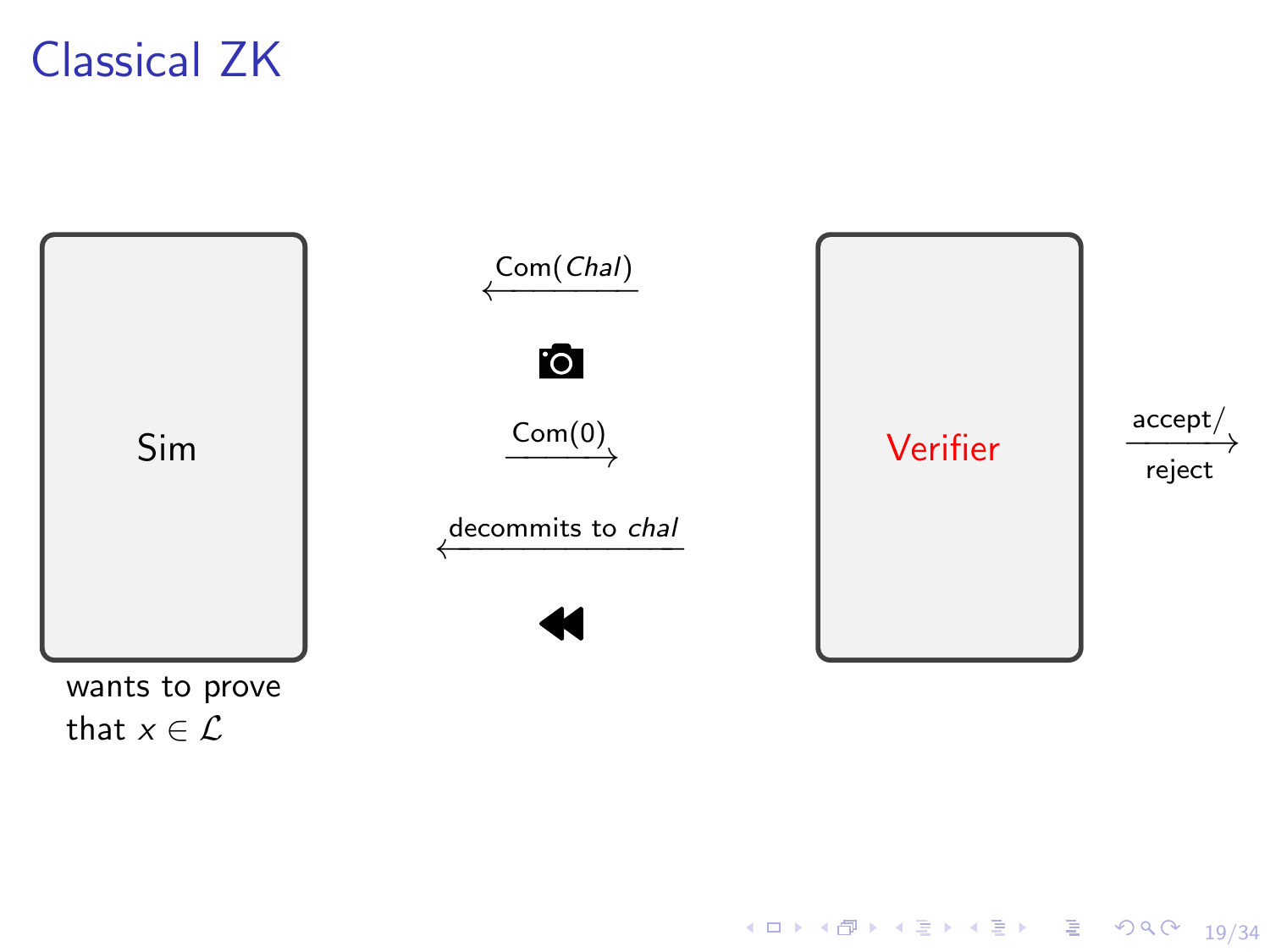### No-Cloning Theorem

No quantum procedure transforms  $|\phi\rangle \rightarrow |\phi\rangle |\phi\rangle$ , for all  $|\phi\rangle$ .



4 ロ ▶ 4 @ ▶ 4 호 ▶ 4 호 ▶ 20 호 → 9 여 0 + 20/34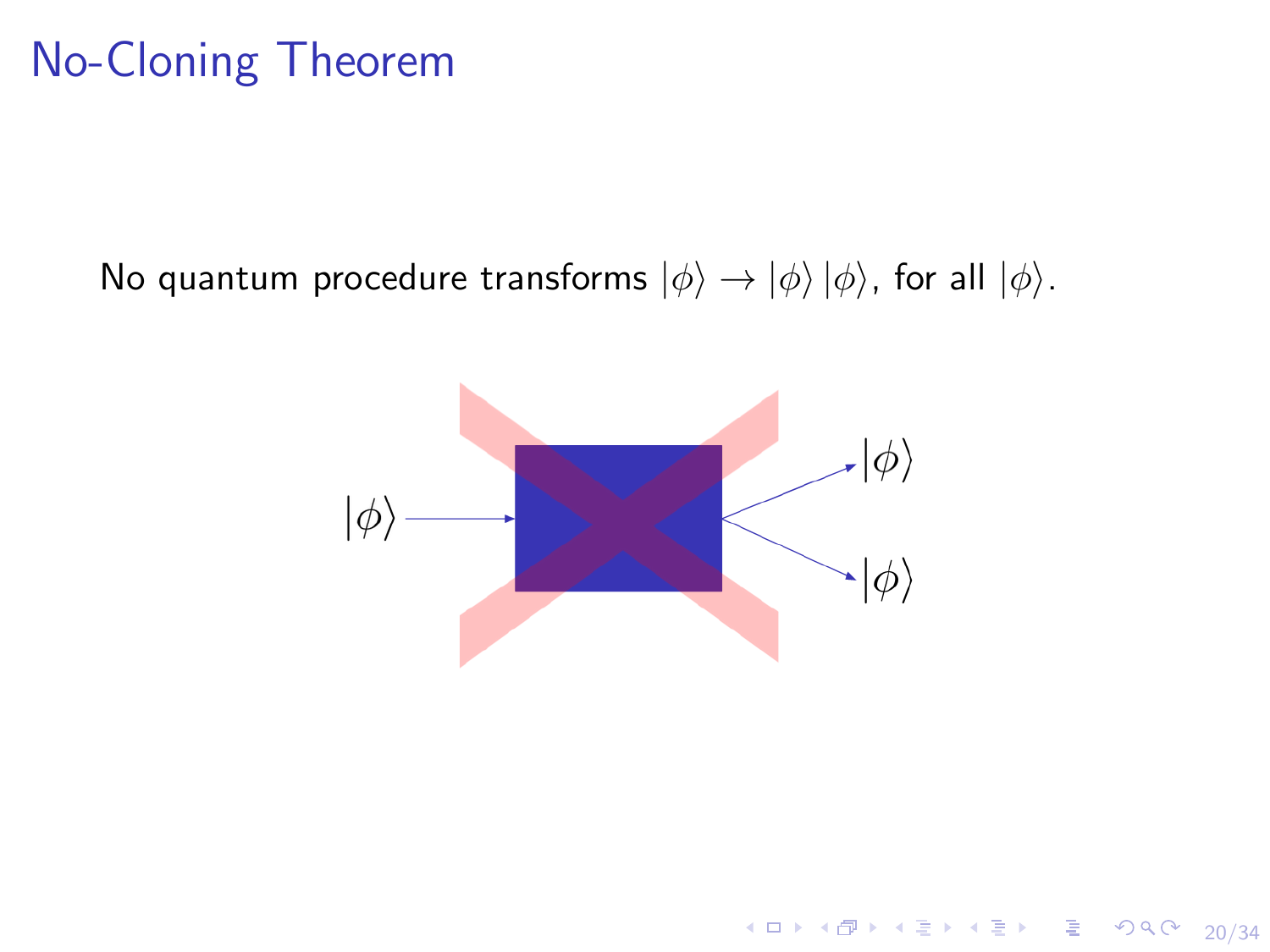## Quantum ZK



21/34

wants to prove that  $x \in \mathcal{L}$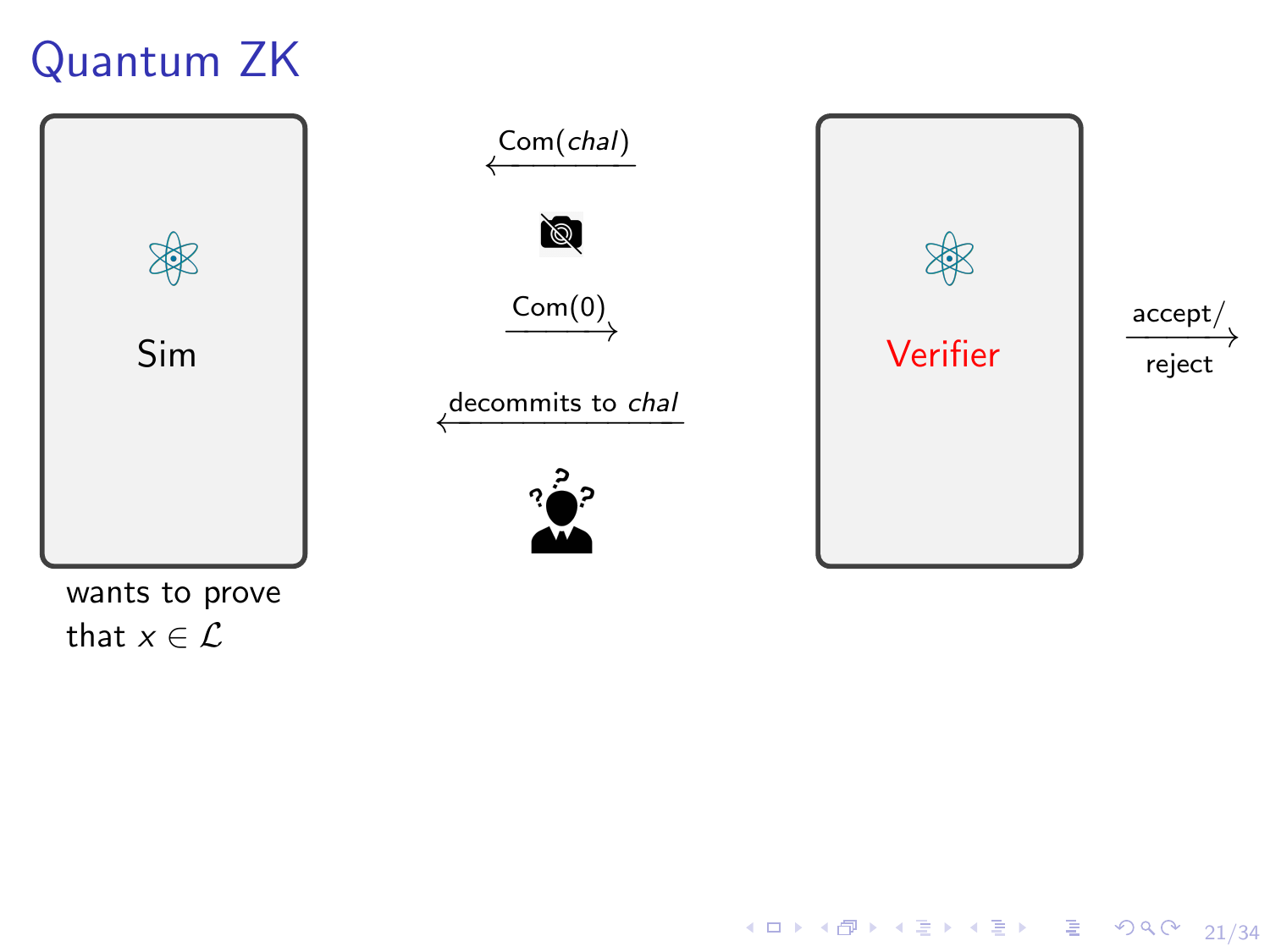# Quantum ZK



that  $x \in \mathcal{L}$ 

 $\triangleright$  Simulation techniques that don't use rewinding still rely on cloning.

4 ロ ▶ 4 @ ▶ 4 호 ▶ 4 호 ▶ 21/34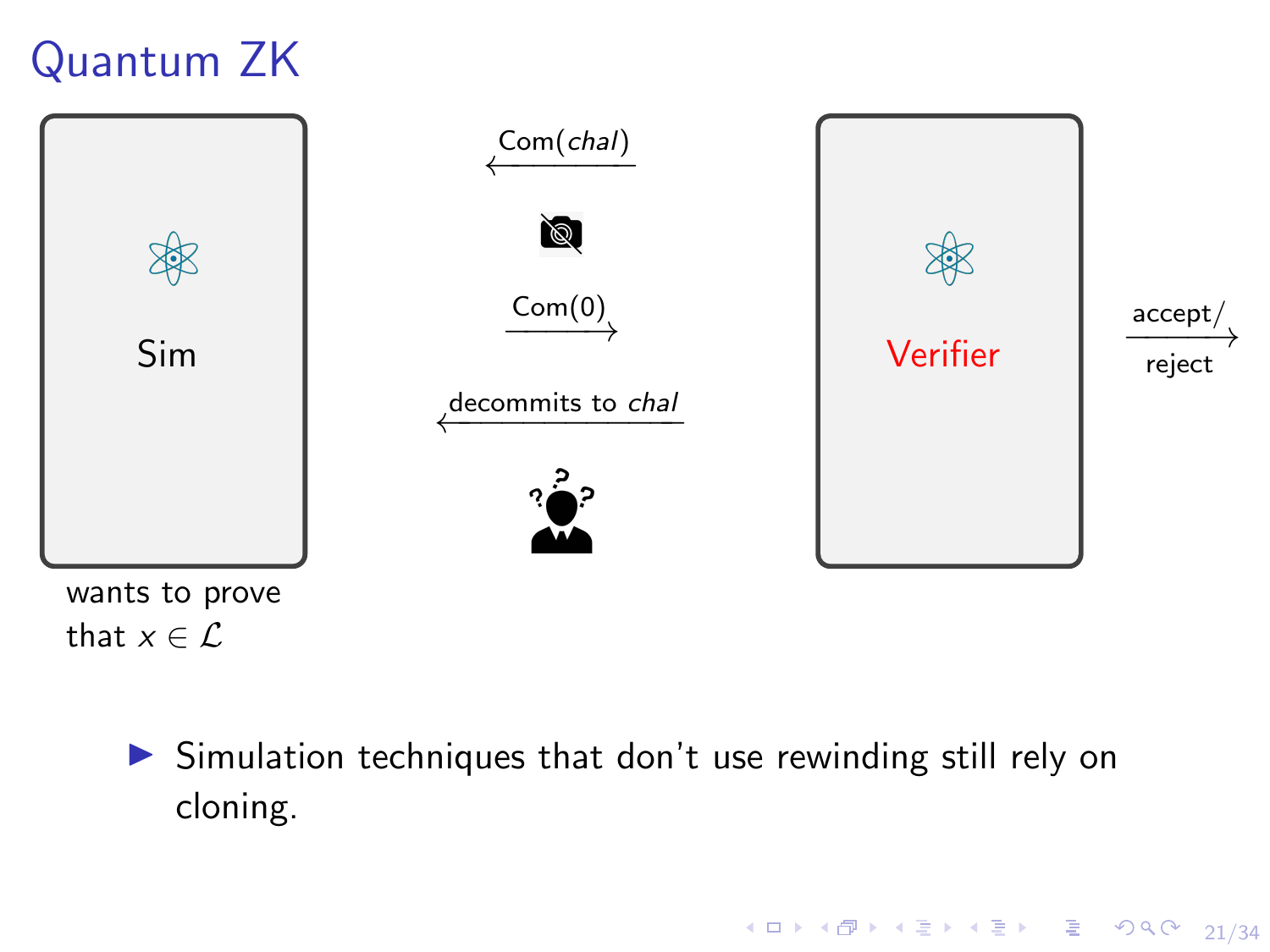# Quantum ZK



- that  $x \in \mathcal{L}$ 
	- $\triangleright$  Simulation techniques that don't use rewinding still rely on cloning.
	- 4 미 ▶ 4 레 ▶ 4 리 ▶ 4 리 ▶ 기로 리 → 9 이익(2~12) 21/34 ▶ Linear Extraction Technique in [AL20, BS20].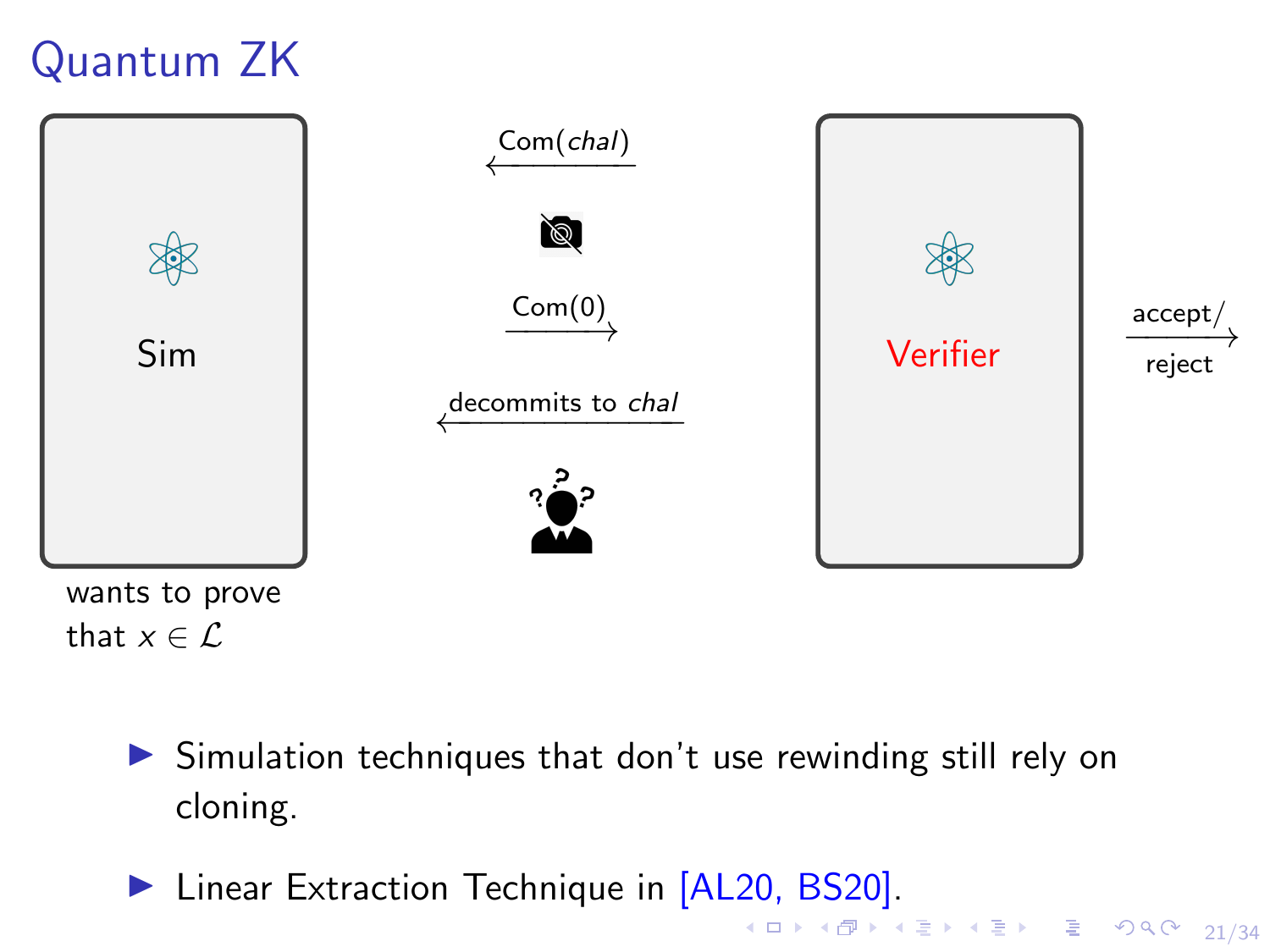Necessary Tools Quantum FHE Scheme [Mah18, Bra18]

> A Quantum FHE scheme [Mah18, Bra18] allows Alice to encrypt some message  $|\psi\rangle$  such that later Bob (holding any unitary U) can compute



4 ロ → 4 @ ▶ 4 ミ → 4 ミ → 2 → 3 → 9 Q Q + 22/34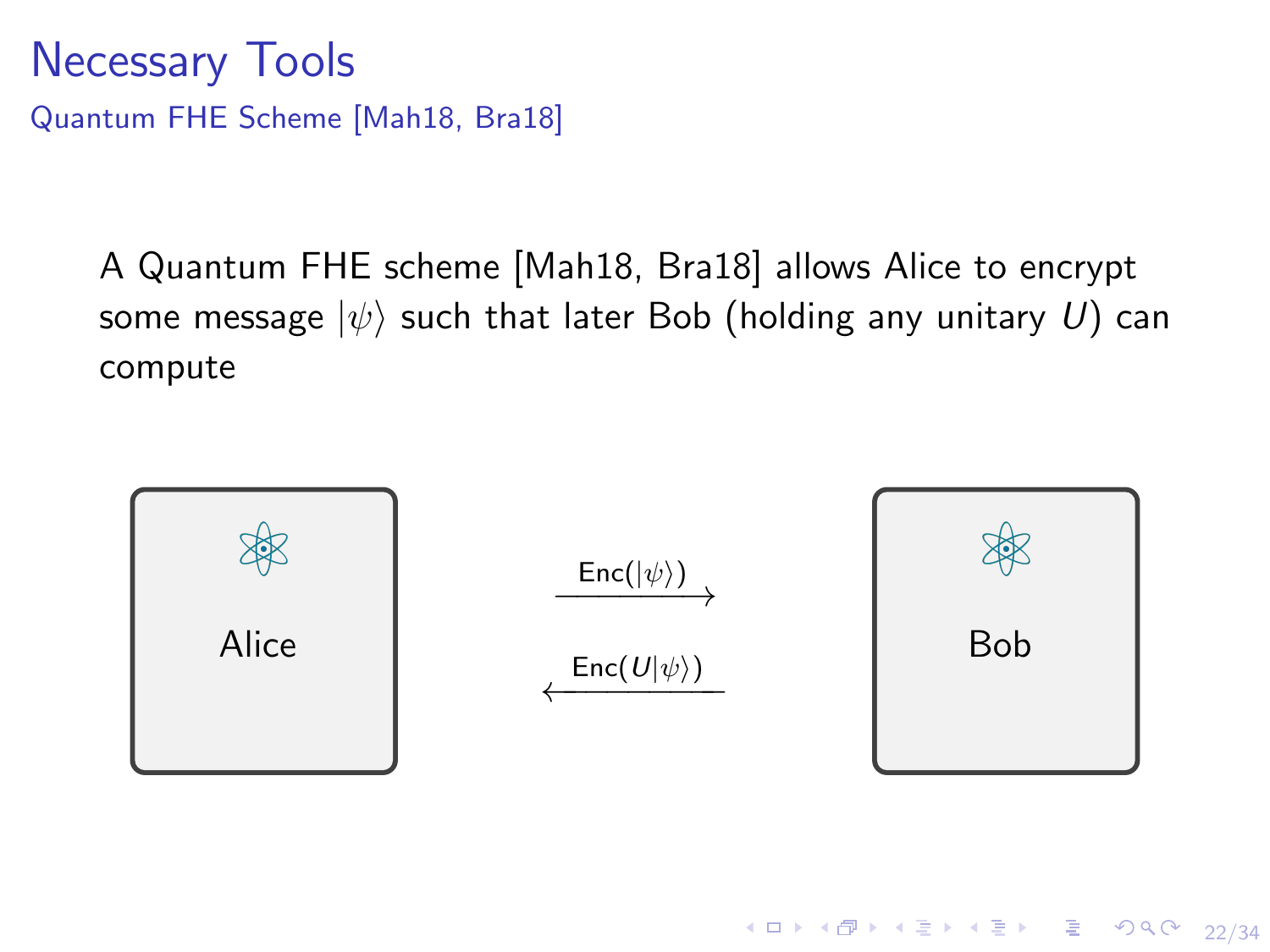#### Necessary Tools

Compute-and-Compare Obfuscation [WZ17, GKW17, GKVW19]

► Compute-and-Compare Program:  
\n
$$
CC[f, s, z](x) = \begin{cases} z, & f(x) = s \\ \perp, & \text{else} \end{cases}
$$

4 미 X 4 레 X 4 호 X 4 호 X 3 - 23/34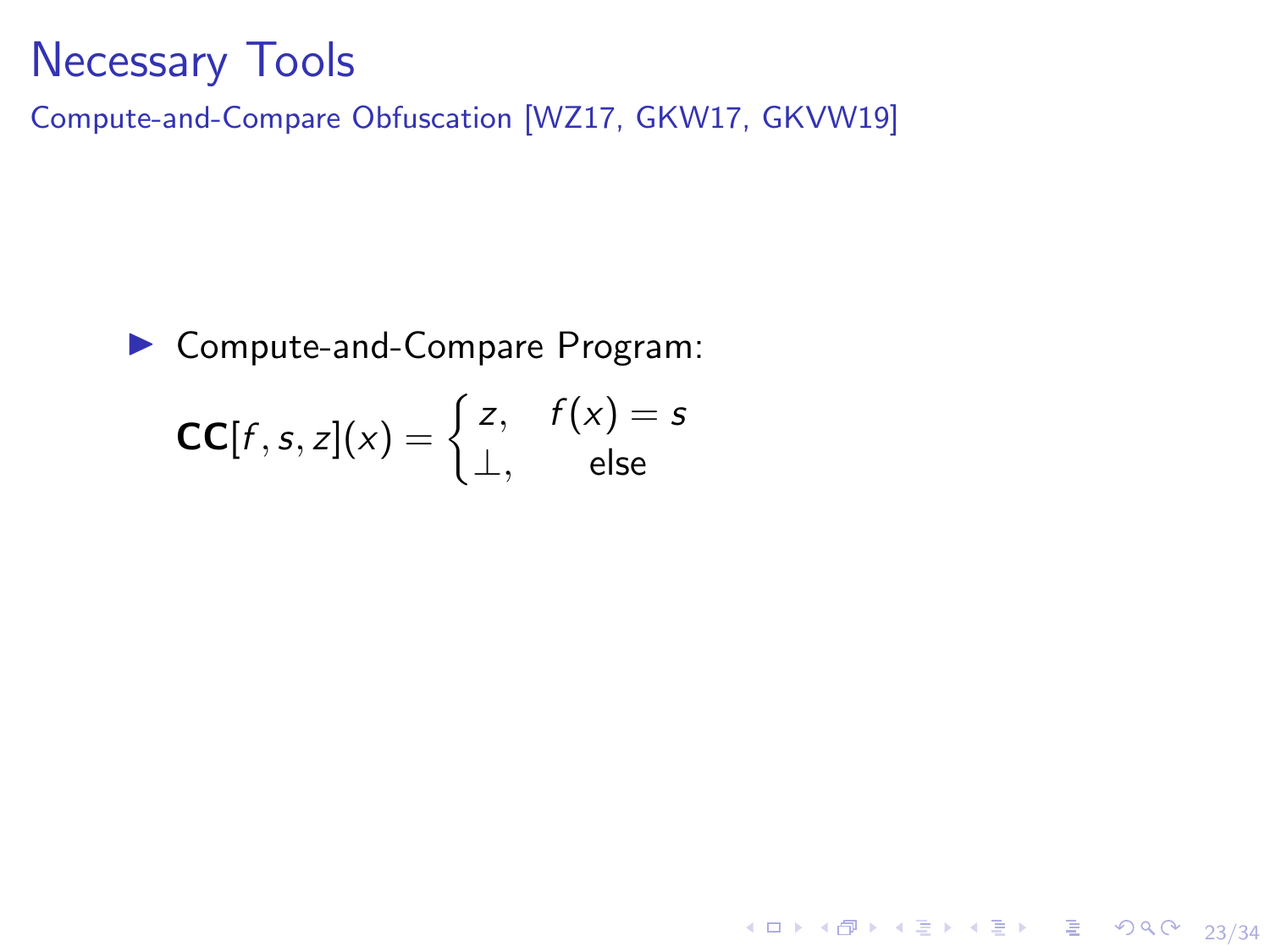#### Necessary Tools

Compute-and-Compare Obfuscation [WZ17, GKW17, GKVW19]

► Compute-and-Compare Program:  
\n
$$
CC[f, s, z](x) = \begin{cases} z, & f(x) = s \\ \perp, & \text{else} \end{cases}
$$

▶ Compute-and-Compare Obfuscator: Compiles a CC program to the obfuscated program  $\overline{CC}$ , where the implementation is hidden.

4 ロ → 4 @ ▶ 4 로 → 4 로 → 2 로 → 9 Q Q + 23/34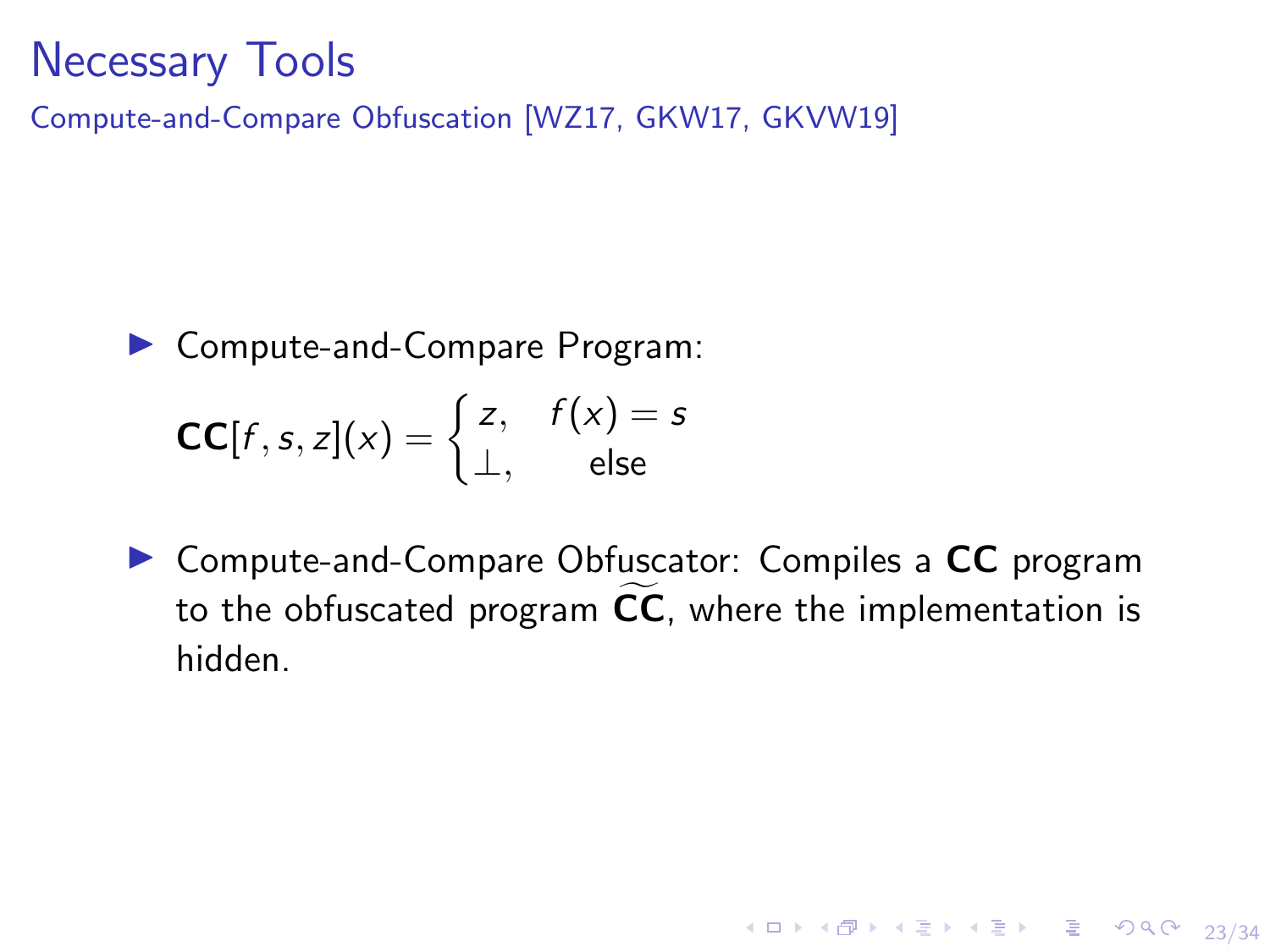#### Necessary Tools Conditional Disclosure of Secrets [AIR01]



4 ロ → 4 @ ▶ 4 ミ → 4 ミ → 2 → 3 → 9 Q O + 24/34

gets  $m$  only if  $st_{cds}$ is true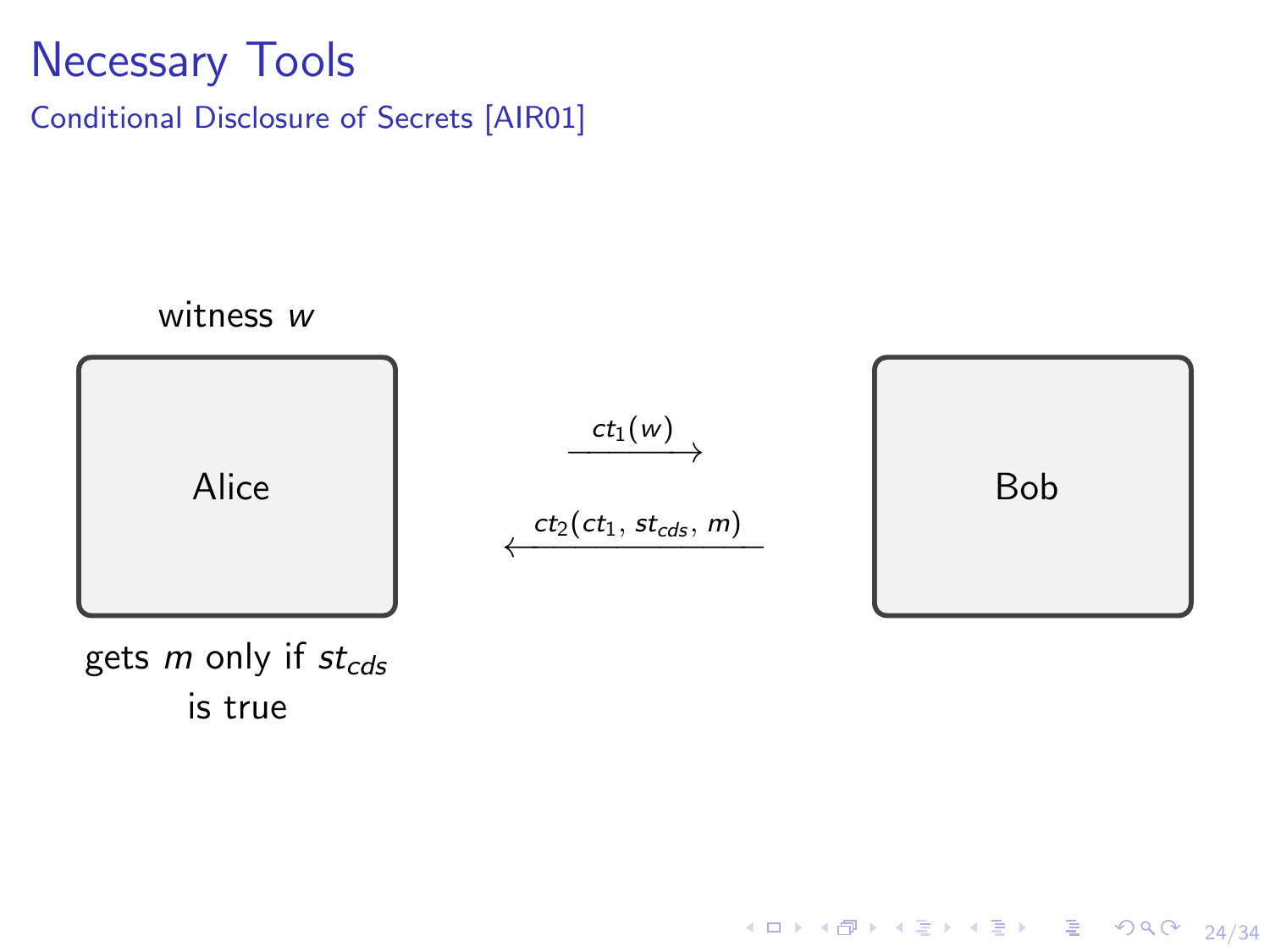

4 ロ ▶ 4 @ ▶ 4 호 ▶ 4 호 ▶ 25/34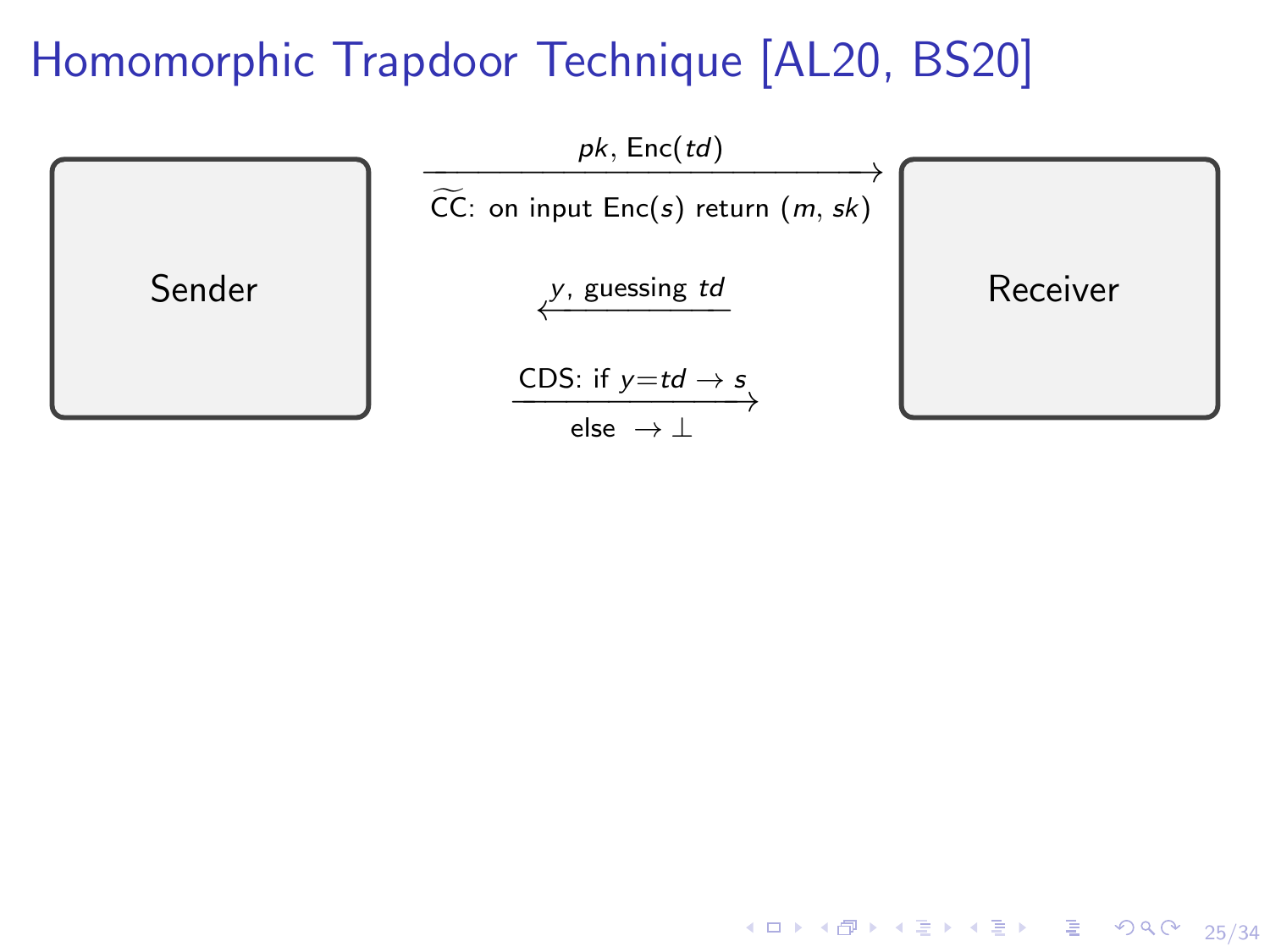

Hiding: Receiver cannot guess td due to the security of FHE.

4 ロ → 4 @ ▶ 4 로 → 4 로 → 25/34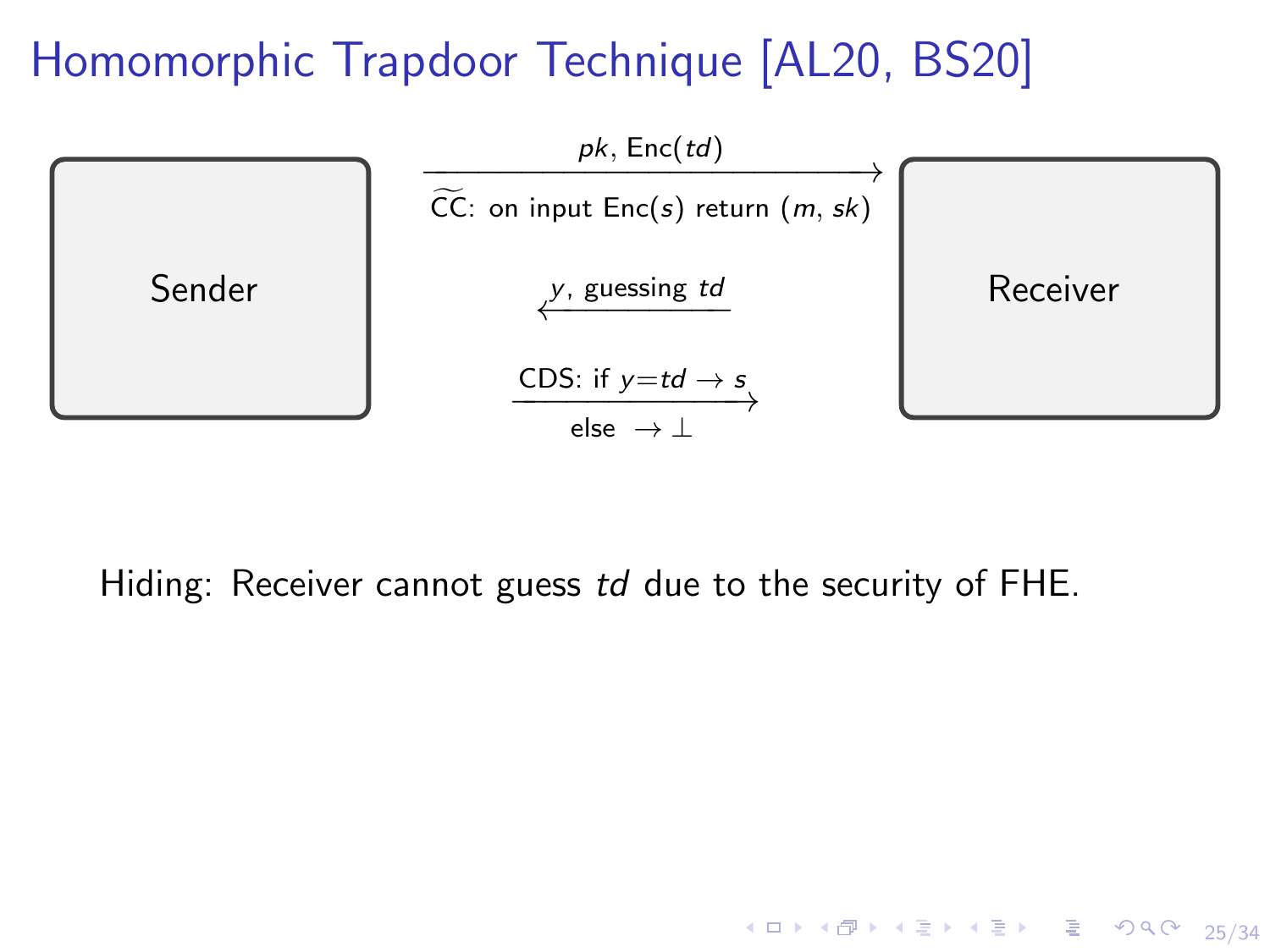

Hiding: Receiver cannot guess td due to the security of FHE.

4 ロ ▶ 4 @ ▶ 4 할 ▶ 4 할 ▶ → 할 → 9 Q Q + 25/34

Extraction:

 $\blacktriangleright$  Extractor has access to inner state of the sender.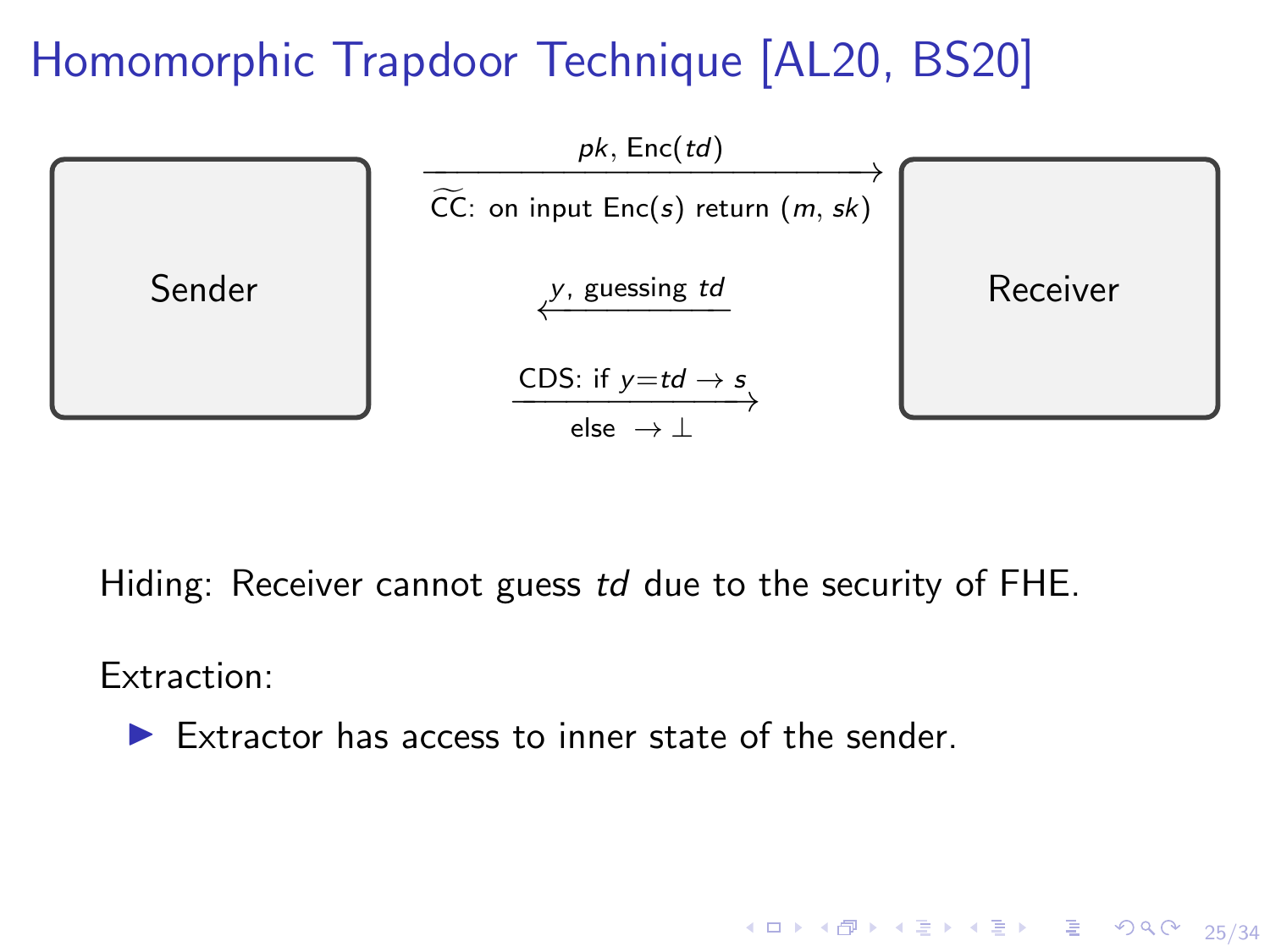

Hiding: Receiver cannot guess td due to the security of FHE.

4 ロ ▶ 4 @ ▶ 4 로 ▶ 4 로 ▶ - 로 - 90 Q + 25/34

Extraction:

 $\blacktriangleright$  Extractor has access to inner state of the sender.

 $\blacktriangleright$  Enc(td)  $\xrightarrow{\text{homomorphically}} \text{Enc}(s).$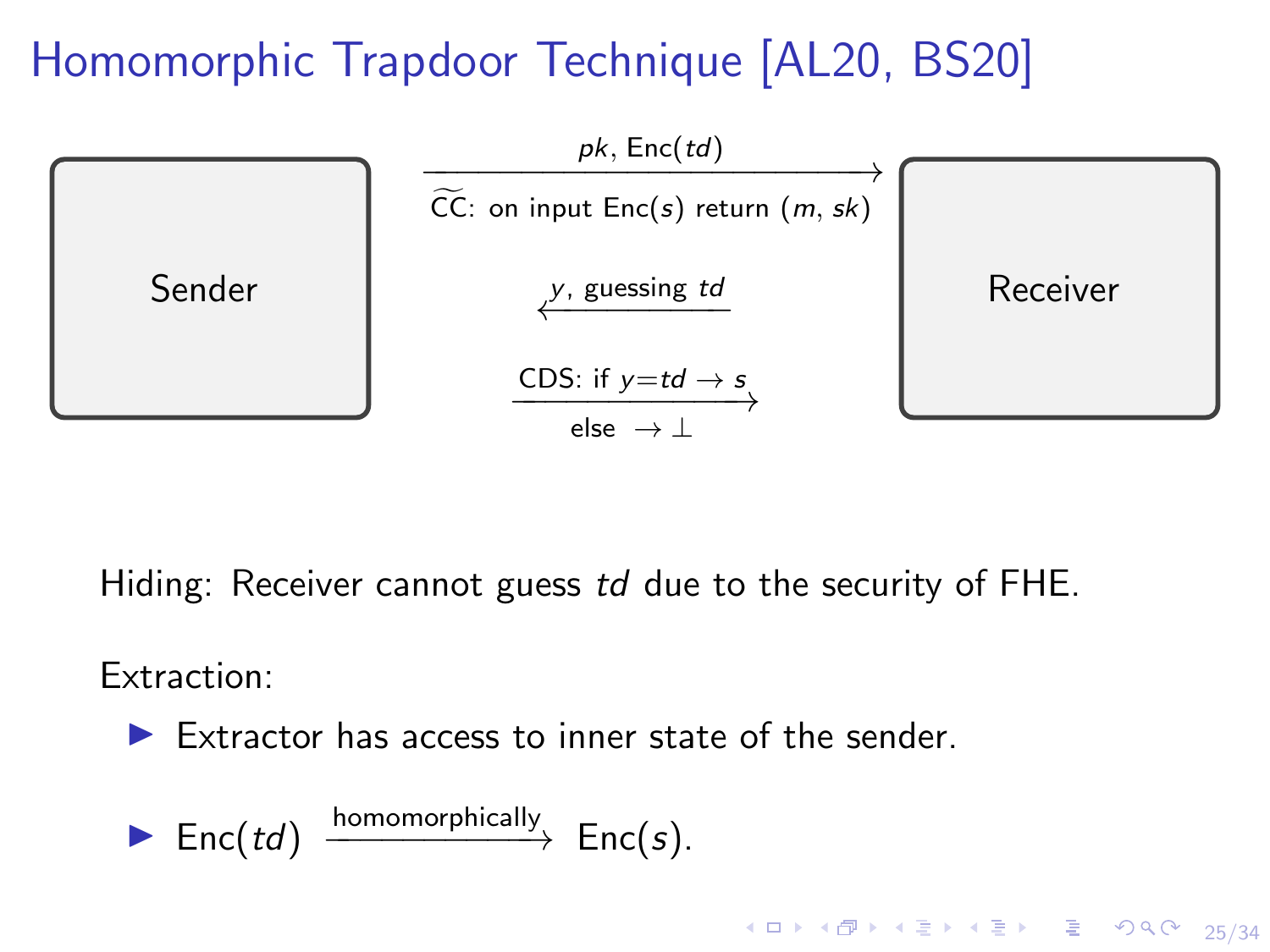#### ZK Protocols for QMA

#### $\triangleright$  No Cloning Extraction  $\rightarrow$

Constant-Round Computational ZK Argument for QMA [BS20]

4 ロ → 4 @ ▶ 4 로 → 4 로 → 2 로 → 9 Q Q + 26/34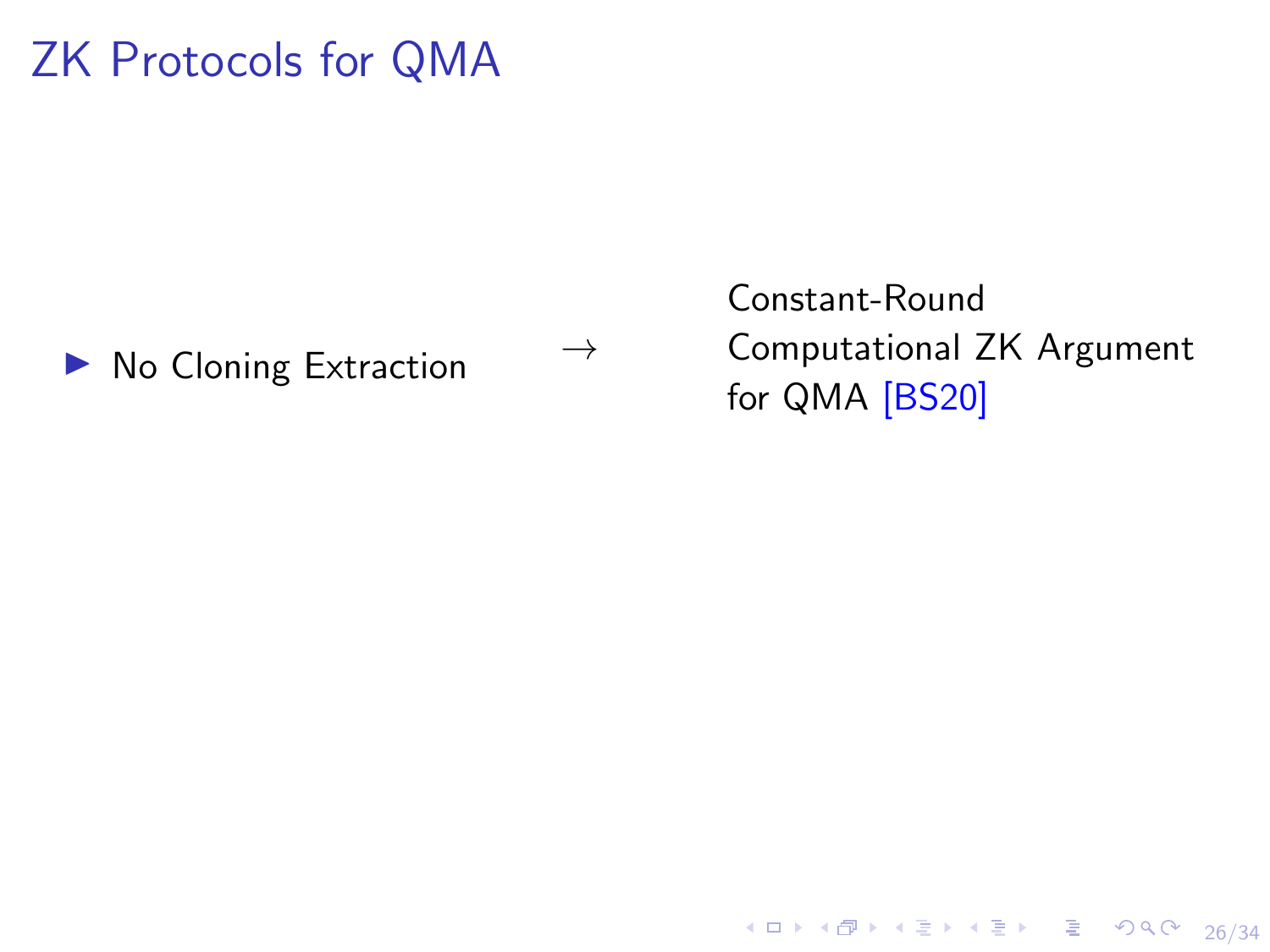#### ZK Protocols for QMA

 $\triangleright$  No Cloning Extraction  $\rightarrow$ 

Constant-Round Computational ZK Argument for QMA [BS20]

▶ Statistical WI for QMA

No Cloning<br>– Extraction

4-Round Statistical ZK Argument for QMA

4 ロ → 4 @ → 4 할 → 4 할 → 1 할 → 9 Q O + 26/34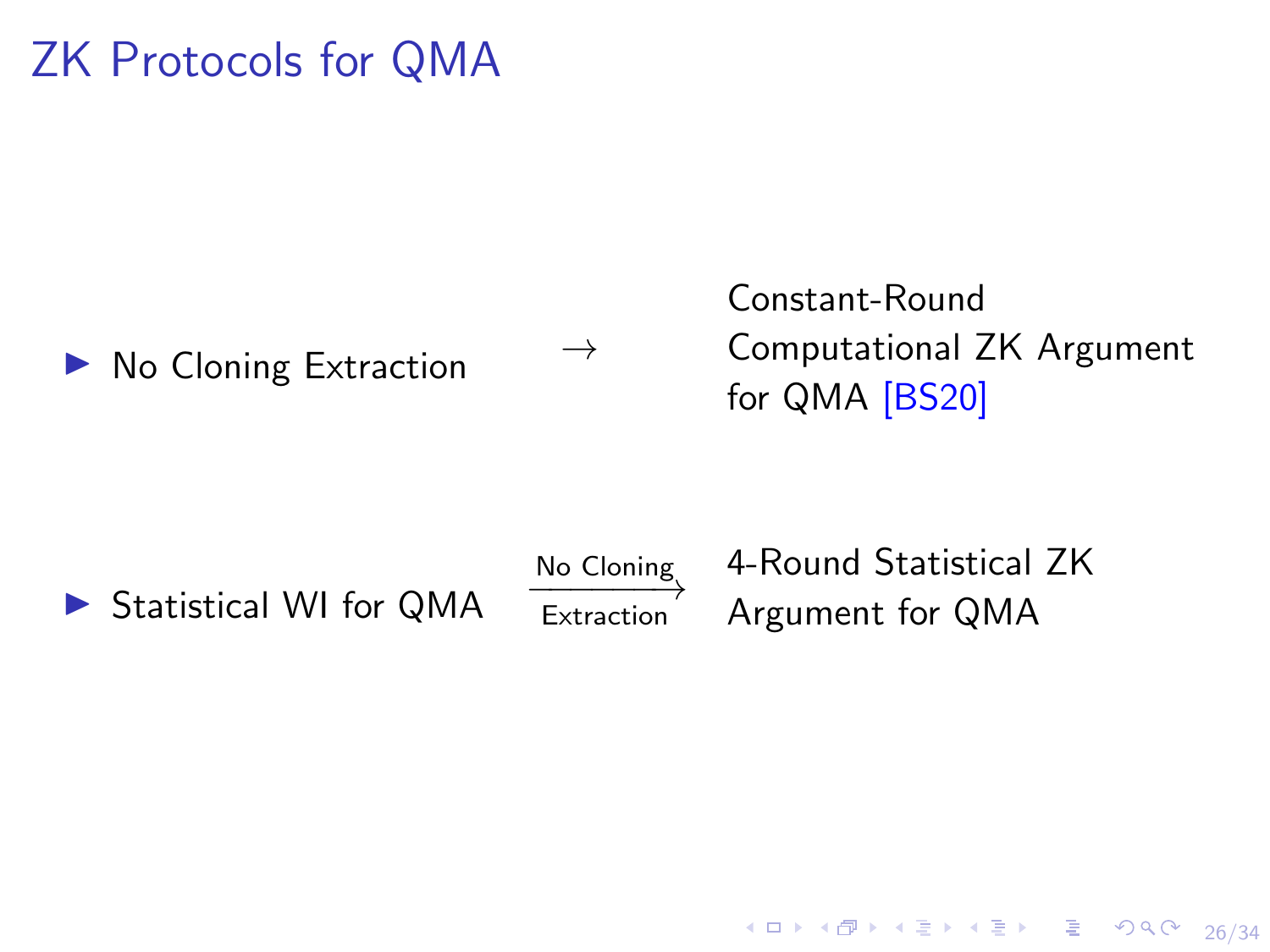## <span id="page-54-0"></span>Table of Contents

[Introduction](#page-1-0)

[SBSH Commitments](#page-12-0)

[WI Arguments](#page-20-0)

[Existing ZK techniques](#page-37-0)

[4-round ZK Argument for QMA Construction](#page-54-0)

27/34

[Conclusion](#page-72-0)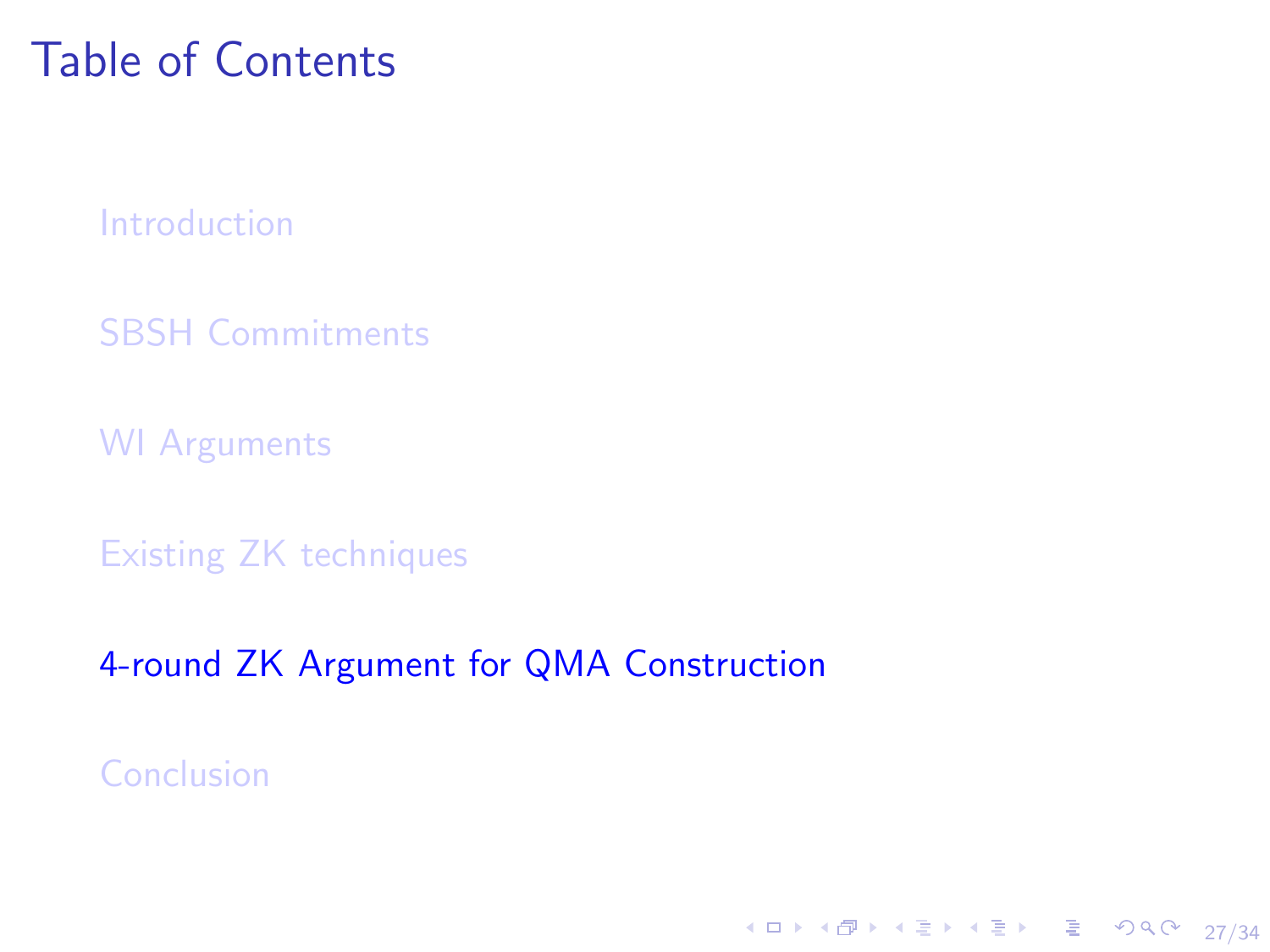

4 ロ → 4 @ ▶ 4 로 → 4 로 → 2 로 → 9 Q Q + 28/34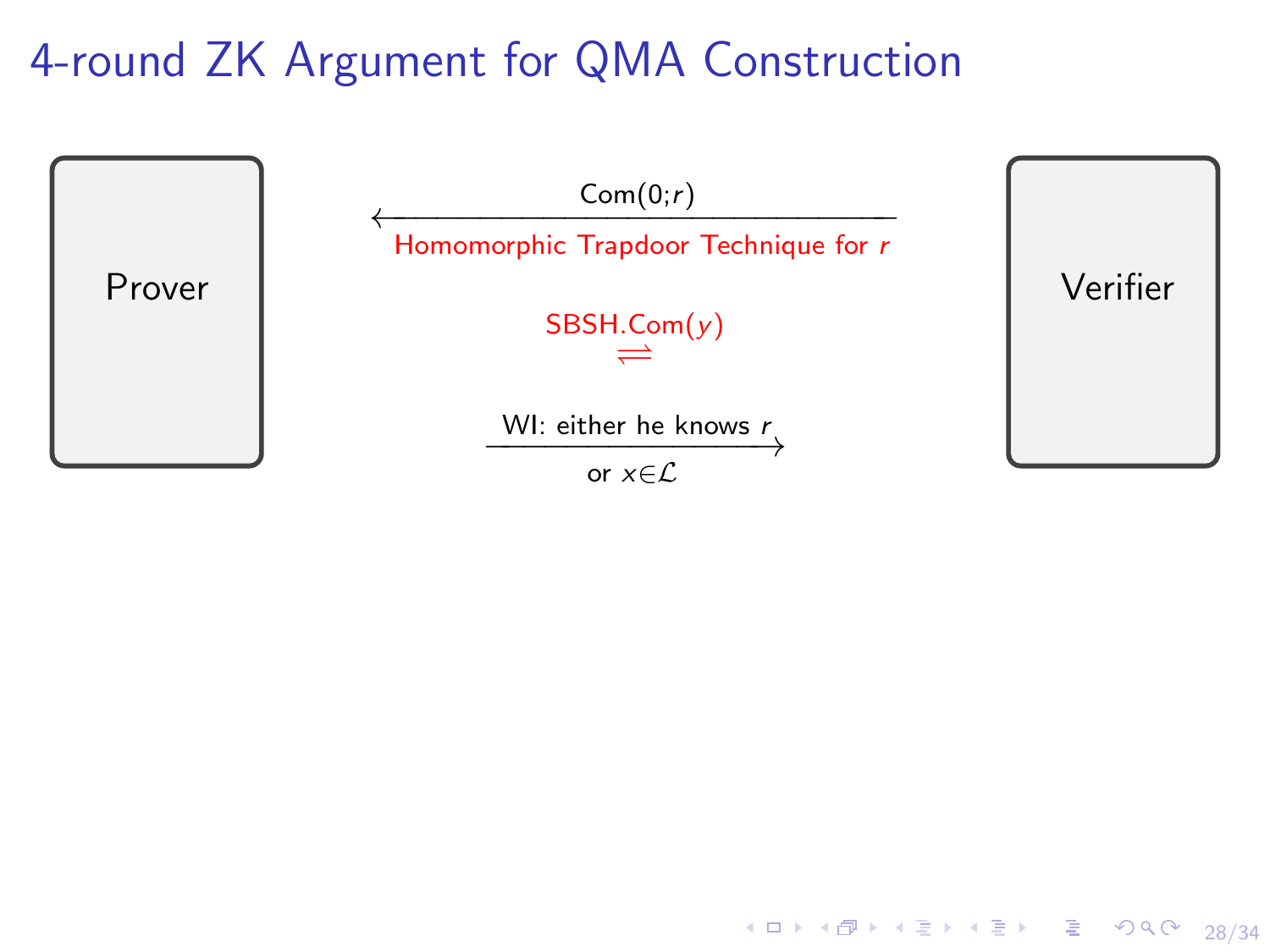

4 ロ → 4 @ ▶ 4 로 → 4 로 → 2 로 → 9 Q Q + 28/34

 $\triangleright$  Simulator extracts r and proves the other WI clause.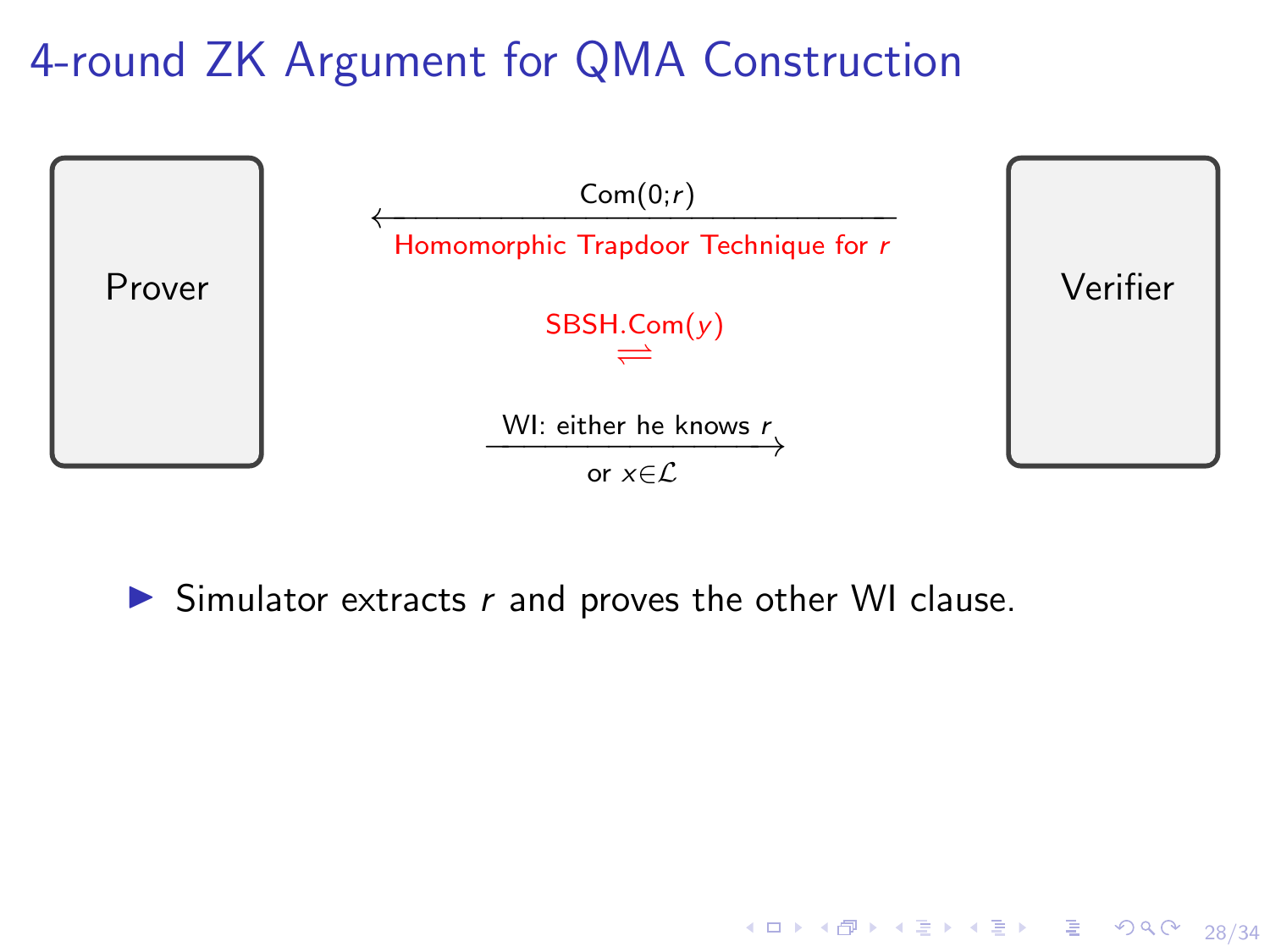

4 ロ ▶ 4 @ ▶ 4 할 ▶ 4 할 ▶ → 할 → 9 이익(\* - 28/34)

 $\blacktriangleright$  Simulator extracts r and proves the other WI clause.

 $\triangleright$  Works for non-Malicious Verifiers: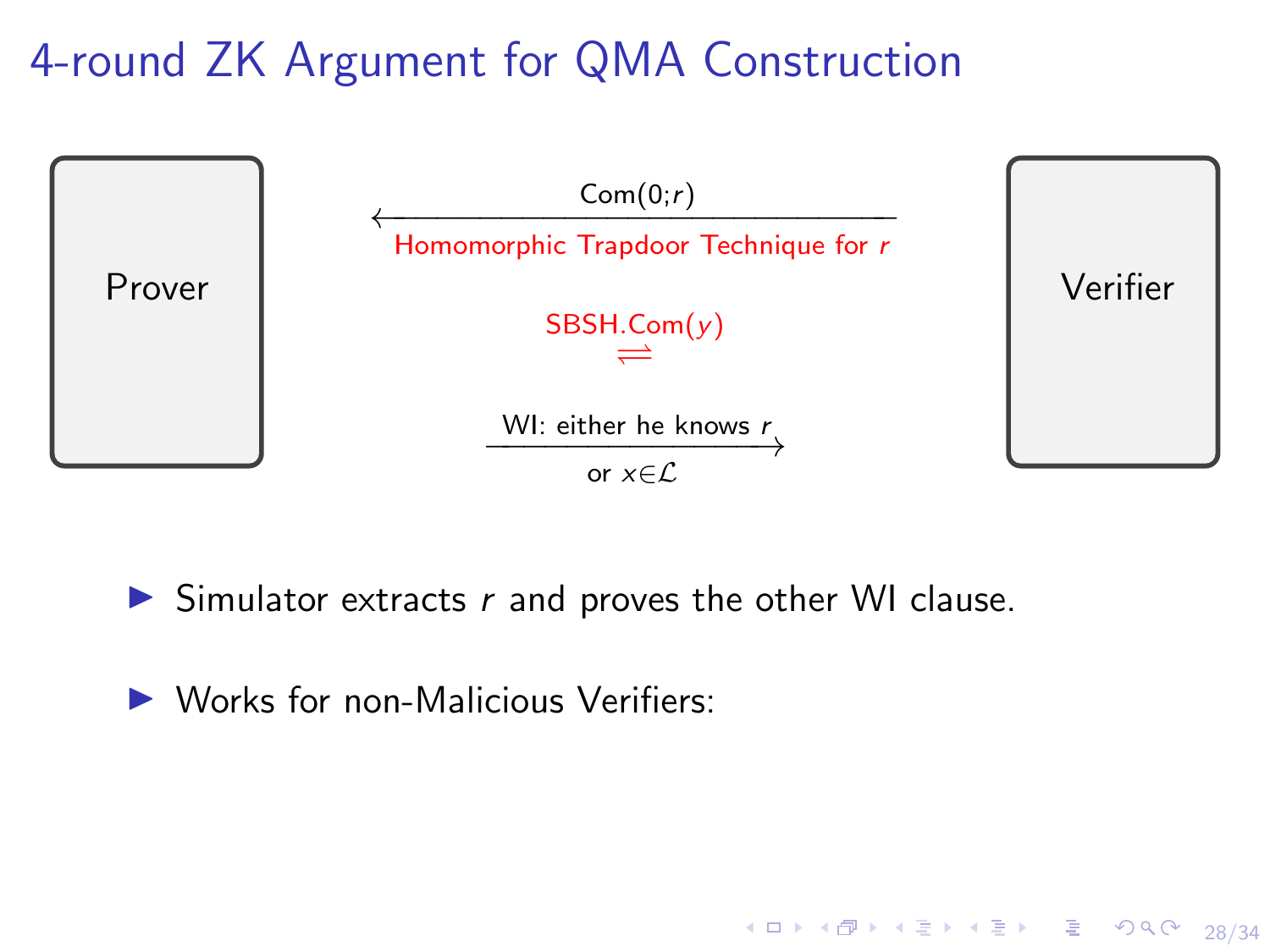

 $\triangleright$  Simulator extracts r and proves the other WI clause.

- $\triangleright$  Works for non-Malicious Verifiers:
	- $\blacktriangleright$  Non-Aborting.
	- Explainable (messages can always be explained).

4 ロ ▶ 4 @ ▶ 4 로 ▶ 4 로 ▶ - 로 - 90 Q + 28/34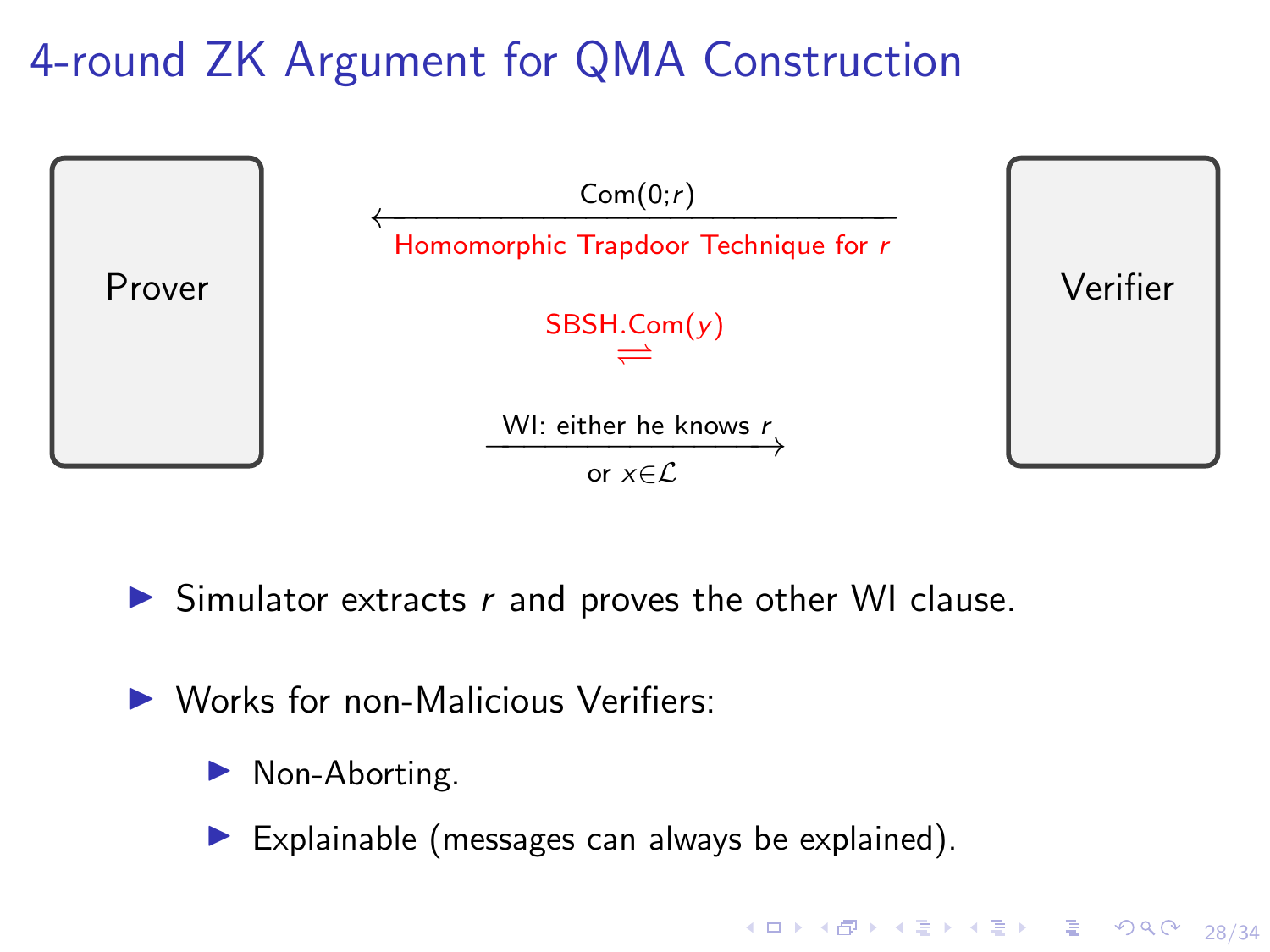Aborting

 $\triangleright$  Our simulator fails in the aborting case, gets stuck with Verifier's encrypted inner state.

4 미 ▶ 4 @ ▶ 4 로 ▶ 4 로 ▶ - 로 - ⊙ Q Q + 29/34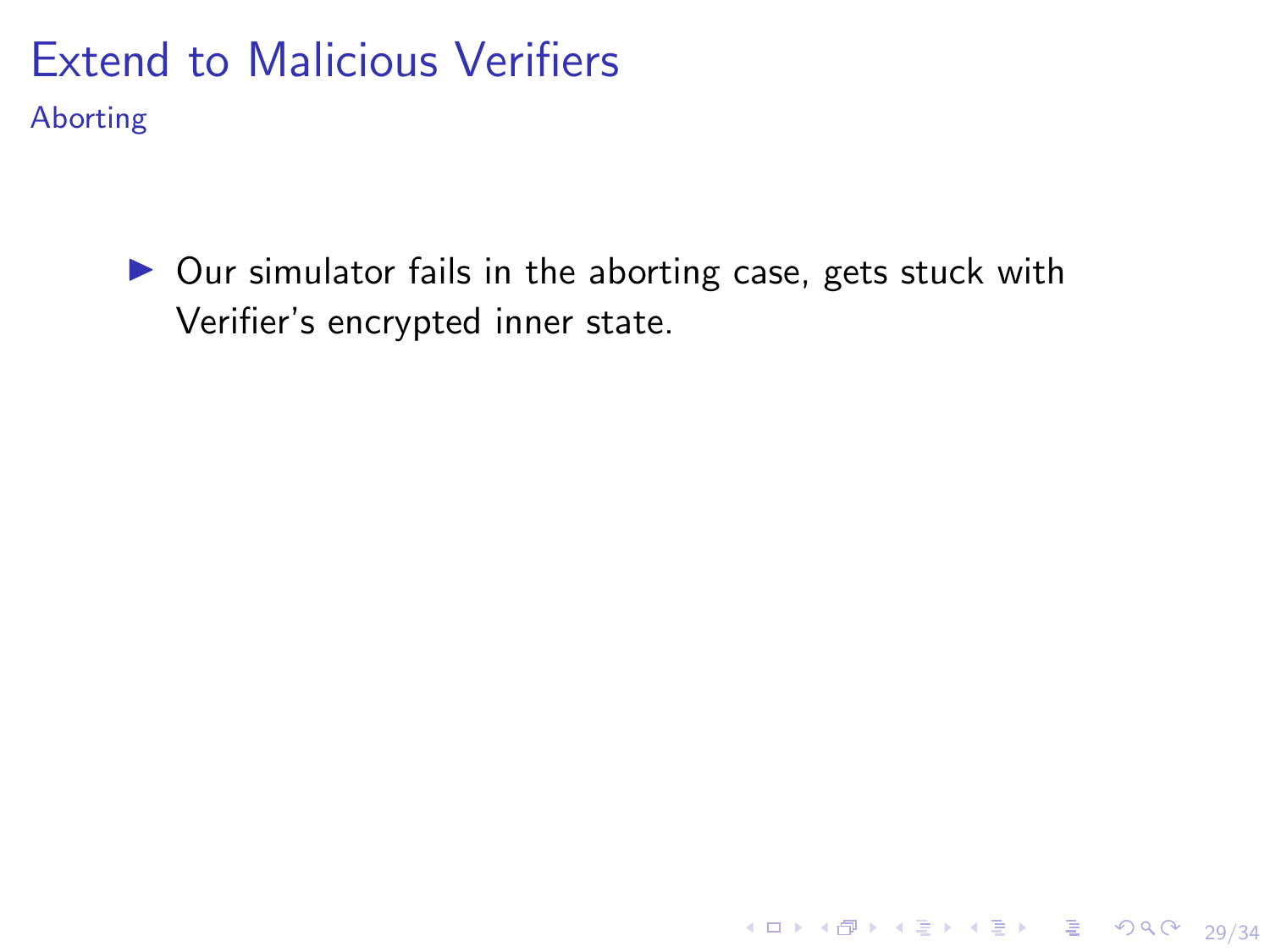Aborting

 $\triangleright$  Our simulator fails in the aborting case, gets stuck with Verifier's encrypted inner state.

4 ロ ▶ 4 @ ▶ 4 할 ▶ 4 할 ▶ → 할 → 90 Q + 29/34

- $\blacktriangleright$  Following the template of [BS20], we construct two Simulators:
	- $\triangleright$  one aborting
	- $\triangleright$  one non-aborting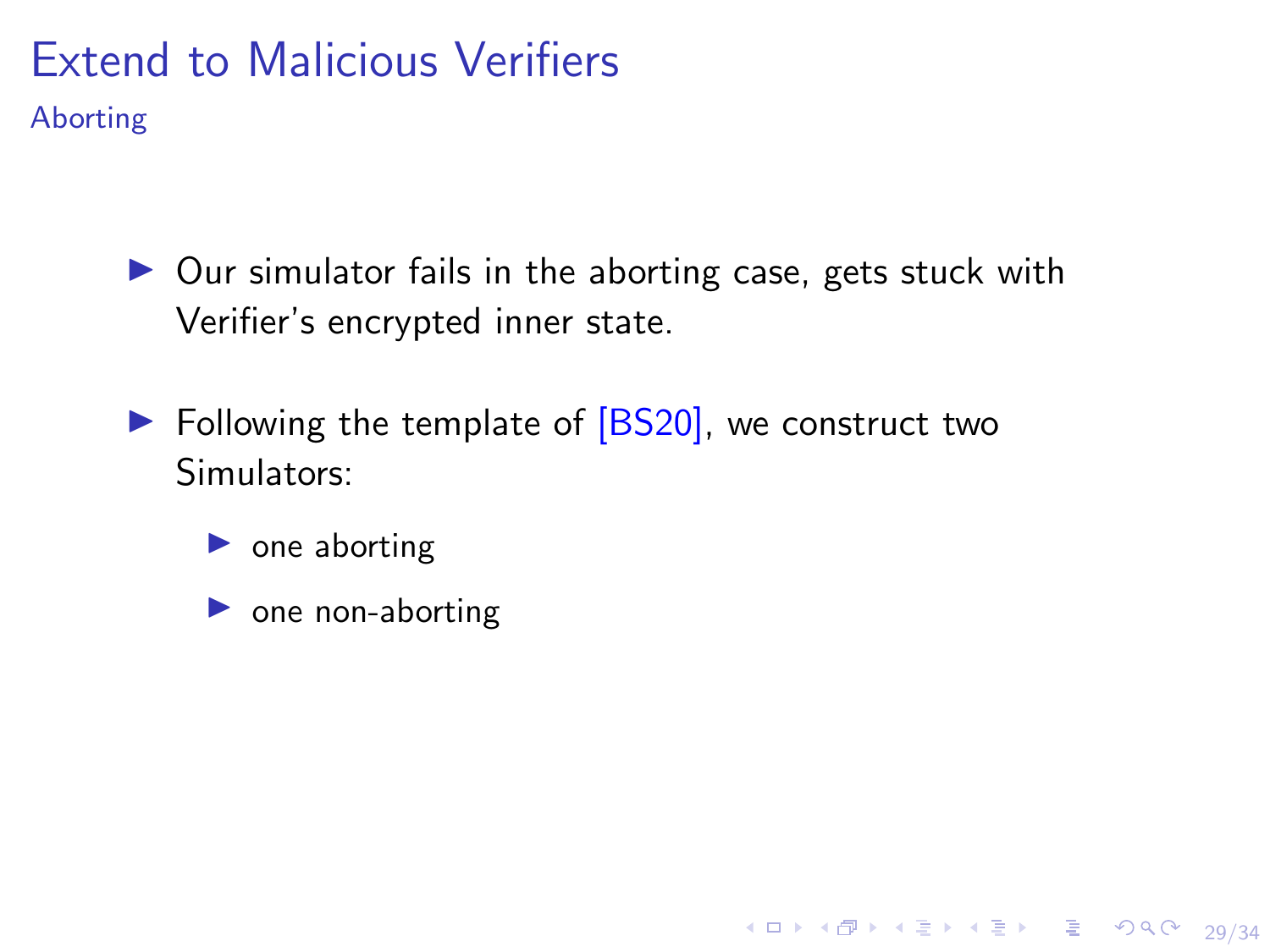Aborting

- $\triangleright$  Our simulator fails in the aborting case, gets stuck with Verifier's encrypted inner state.
- $\triangleright$  Following the template of  $[BS20]$ , we construct two Simulators:
	- $\triangleright$  one aborting
	- $\triangleright$  one non-aborting
- $\triangleright$  A combined simulator guesses which one should be used, using Watrous' Quantum Rewinding Lemma [Wat09].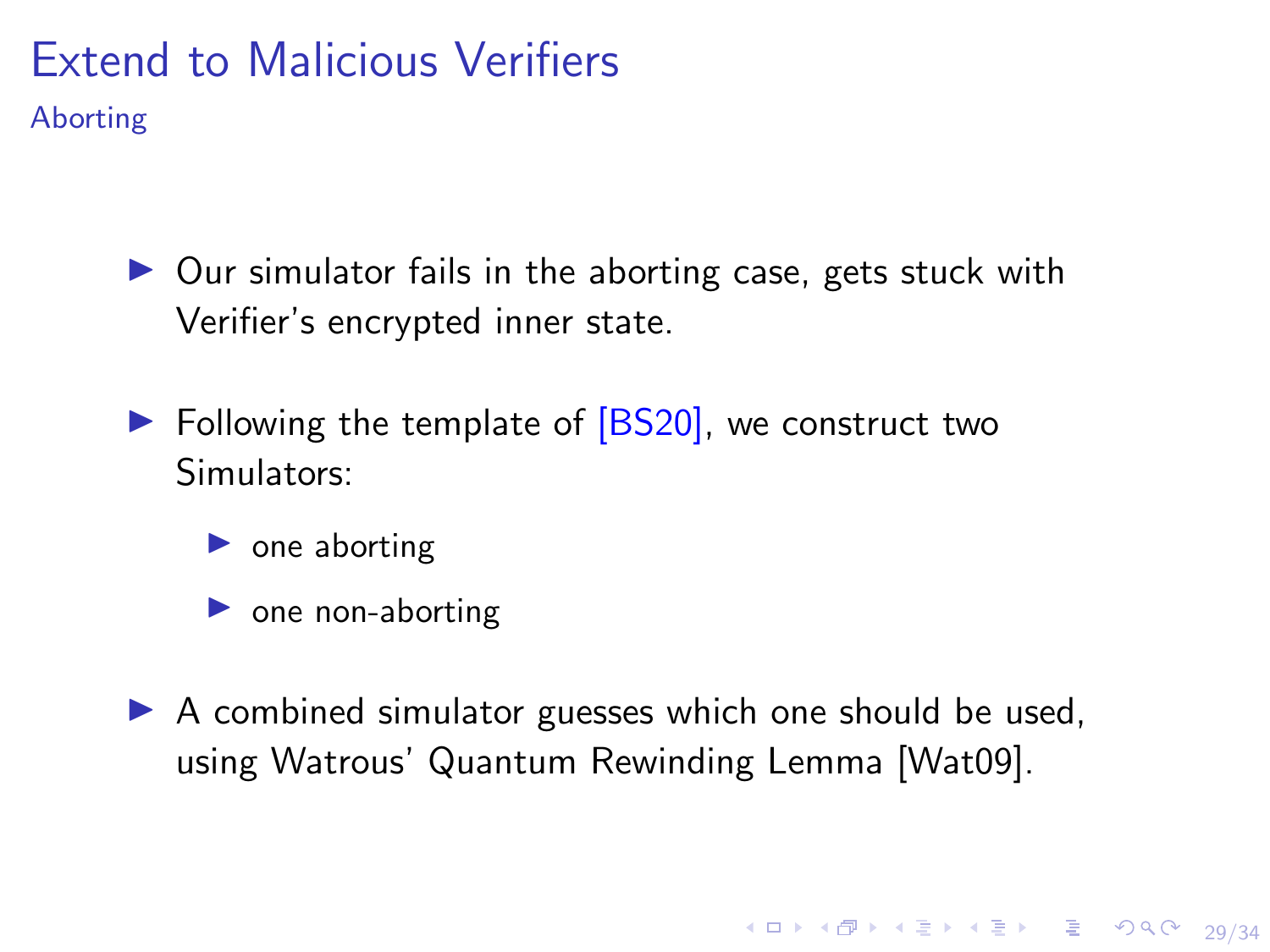Non-Explainable

 $\triangleright$  Add proof from the verifier to the prover that the messages were computed honestly.

4 ロ → 4 @ ▶ 4 로 → 4 로 → - 로 - 9 9 Q → 30/34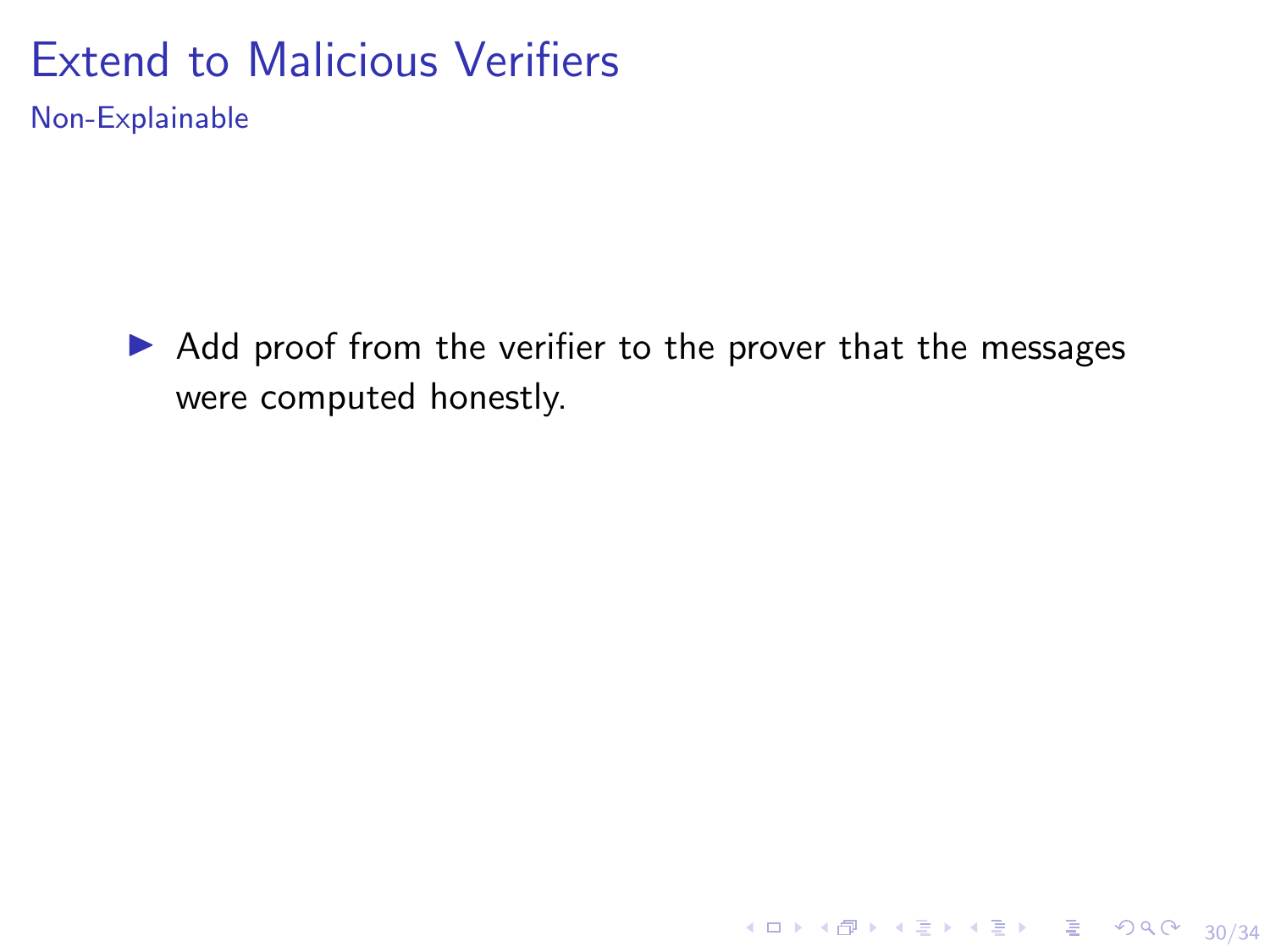Non-Explainable

 $\triangleright$  Add proof from the verifier to the prover that the messages were computed honestly.

4 ロ ▶ 4 @ ▶ 4 로 ▶ 4 로 ▶ - 로 - ① 9.0 30/34

 $\triangleright$  Verifier's messages are classical, so ZK for NP suffices.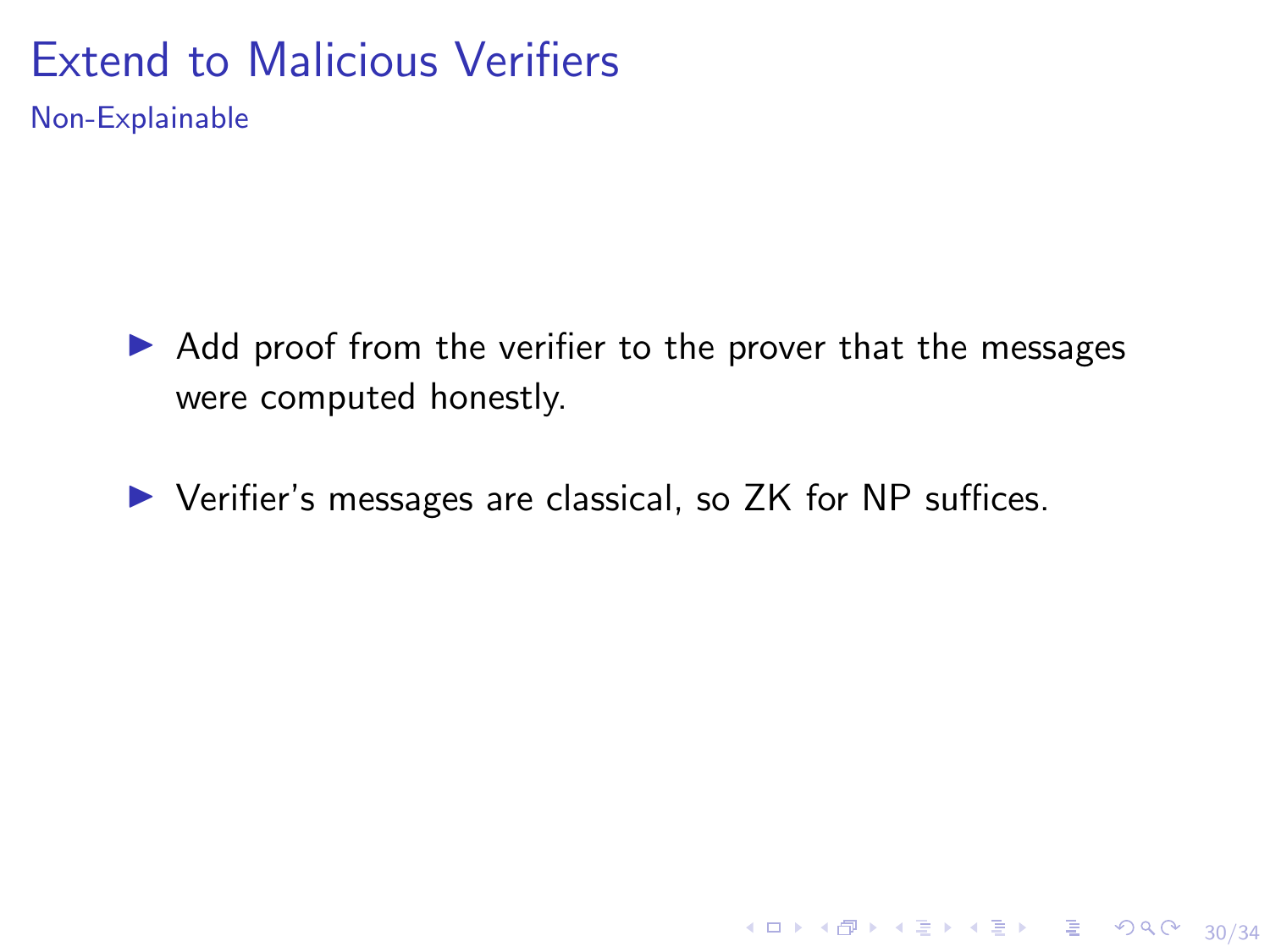Non-Explainable

- $\triangleright$  Add proof from the verifier to the prover that the messages were computed honestly.
- $\triangleright$  Verifier's messages are classical, so ZK for NP suffices.
- $\triangleright$  To maintain statistical ZK and round complexity we need a 3-round post-quatum ZK proof for NP.

4 ロ ▶ 4 @ ▶ 4 할 ▶ 4 할 ▶ → 할 → 9 익 Q → 30/34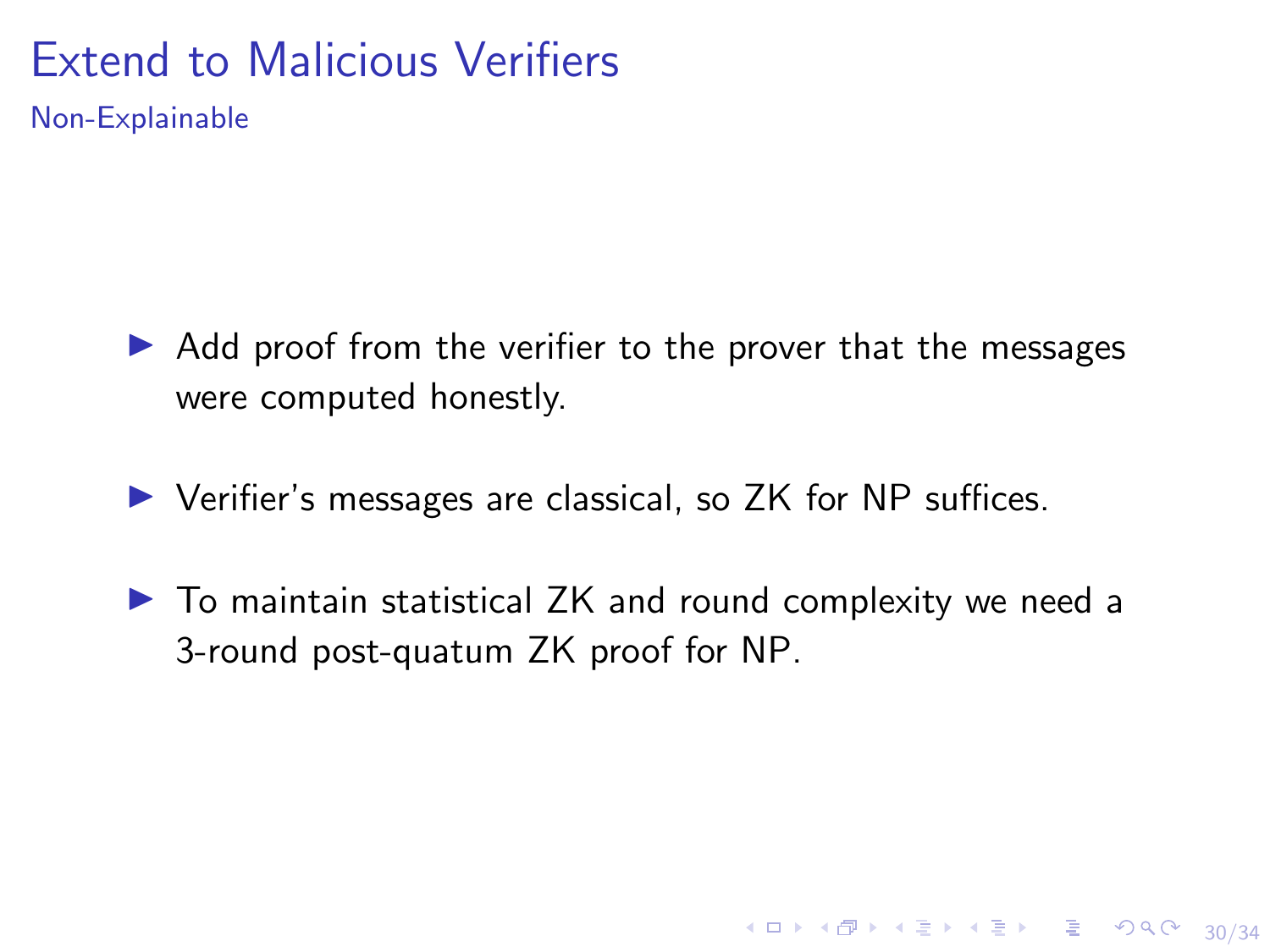#### **Obstacles**

 $\blacktriangleright$  We need a 3-round post-quantum ZK proof.

4 미 X 4 레 X 4 리 X 4 로 X - 호 - 9 이 이어 - 31/34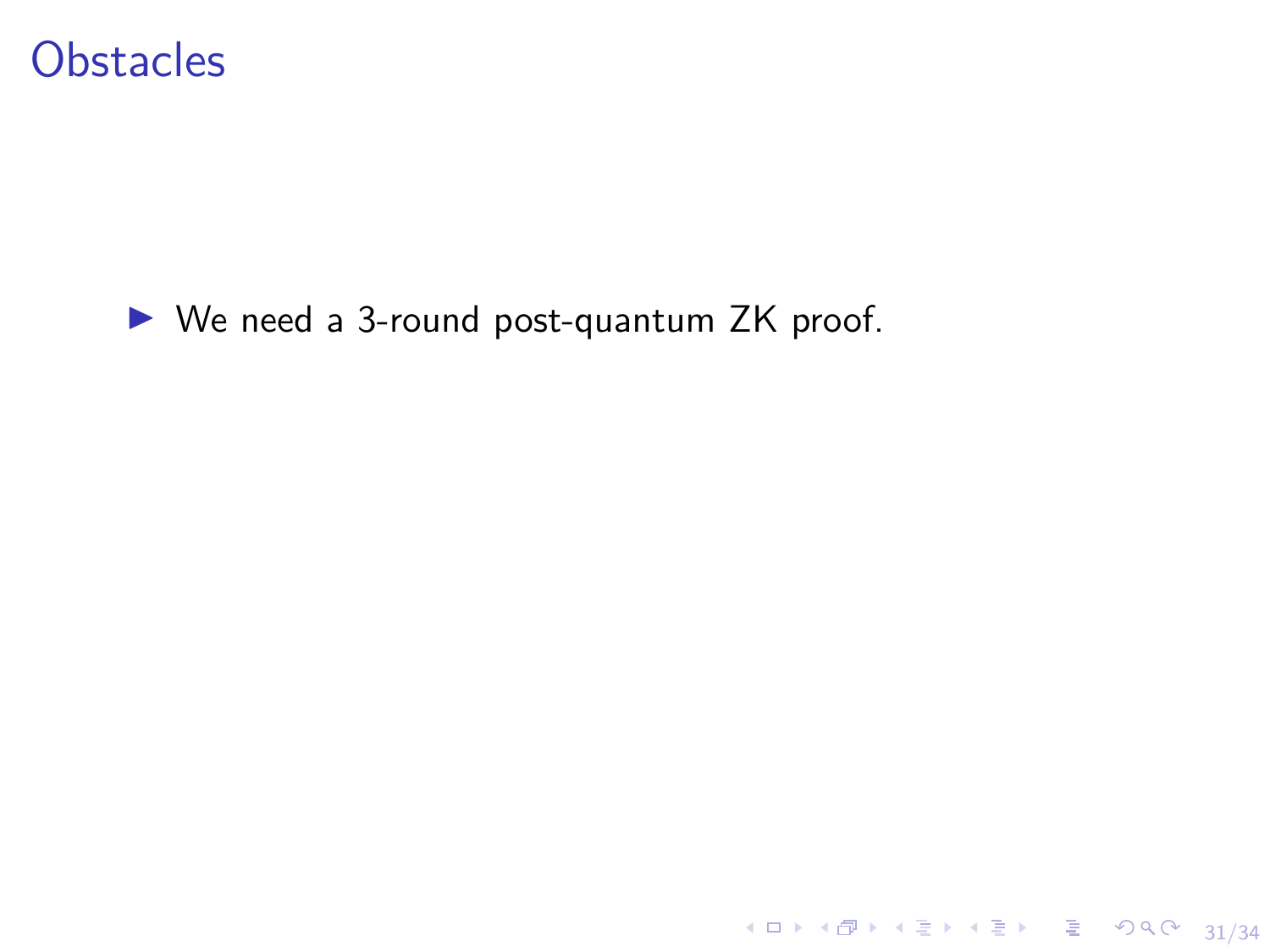#### **Obstacles**

 $\triangleright$  We need a 3-round post-quantum ZK proof.

▶ Existing 2-round (post-quantum) CDS protocols only provide computational security for the receiver.

4 ロ ▶ 4 @ ▶ 4 호 ▶ 4 호 ▶ → 호 → 9 여여 → 31/34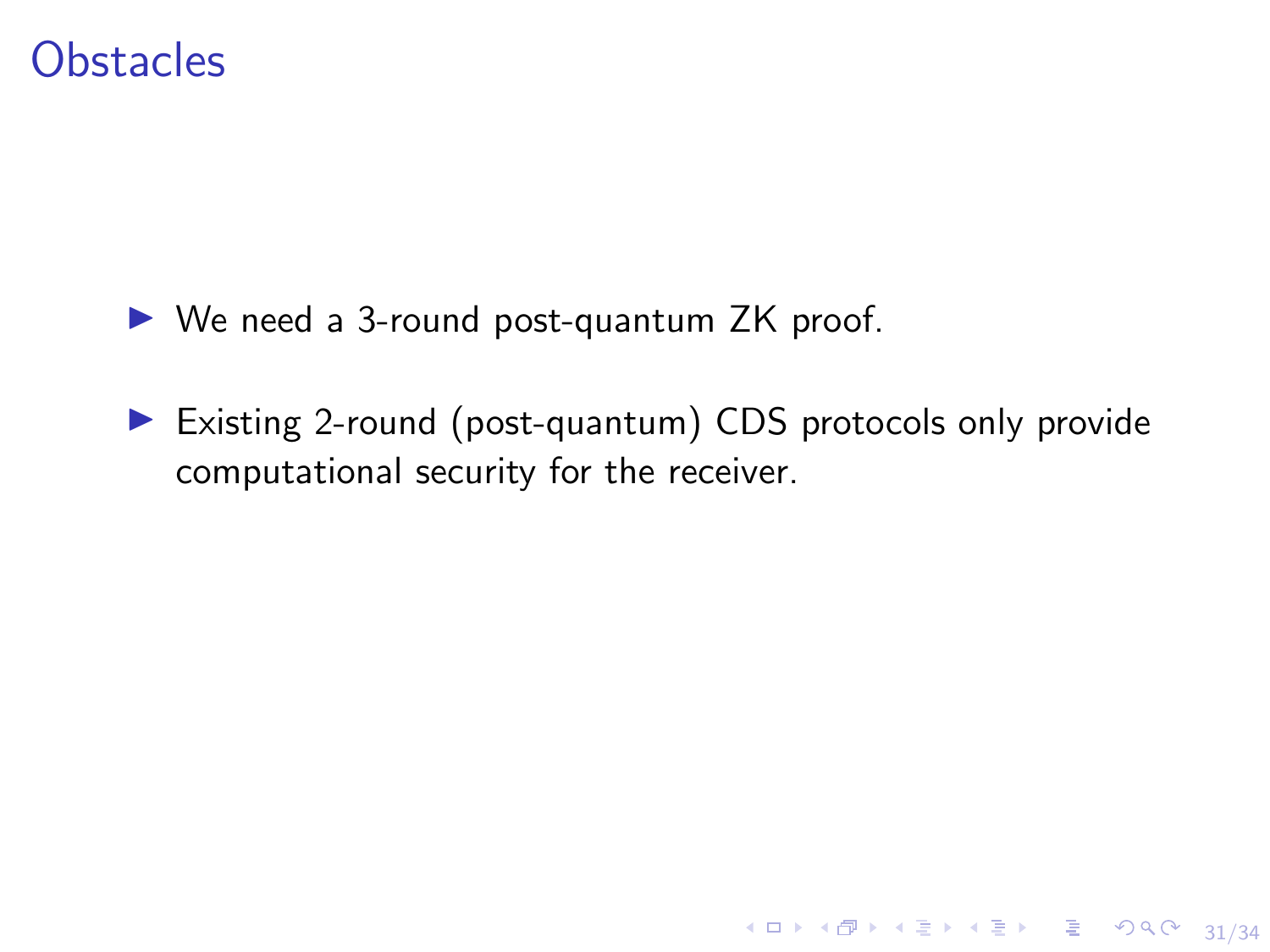#### **Obstacles**

 $\triangleright$  We need a 3-round post-quantum ZK proof.

- ▶ Existing 2-round (post-quantum) CDS protocols only provide computational security for the receiver.
- $\triangleright$  Solved by constructing a 3-round sometimes-extractable statistically receiver private oblivious transfer (SRP-OT).

31/34<br>31/34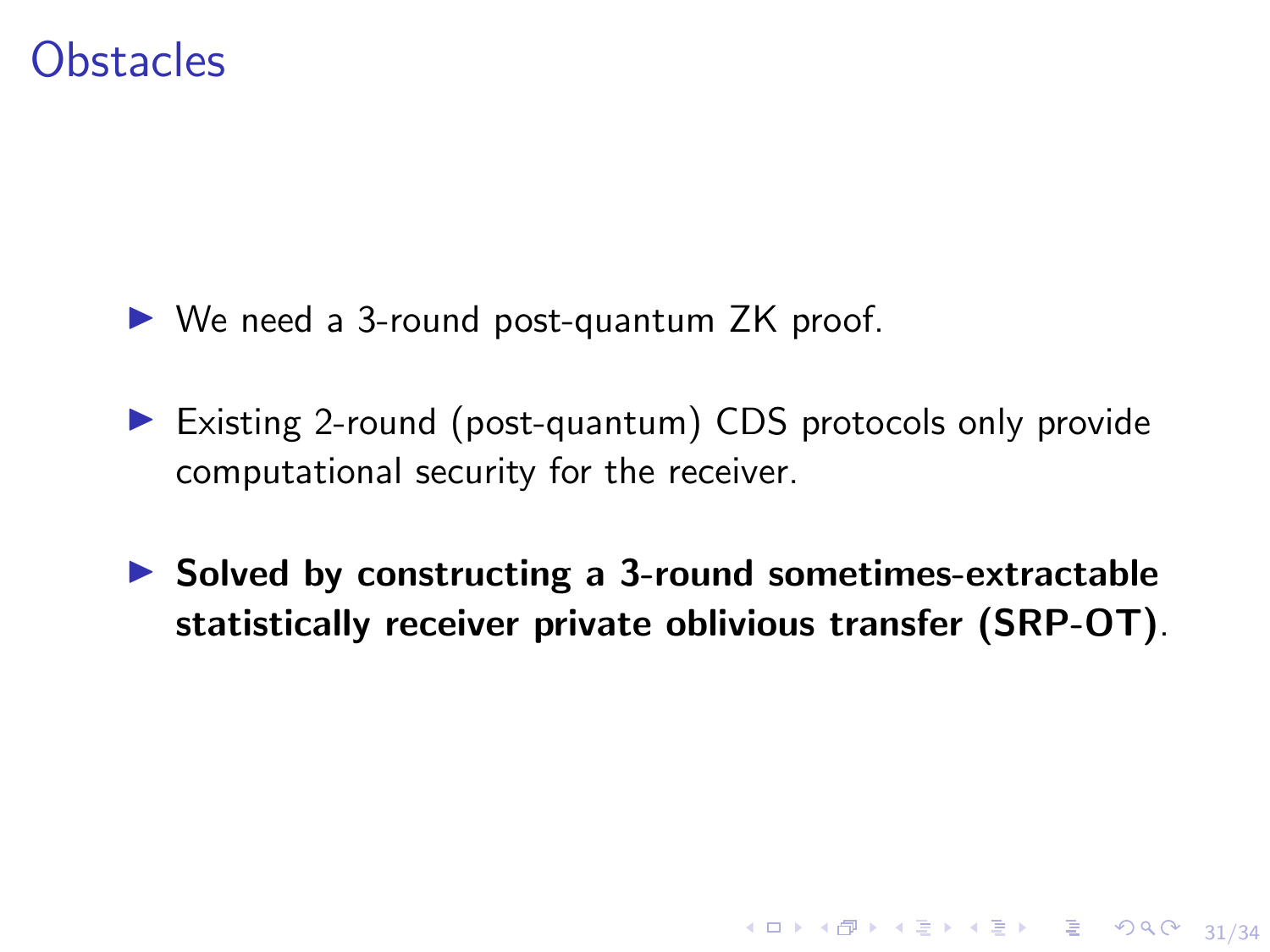$\blacktriangleright$  Weaker ZK notion.

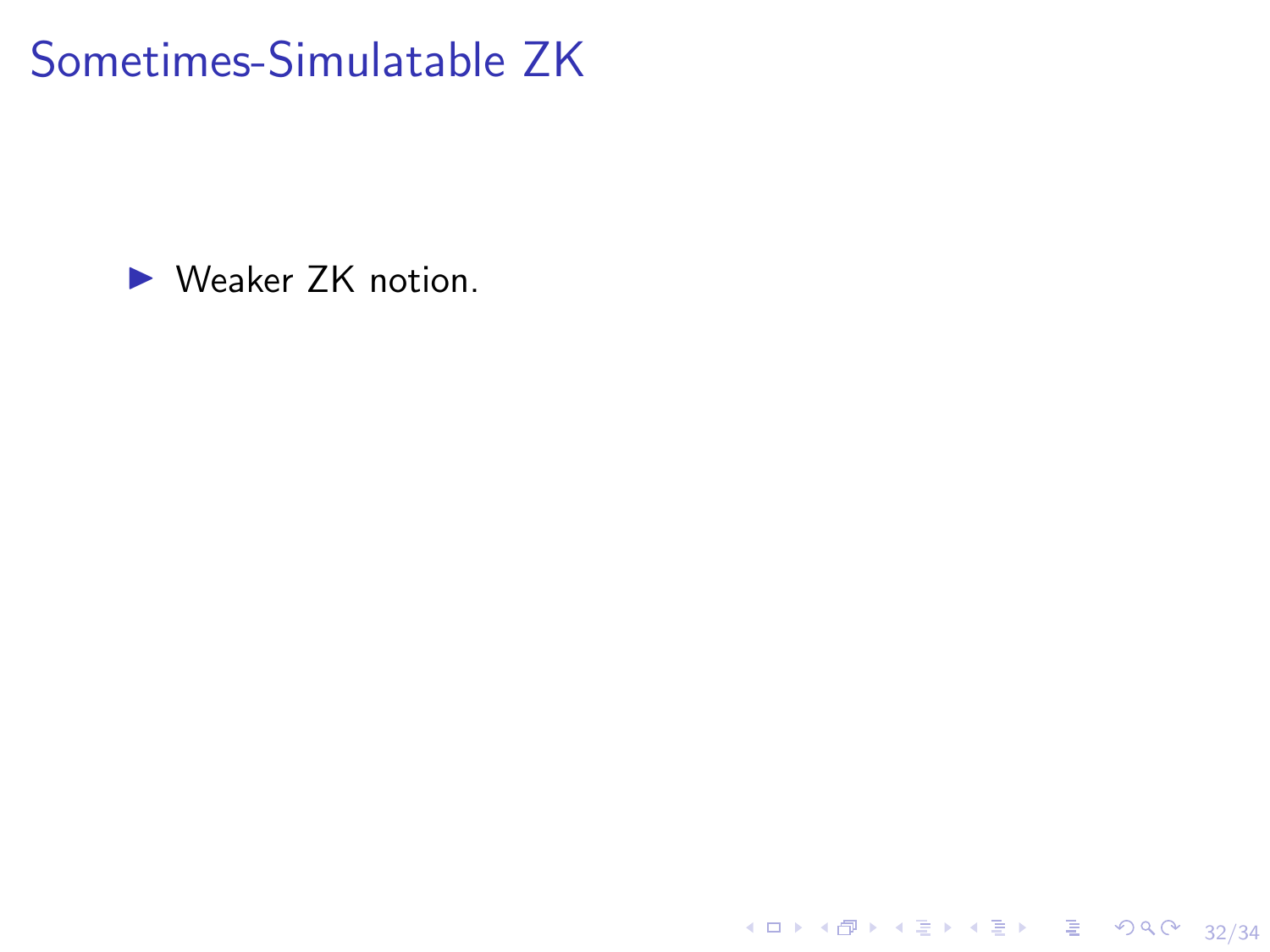$\blacktriangleright$  Weaker ZK notion.

 $\triangleright$  Simulation is possible with some (negligibly) small probability.

<br>32/34 32/34 → 32/34 → 32/34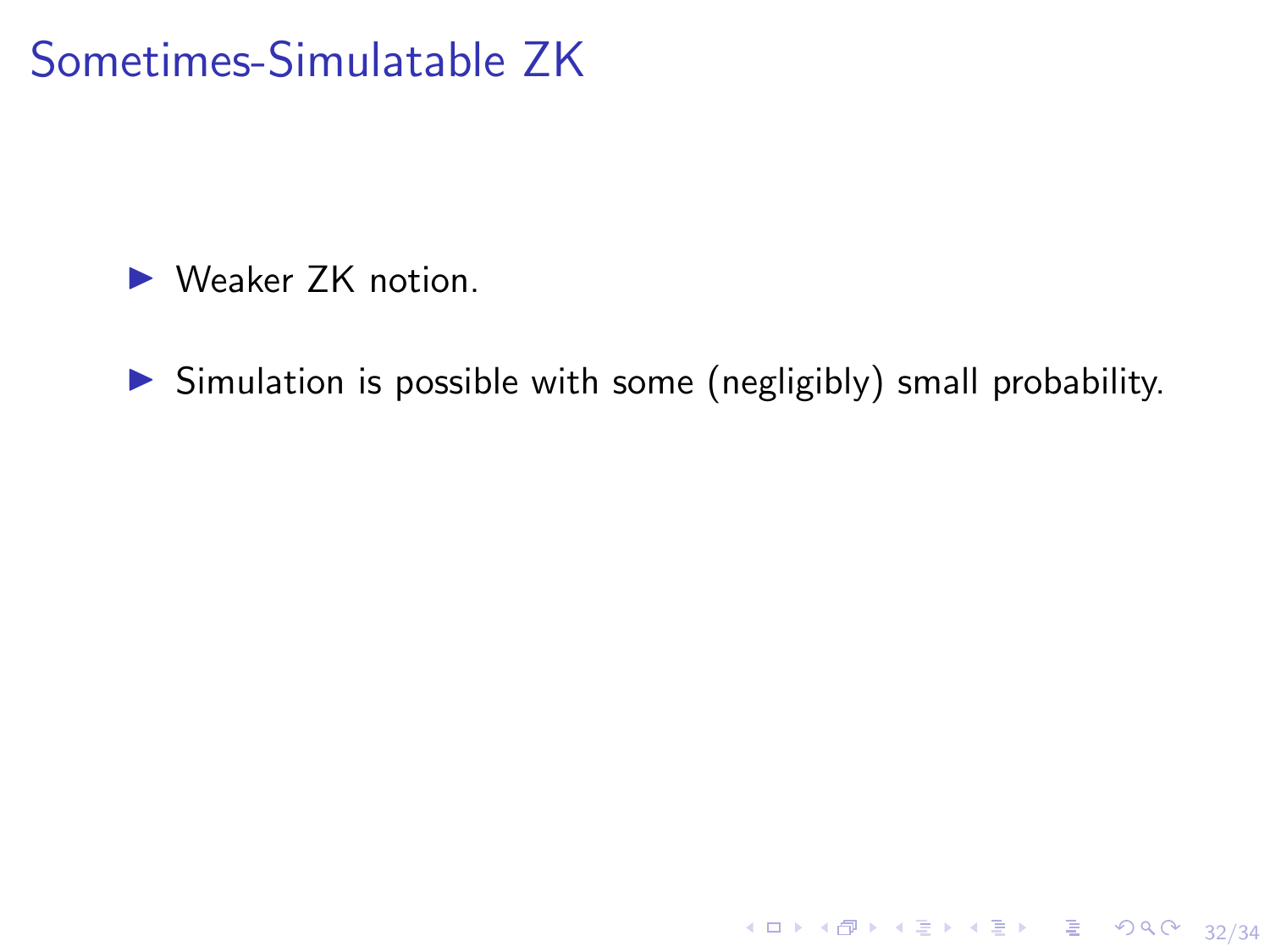$\blacktriangleright$  Weaker 7K notion.

 $\triangleright$  Simulation is possible with some (negligibly) small probability.

4 ロ → 4 @ ▶ 4 ミ → 4 ミ → - ミ → 9 Q Q + 32/34

 $\triangleright$  Simulator (straight line) runs in polynomial time with an exponentially small success probability.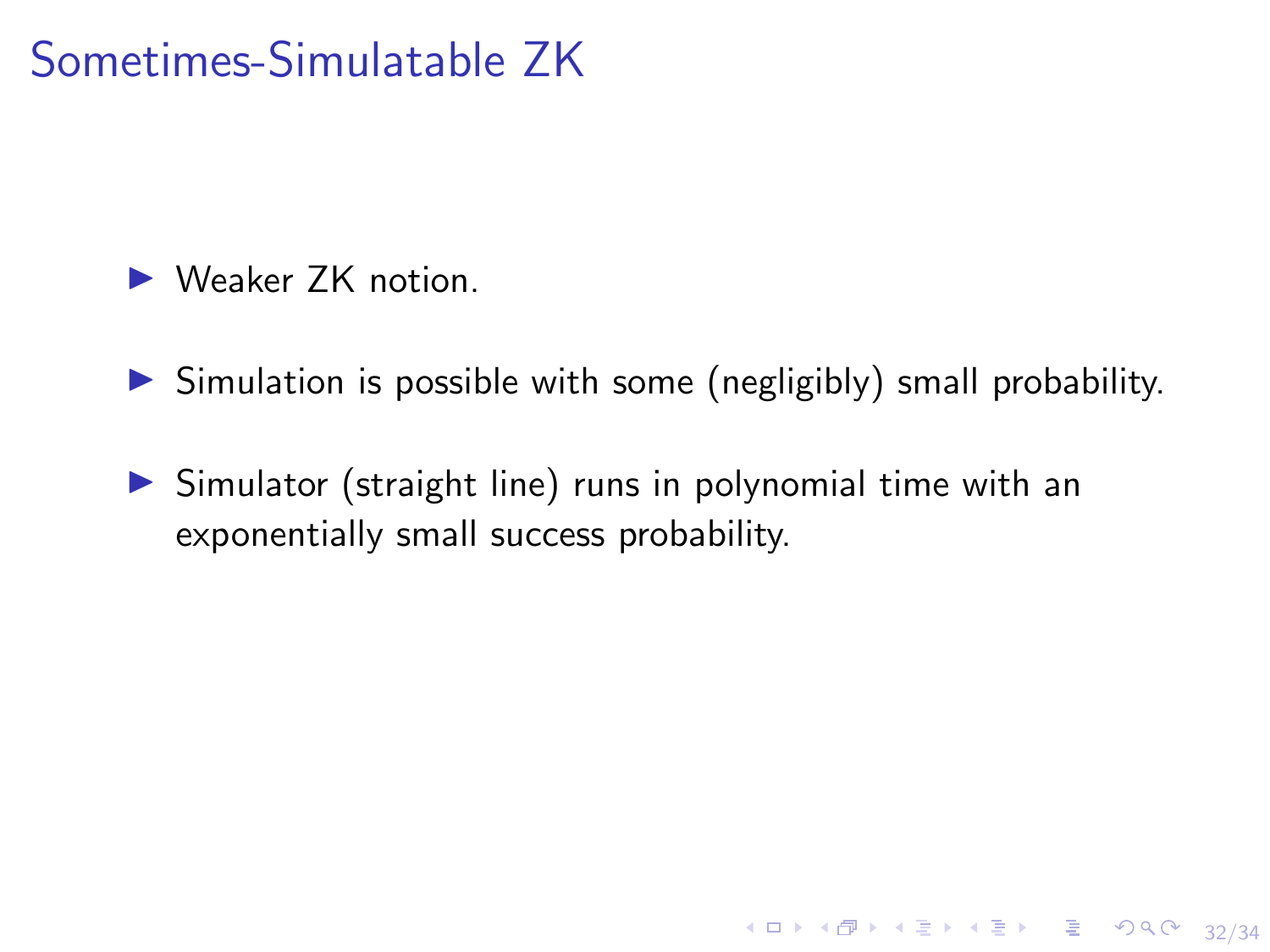$\blacktriangleright$  Weaker 7K notion.

- $\triangleright$  Simulation is possible with some (negligibly) small probability.
- $\triangleright$  Simulator (straight line) runs in polynomial time with an exponentially small success probability.
- $\triangleright$  Security parameters of other primitives are set to account for this exponential loss.

4 ロ ▶ 4 @ ▶ 4 할 ▶ 4 할 ▶ → 할 → 9 익 Q + 32/34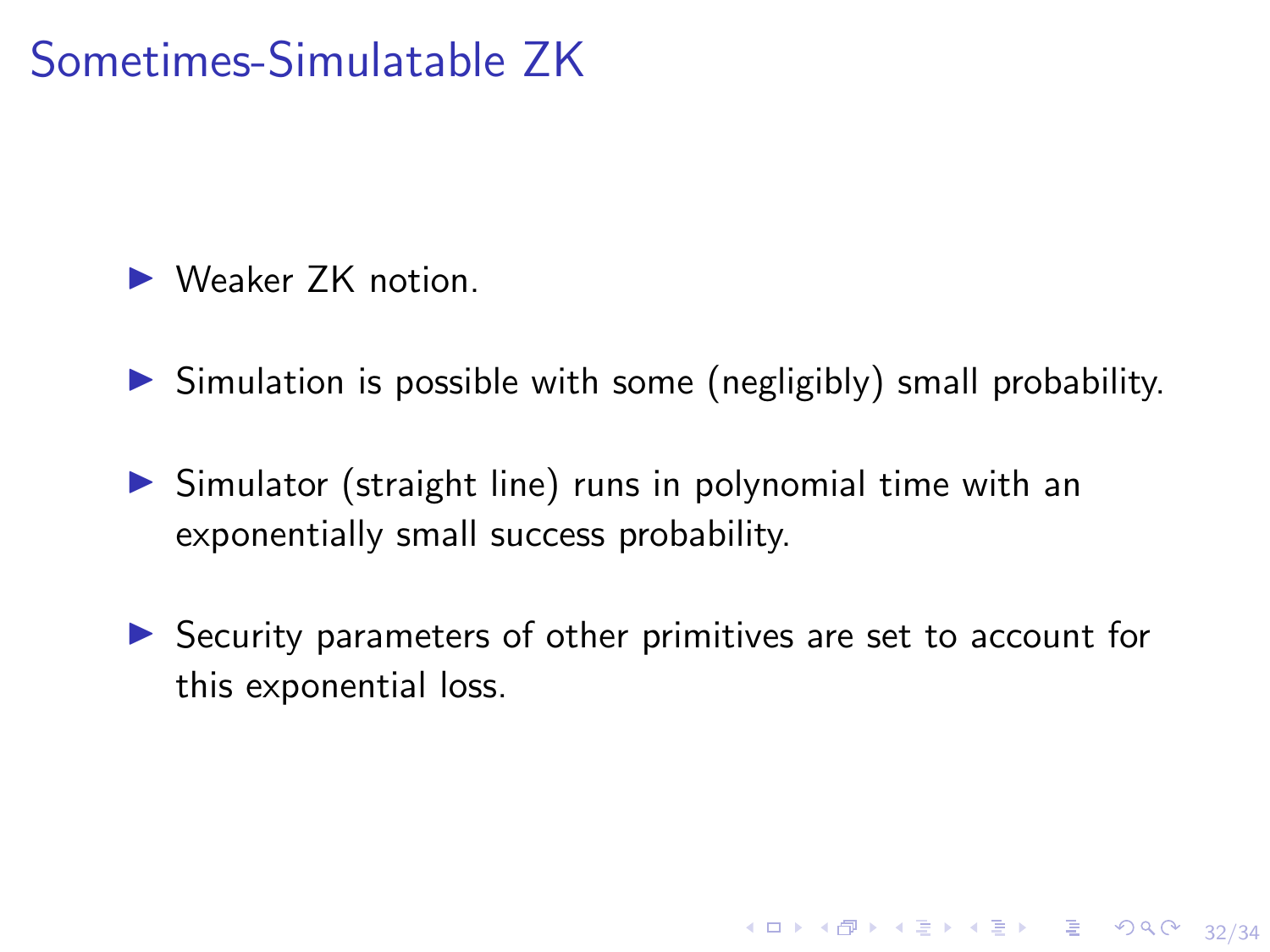# <span id="page-72-0"></span>Table of Contents

[Introduction](#page-1-0)

[SBSH Commitments](#page-12-0)

[WI Arguments](#page-20-0)

[Existing ZK techniques](#page-37-0)

[4-round ZK Argument for QMA Construction](#page-54-0)

[Conclusion](#page-72-0)

4 ロ ▶ 4 @ ▶ 4 호 ▶ 4 호 ▶ → 호 → 9 여여 → 33/34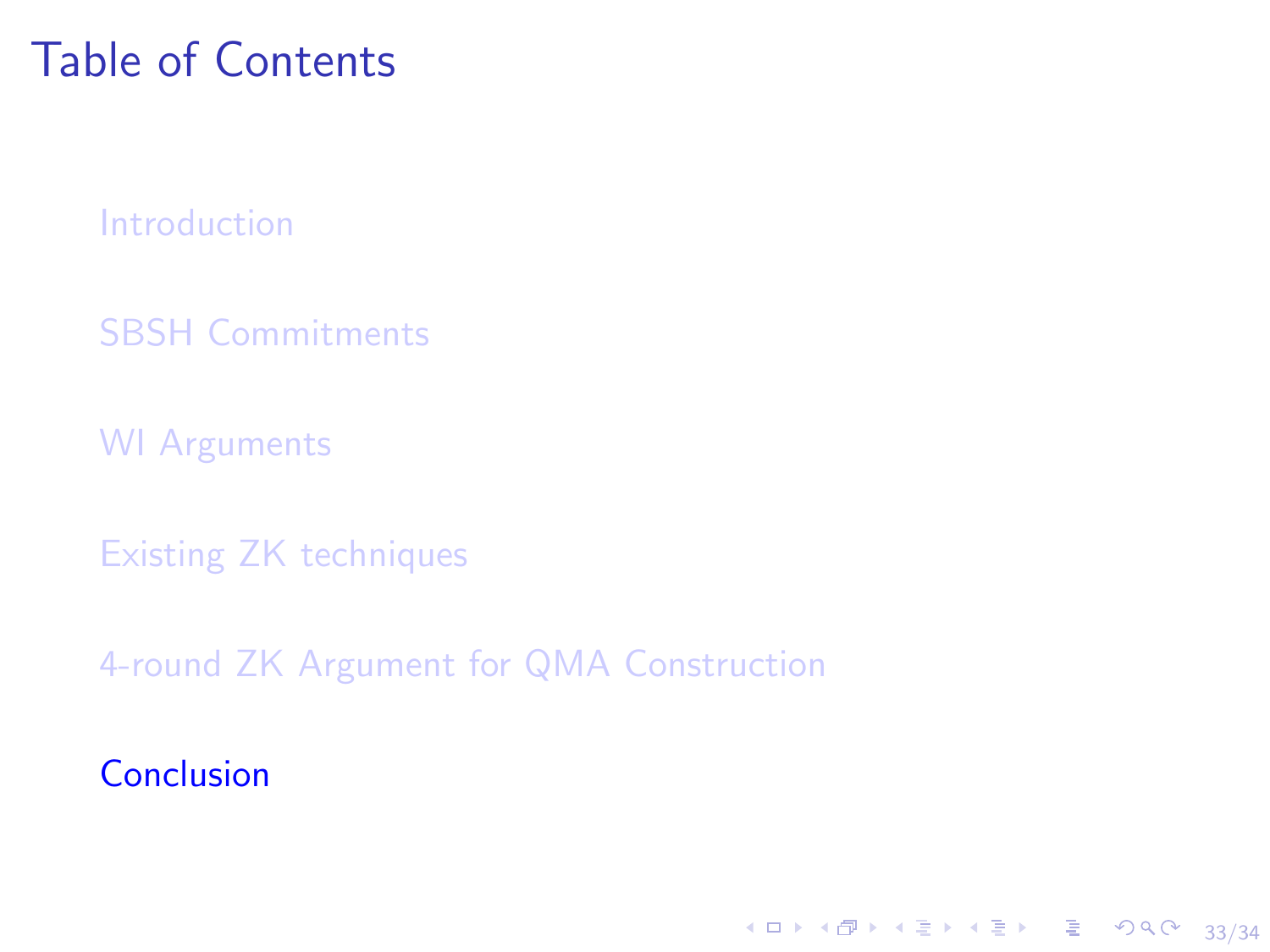$\triangleright$  Assuming quasi-polynomial hardness of LWE we construct:

4 미 4 - 미 4 - 미 4 - 미 4 - 미 4 - 미 4 - 미 4 - 미 4 - 미 4 - 미 34/34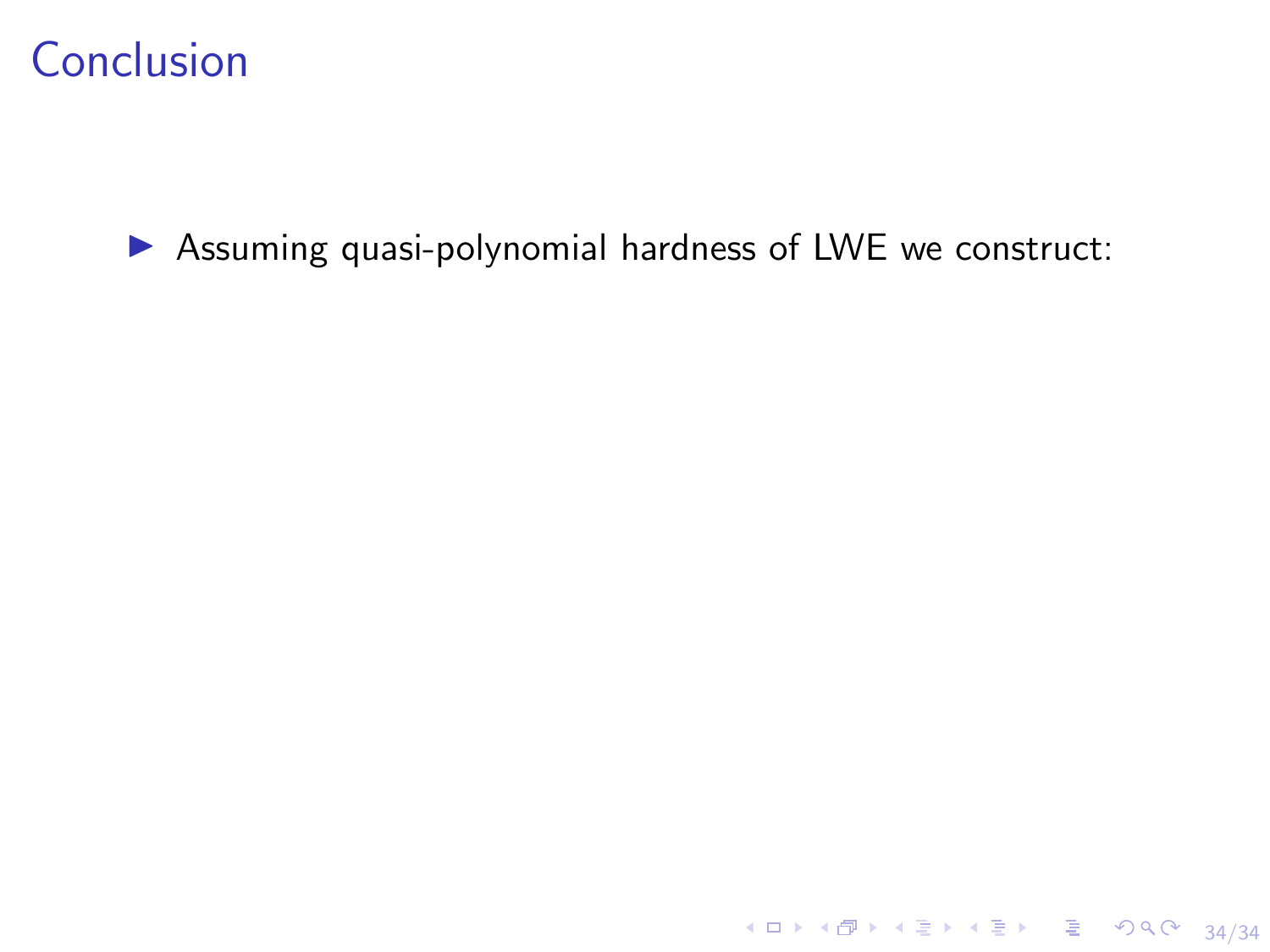$\triangleright$  Assuming quasi-polynomial hardness of LWE we construct:

A 2-round Statistical Witness Indistinuishability Argument for QMA without trusted setup.

4 ロ ▶ 4 @ ▶ 4 로 ▶ 4 로 ▶ - 로 - 9 9 0 2 34/34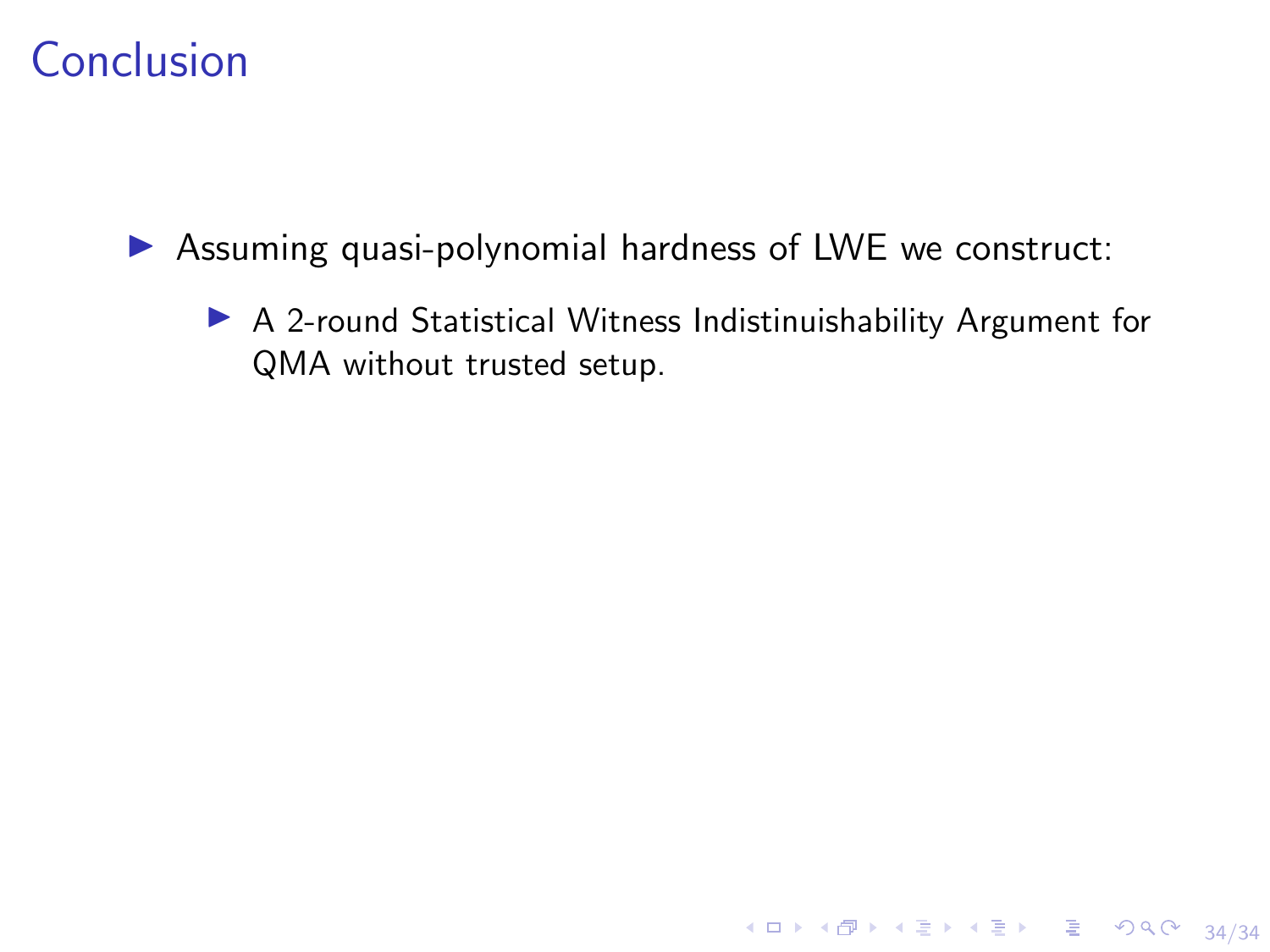$\triangleright$  Assuming quasi-polynomial hardness of LWE we construct:

 $\triangleright$  A 2-round Statistical Witness Indistinuishability Argument for QMA without trusted setup.

4 ロ → 4 @ → 4 할 → 4 할 → 1 할 → 9 Q <del>(</del> 34/34)

▶ A 4-round Statistical Zero Knowledge-Argument for QMA without trusted setup.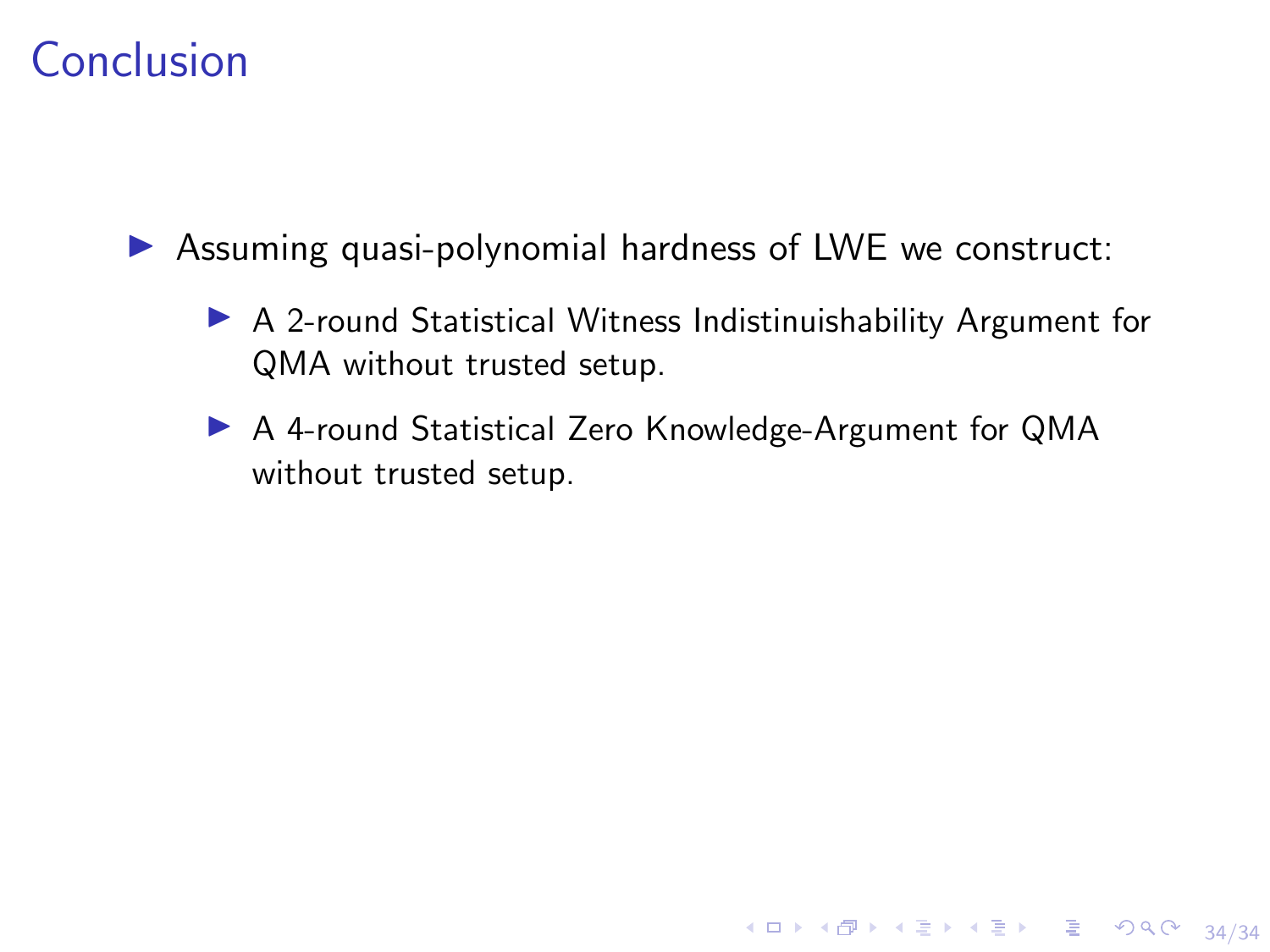$\triangleright$  Assuming quasi-polynomial hardness of LWE we construct:

- $\triangleright$  A 2-round Statistical Witness Indistinuishability Argument for QMA without trusted setup.
- ▶ A 4-round Statistical Zero Knowledge-Argument for QMA without trusted setup.
- ▶ A 2-round Zero-Knowledge Argument in the Timing Model without trusted setup.

4 ロ ▶ 4 @ ▶ 4 로 ▶ 4 로 ▶ - 로 - 90 Q - 34/34